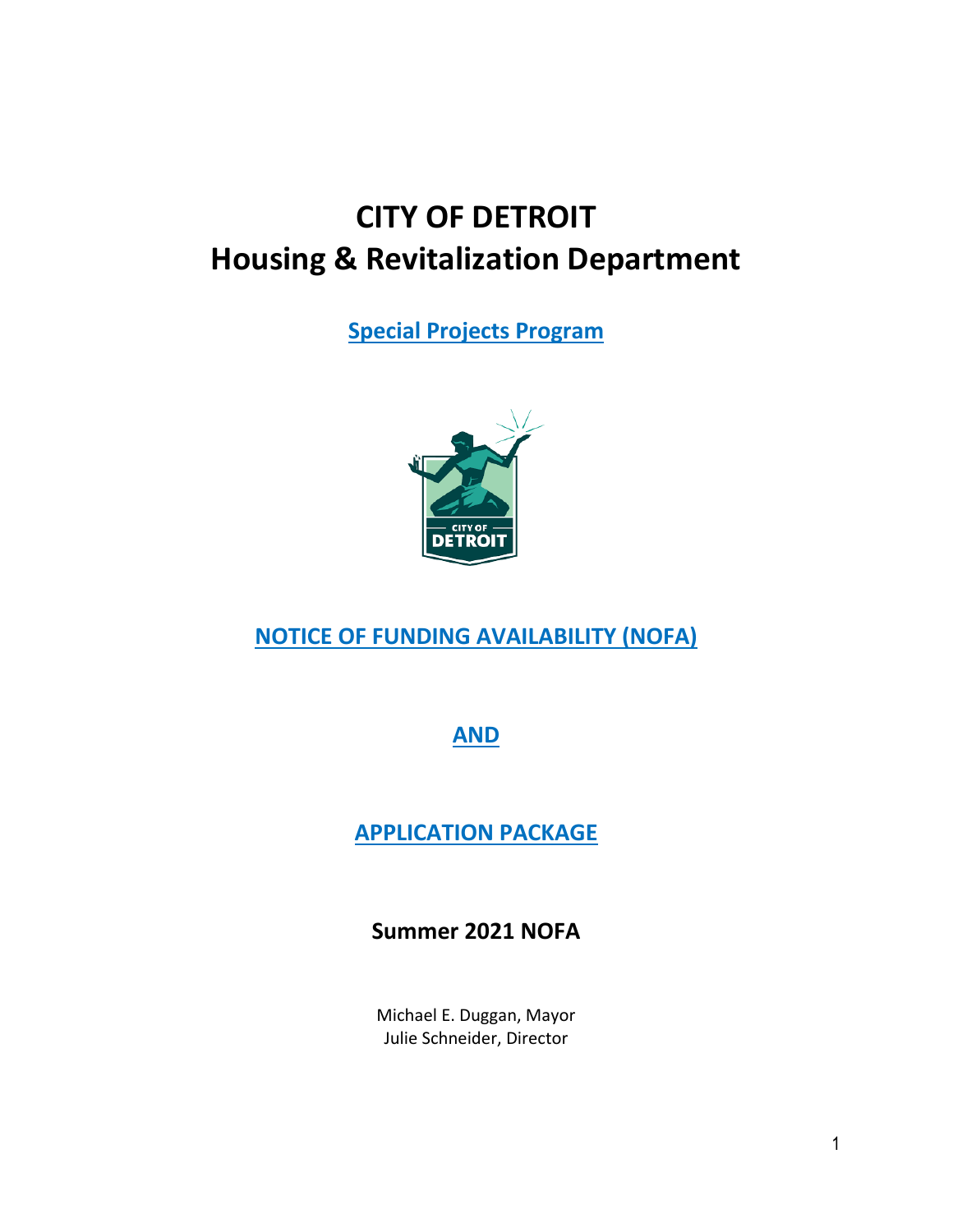## **CONTENTS**

| APPENDIX A: COMMUNITY HOUSING DEVELOPMENT ORGANIZATION QUALIFICATIONS AND      |  |
|--------------------------------------------------------------------------------|--|
|                                                                                |  |
|                                                                                |  |
|                                                                                |  |
|                                                                                |  |
|                                                                                |  |
|                                                                                |  |
|                                                                                |  |
|                                                                                |  |
|                                                                                |  |
|                                                                                |  |
| ATTACHMENT 1: HUD ENTITLEMENT PROGRAMS MANDATORY ACKNOWLEDGEMENT  32           |  |
| ATTACHMENT 2: FEDERAL FUNDING PROGRAM MANDATORY ACKNOWLEDGEMENT 33             |  |
|                                                                                |  |
| ATTACHMENT 4 - SPECIAL PROJECTS NOFA PROGRAM INTAKE APPLICATION (PART I)36     |  |
| ATTACHMENT 5: SPECIAL PROJECTS NOFA PROGRAM (PART II) - By Invitation Only  40 |  |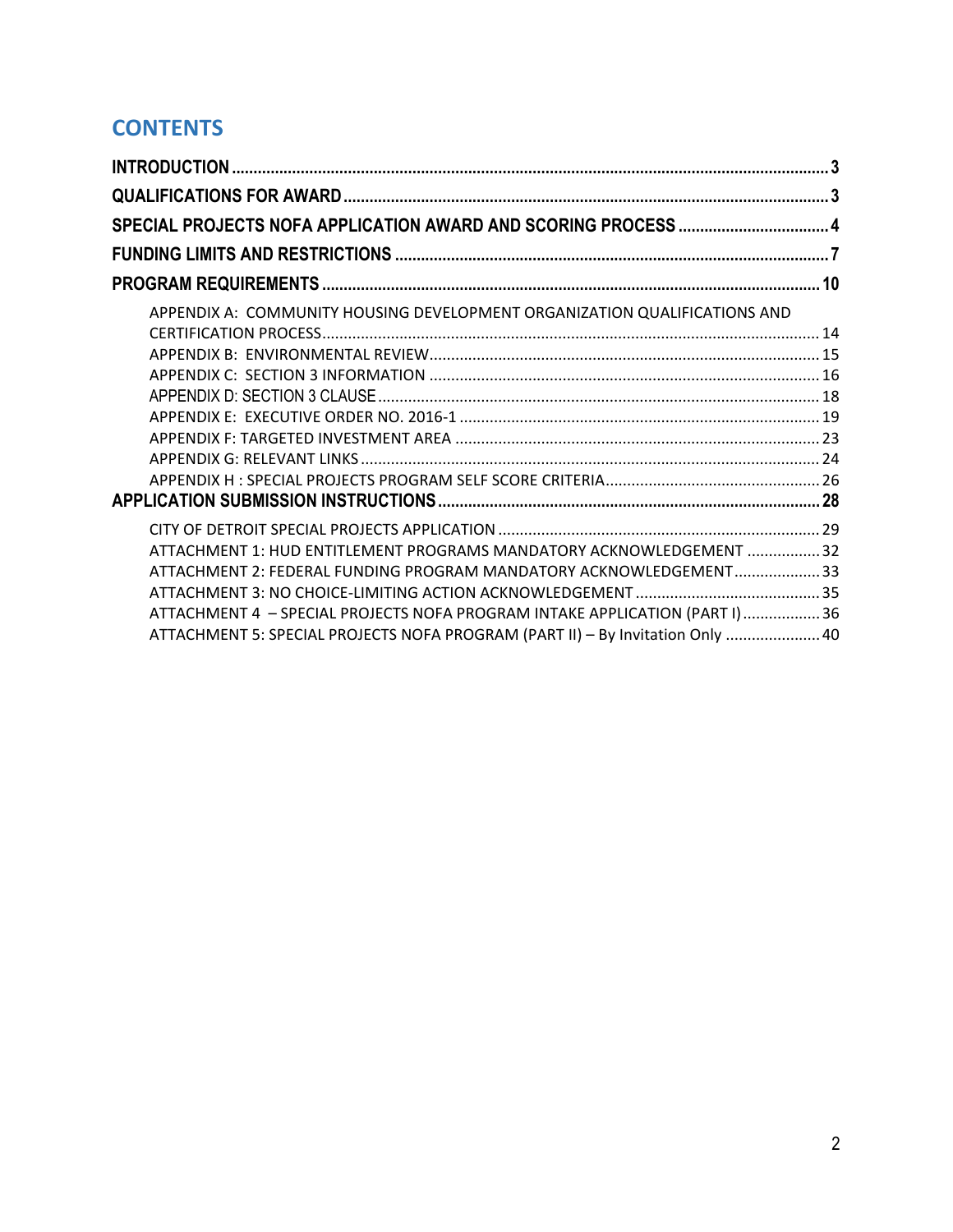## <span id="page-2-0"></span>**INTRODUCTION**

The City of Detroit's Housing and Revitalization Department (HRD) is pleased to release this Notice of Funding Availability (NOFA) to provide developers and owners the opportunity to apply for financial support for projects that are shovel-ready. These projects could include structural renovations, commercial projects, food businesses and redevelopment of brownfield and historic preservation sites located in the [Targeted Investment](https://detroitmi.gov/portals/0/docs/HousingAndRev/2016_Targeted_Multifamily_Planning_Areas_1.pdf) Area Map areas.

This notice specifically relates to the availability of the City of Detroit's funding received from the U.S Department of Housing and Urban Development (HUD), Community Development Block Grant Program (CDBG) funding.

*Please note that the City of Detroit may opt to replace CDBG awards with other funding sources.* 

### <span id="page-2-1"></span>**QUALIFICATIONS FOR AWARD**

The intent of these funds is to be targeted towards high impact, strategetically important projects in commercial cooridors. To be considered for funding projects must meet the following qualifications:

1. Proposed projects should benefit low to moderate income populations (as defined as 80% Area Median Income or less).

Example projects include:

- Community Grocery Store
- Retail Store
- Health Clinic
- Historic Preservation activities
- Adapative Reuse / Rehabilitation
- Office Space
- Mixed-Use Development
- High Impact developments in Strategic Neighborhoods Fund Neighborhoods
- 2. Projects must have a commercial component and also meet one at least of the following conditions:
	- Be in a Historic District
	- Rehab of a blighted or functionally obsolete building (i.e adapative reuse of a building)
	- New Construction
	- Affiliated with a neighborhood and commercial corridor food initiative / Strategic Neighborhood Funds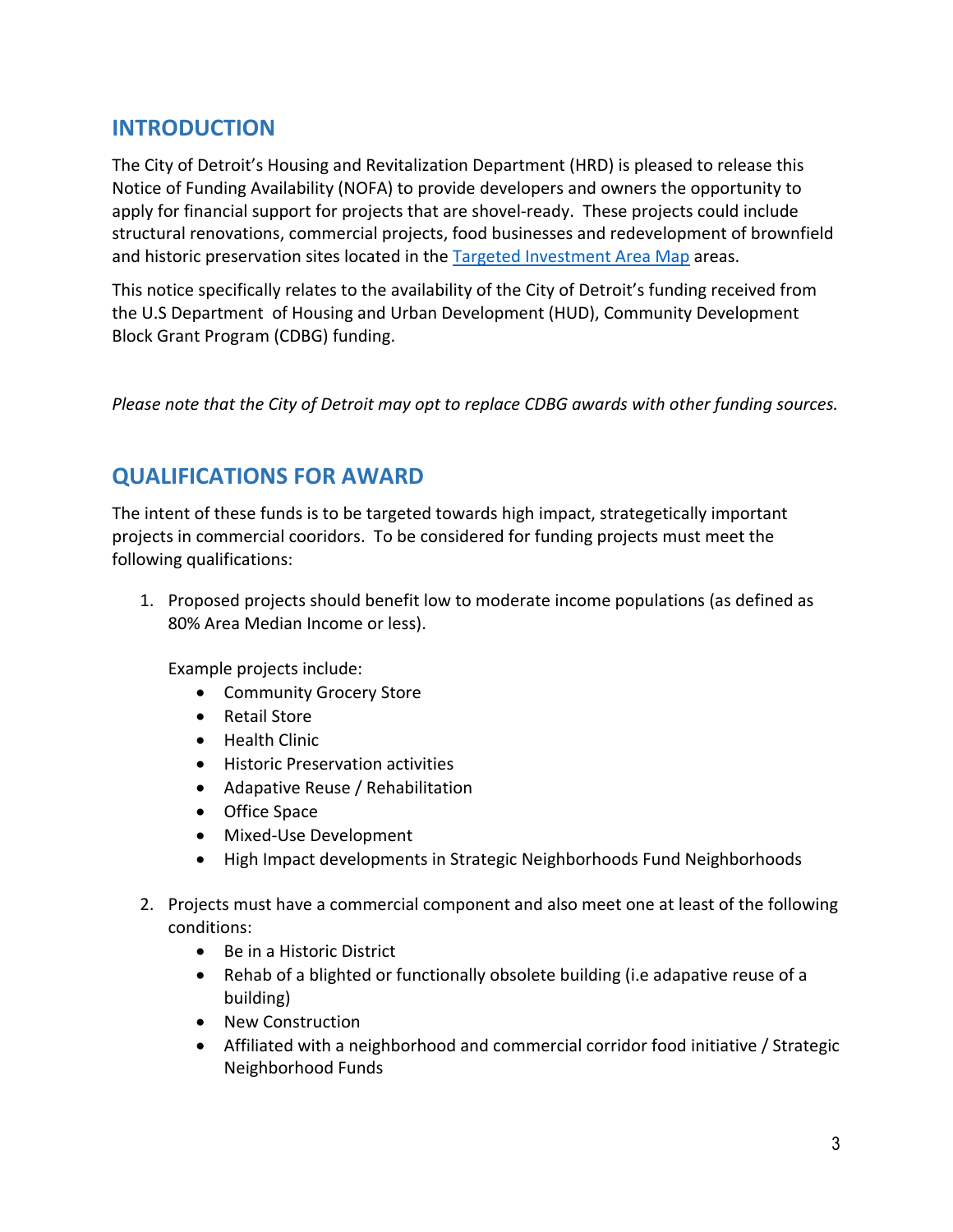- 3. The proposed investment must meet a CDBG National Objective and Eligible Activity per 24 CFR [part 570.](https://www.hudexchange.info/resource/3689/24-cfr-part-570-cdbg/)
- 4. Project should be "shovel ready", meaning it should meet or exceed the following criteria as detailed in Attachments 1 - 10. Also, all other funders participating in the project should be confirmed with a Letter of Intent and ready to break ground within 6 months of award.

## <span id="page-3-0"></span>**SPECIAL PROJECTS NOFA APPLICATION AWARD AND SCORING PROCESS**

| <b>EVENT</b>                                  | <b>DATE</b>                                                                                                                                                                                                                                                                    |
|-----------------------------------------------|--------------------------------------------------------------------------------------------------------------------------------------------------------------------------------------------------------------------------------------------------------------------------------|
| <b>NOFA Published</b>                         | July 12, 2021                                                                                                                                                                                                                                                                  |
| HRD Pre-Submission Public Meeting             | July 26, 2021 at 1:30 PM (See meeting<br>information below)                                                                                                                                                                                                                    |
| Intake Application (Part I)                   | August $6th$ , 2021 at 12PM, for this<br>years CDBG fiscal year consideration<br>(August 2021 to May 2022)<br>Intake Applications will be accepted on<br>a rolling basis for future CDBG<br>program years                                                                      |
| <b>Program Compliance Information Meeting</b> | August 17, 2021 (See meeting<br>information below)                                                                                                                                                                                                                             |
| Full Application (Part II) Invitation         | Based on funding availability                                                                                                                                                                                                                                                  |
| Letters of Interest Issued                    | Letters of Interest for projects that apply by<br>August 6 <sup>th</sup> will be issued by October 1 <sup>st</sup> .<br>For projects that submitted after August 6th,<br>they will be issued on a rolling basis after<br>October 2021 for future fiscal year<br>consideration. |

### *Schedule (Subject to Change at HRD's discretion)*

### **\*\*\*THE HRD SPECIAL PROJECTS NOFA PUBLIC MEETING WILL BE HELD ON MONDAY, JULY 26TH AT 1:30 PM ON [ZOOM](https://cityofdetroit.zoom.us/j/87442632711?pwd=RFR0c045WkhyNWZZWDBQZWhOSktKdz09) (Passcode: NOFA2021)\*\***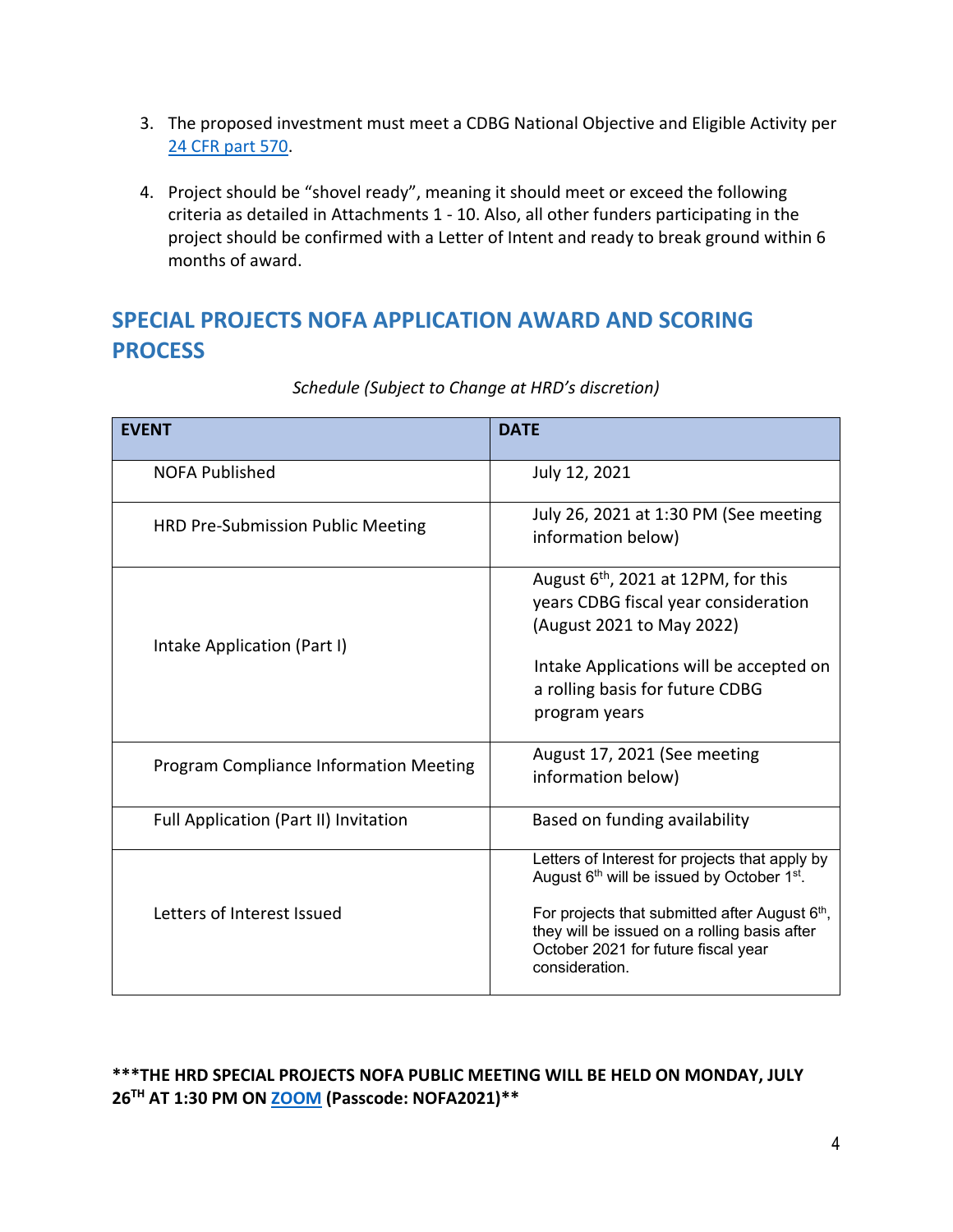**\*\*\*** A **Program Compliance Information Meeting** to review compliance (i.e Section 3 requirements, Davis-Bacon, Labor Standards etc.) requirements of the HOME, CDBG, CDBG-CV and other funding sources awarded through the NOFA and to explain the application submission process. Members of the development teams that will be applying for funding through this NOFA must register to attend the meeting using the link below **. WILL BE HELD VIA ZOOM ON AUGUST 17, 2021 AT 10:00 am**. **Development teams applying for funding through this NOFA must register to attend the meeting [HERE.](https://www.eventbrite.com/e/hrd-nofa-2021-program-compliance-information-meeting-tickets-162595163511)** 

#### **Program Compliance Information Meeting**

Developers considering applying for this NOFA are strongly encouraged to attend the Program Compliance Information Meeting with the project General Contractor. Details of the agenda will include Davis Bacon, Section 3, Environmental and Construction requirements.

#### **Application Submissions**

All applications must be completed and submitted per the instructions included in the NOFA Application Instructions and Required Forms and the application must contain all applicable required documents. The City expects to receive more proposals than can be funded with its limited funding allocations, and reserves the right to reject any and all submissions. The City also reserves the right to request additional information or documentation at any stage during the application review process, to request that changes be made to a proposal, to fund portions of any given proposal, and/or to choose not to fund any or all proposals. Additionally, the City reserves the right to change the funding amount of a given proposal prior to closing, at its sole discretion. Applicant Developers will be expected to respond and comply with any additional requests in a timely manner. Failure to provide requested information on a timely basis will result in a proposal being deemed non-responsive and ineligible for further consideration.

#### **Intake Application Review**

A Intake Application review will be conducted on applications received to ensure that every item required per the NOFA Application Instructions and Required Forms are included and are of quality.

The Intake Application is due August  $6<sup>th</sup>$  at 12PM to be considered for this fiscal year. Applications will be accepted on a rolling basis for consideration for future fiscal years.

Please note that the materials for the Part II of the NOFA are not due at the time of the initial application submission. These materials are only required to be submitted for applications that are invited for the Part II of the application. HRD staff will prepare and present a project summary and report to HRD Leadership. HRD Leadership determines if the project application meets the requirements for the Part II of the application for the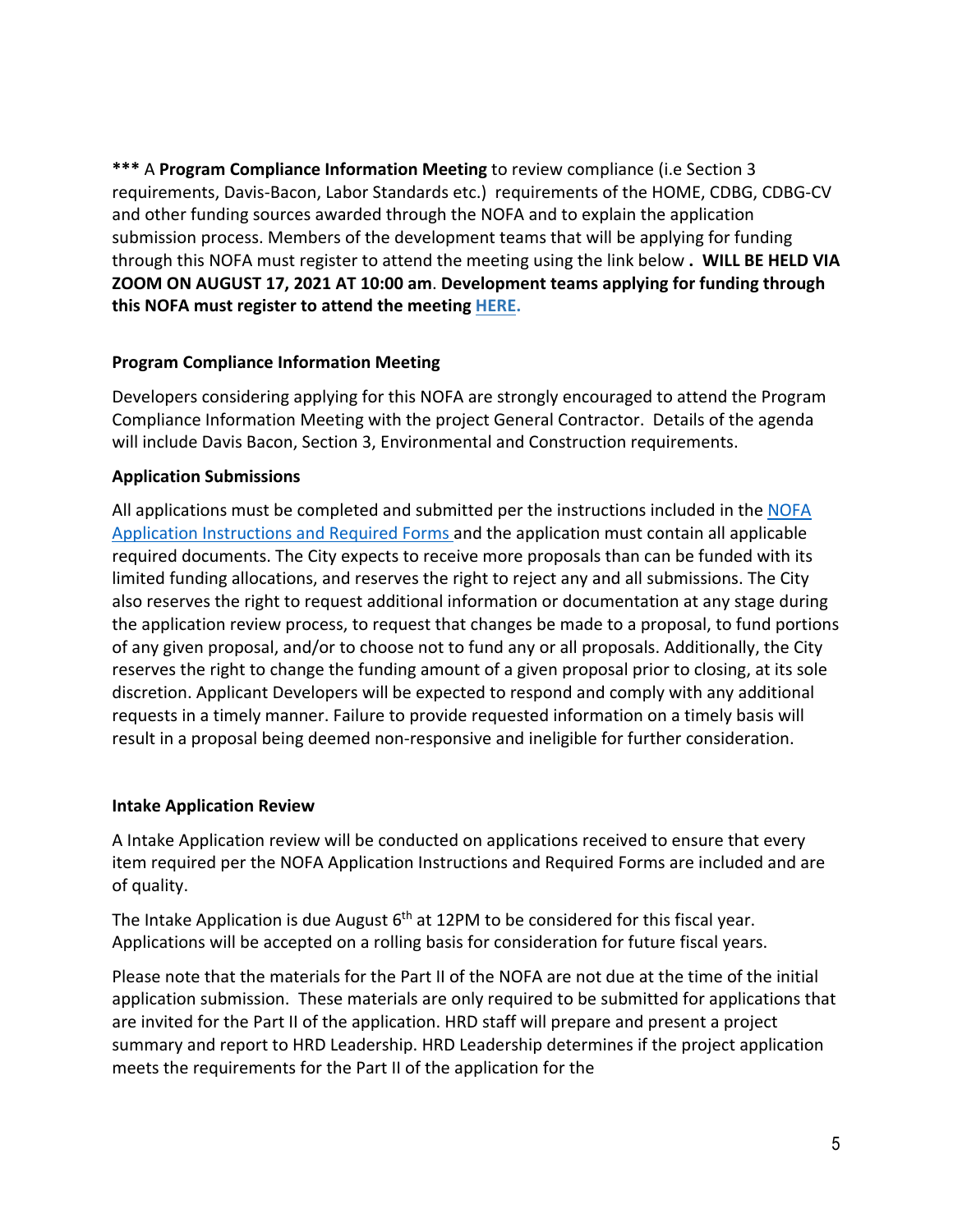#### **Letter of Interest**

A Letter of Interest from the City will be issued for all projects that pass the the Part I application review, prove to be "shovel ready", align with City goals, and are financially viable with the inclusion of financial support from the City. The Letter of Interest will state the City's intent to further evaluate the project, but does not constitute a conditional award. Projects that receive a Letter of Interest will be invited to the Part II portion of the application and undergo further evaluation from HRD leadership.

#### **Scoring Review**

Projects that receive a Letter of Interest will be thoroughly evaluated by HRD staff using a standardized scoring process. The HRD staff may contact the project team to clarify items included in the application or request additional or updated information. Failure by the project team to respond timely or to not provide requested items may result in the application not receiving points for the scoring criteria item.

The Part I application requests applicants to submit a Self-Score of the project. Please see [Appendix H: Application Scoring Criteria](#page-25-0) for a full description of the point system and items evaluated during the scoring process. Note that this same matrix will be used to evaluate the project internally.

After an application receives a Letter of Interest, HRD staff will present a project summary and scoring report to HRD Leadership. HRD Leadership will verify the accuracy of the scoring and determines the final score for each project.

### **Ranking of the Projects and Issuance of Conditional Award Letters**

Upon the determination of the final score for each project by HRD Leadership, projects will be ranked and the highest ranking projects up to the amount of available funds will be issued a Conditional Award Letter from the City. The Conditional Award Letter includes:

- the amount of the conditional award and the conditions that must be satisfied for the project to receive the award,
- the source of the funds being conditionally awarded to the project and what type of costs may be paid from the award,
- the responsibility of the development team to provide items to underwrite the loan,
- the date the award will expire,
- and the requirement to receive final Award Committee and City Council approval prior to proceeding to a closing of the financing for the project.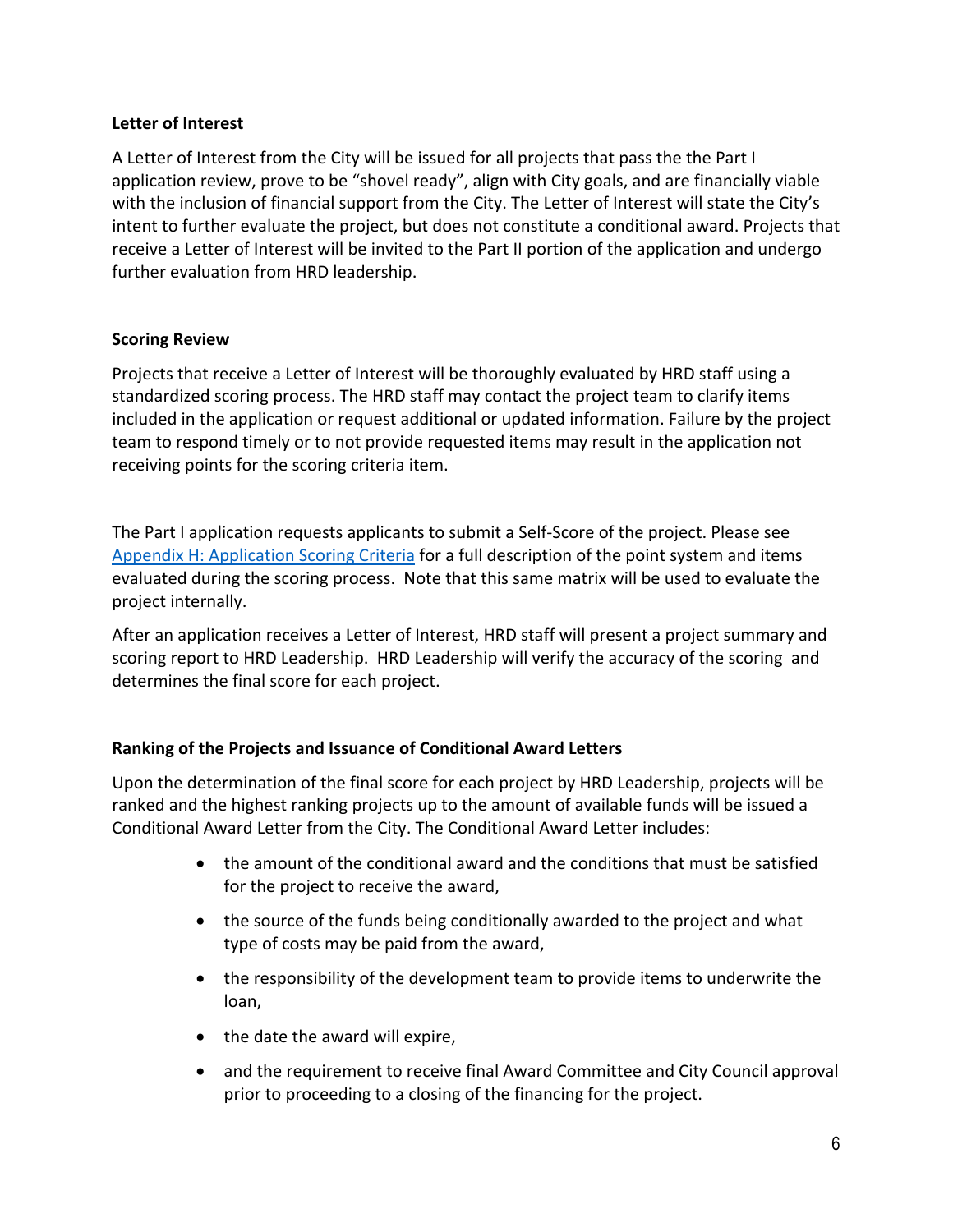Conditional Awards are made on an "up to" basis. As developments progress through the underwriting process, and budgets become clearer, HRD may find that a lesser award is warranted. If additional funds are requested from the City, the request will be considered on a competitive basis. Finalized expiration dates on conditional awards will be firm. The City has far more applications for funding than it has resources available, so any project that is unable to move forward in a timely manner will be subject to award expiration. Such projects will be allowed to reapply, but will have to compete for the award again.

In the City's sole discretion, if a project changes substantially from its application package or is unresponsive to requests for additional information, the Conditional Award will be revoked. Substantial changes could include, but are not limited to, the following: changes to the site plan, number of units, and/or types of financing as well as changes to the request for assistance greater than 10% of the award amount. These changes do not reflect a complete list, and the City reserves the right to revoke a Conditional Award for any reason.

HRD will work with the development team to underwrite the loan, obtain final approval by City Council and HRD's Award Committee. Following final approval and a finalized award amount, the Closing Phase will begin.

### **Closing Phase**

Upon completion of the underwriting process, receipt of authorization to proceed from the City's environmental compliance team, and having received the final approval from the HRD Award Committee and City Council, the City will assign the project to an attorney that will begin drafting documents, and working through a closing checklist with the other parties involved in the project. The project is responsible for paying the City's legal costs relating to the project. The Awardee will have (90) days from the date of final approval to close on construction financing.

## <span id="page-6-0"></span>**FUNDING LIMITS AND RESTRICTIONS**

Effective at the release of this NOFA, the following restrictions will be placed on funding allocations:

- Award Amount: there is no hard cap on award size, but requests for less than \$500,000 will be considered first. Larger awards may be granted on a case-by-case basis
- Maximum outstanding awards per developer: 1 Applicants of this program may not receive more than 1 award in any grant year

Mixed-use projects will be expected to comply with all Affordable Housing restrictions as dictated by HUD and the [City of Detroit's Inclusionary Housing Ordinance.](https://detroitmi.gov/portals/0/docs/HousingAndRev/ORDINANCE%20Inclusionary%20FINAL%20Adopted%202017%20Sept%2019.pdf.pdf?ver=2017-10-19-181310-850.) 

Details on funding for affordable housing, can be found in HRD's Affordable Housing Program NOFA.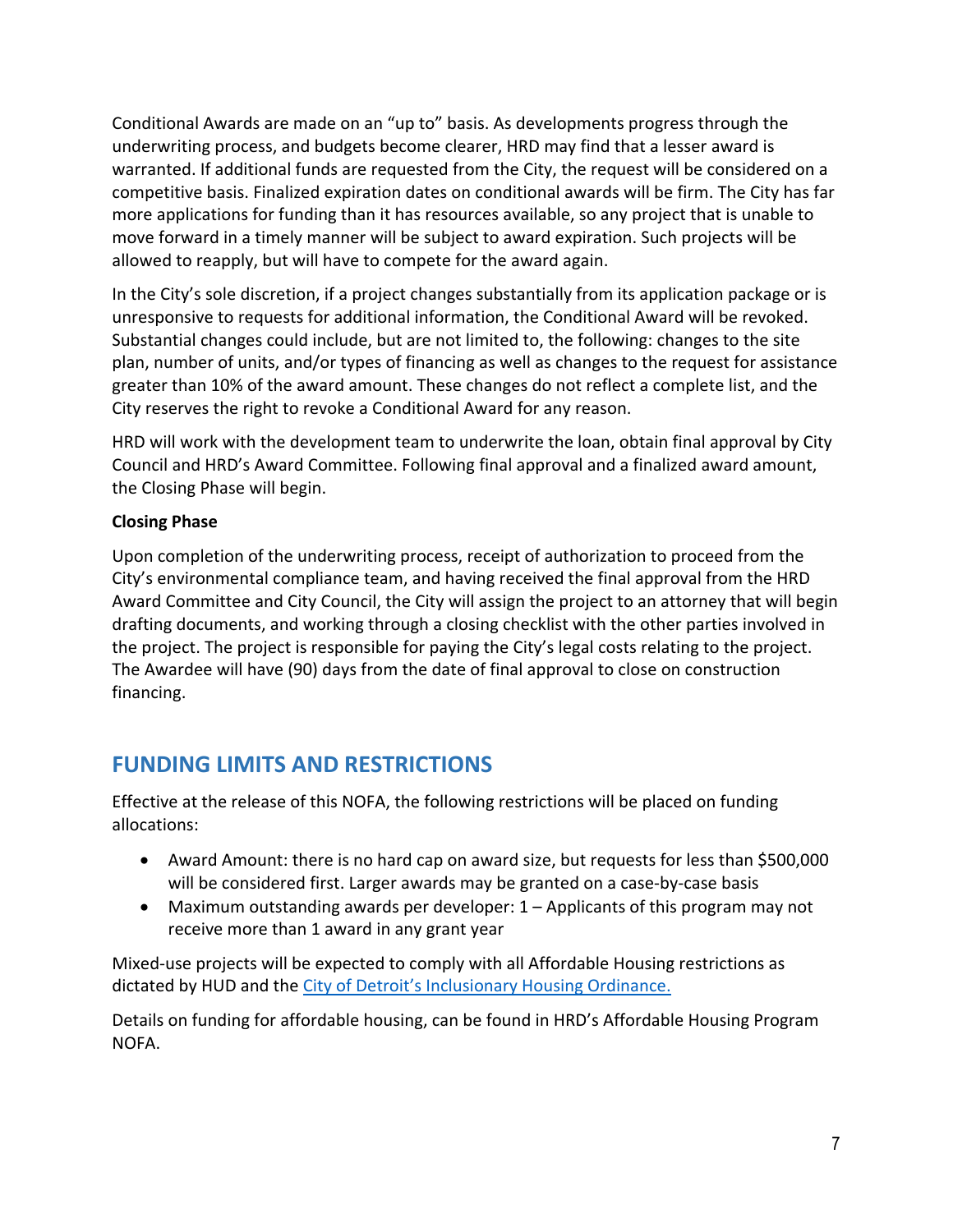### **Community Development Block Grant Program (CDBG) through HUD**

Subject to all City approvals, the City of Detroit may utilize CDBG funds to reimburse applicants for reasonable and necessary soft costs incurred on the project and costs associated with the rehabilitation of a building. A Community-Based Development Organization (CBDO) may use CDBG funds to pay for eligible new construction costs associated with a housing development. Any project supported by CDBG must comply with the associated statutory and regulatory requirements outlined in in [Title 24, Part 570,](https://www.hudexchange.info/resources/documents/24-CFR-Part%20-570-CDBGs.pdf) of the Code of Federal Regulations.

### **Eligible Costs and Activities**

Funds are available for the Developer's project-related hard costs and soft costs. Depending on the nature of the project, eligible expenses vary. Below are some of the costs that can be covered:

- Acquisition costs CDBG may not be used to acquire property from the City of Detroit. However, thurd-party acquisition of properties in need of rehabilitation and vacant land for new construction are eligible subject to the property meeting CDBG requirements. For housing projects, acquisition costs are subject to a **[Uniform Relocation Act \(URA\)](https://www.hudexchange.info/programs/relocation/overview/#overview-of-the-ura)** compliant appraisal and related costs must be reasonable and necessary. If requesting funds for acquisition, the Developer must provide documentation evidencing through appraisals or other market studies that the acquisition price was reasonable.
- Construction/Rehabilitation costs Reasonable and necessary new construction or rehabilitation costs are eligible under this NOFA.
- Demolition Demolition of an existing structure may be funded only if construction will take place on the project within (6) months. An extension may be granted at the sole discretion of the City.
- City legal fees The City requires Developers of City assisted projects to pay the City's legal fees, which are currently estimated at \$20,000 per project. More complex projects may incur additional fees. The legal fees are an eligible cost that can be paid out of the City award.
- Additional soft costs Reasonable and necessary soft costs are eligible for reimbursement. Please note that funding for soft costs is only eligible in collaboration with an eligible hard cost, and must be approved by the City. Examples of eligible soft costs could include financing fees, title commitments and insurance, surety fees, title and recording fees, legal and accounting fees including cost certification, environmental reviews, appraisals, and architectural and engineering fees.

### **Ineligible Activities and Costs**

In accordance with **24 [CFR 570.207](https://www.law.cornell.edu/cfr/text/24/570.207)** of the CDBG regulations, applicable Office of Management and Budget (OMB) Circulars at **[2 CFR Part 200](https://www.hudexchange.info/resources/documents/Notice-DC-2015-01-Transition-to-2-CFR-Part-200-Guidance.pdf)**, and the City's own local requirements, the following activities and costs are prohibited under this NOFA:

• General planning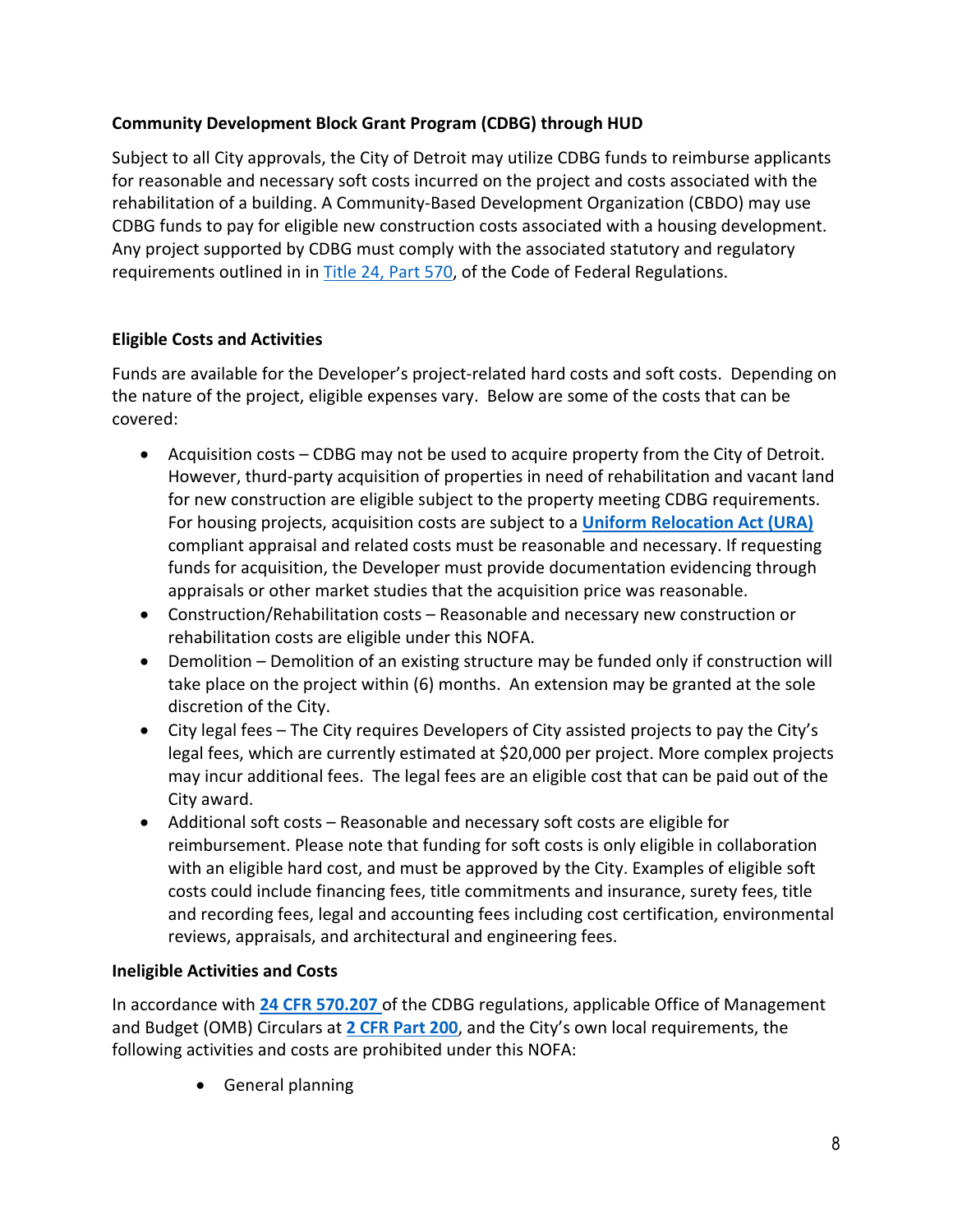- Relocation costs (unless specifically approved by the City)
- Refinancing of pre-existing debt on property
- The payment of delinquent property taxes or utilities
- Purchase of equipment, furniture, and fixtures
- Operating and Maintnence expenses
- Income Payments
- Entertainment costs
- Other ineligible costs per the OMB Cost Principles (**[2 CFR Part 200](https://www.hudexchange.info/resources/documents/Notice-DC-2015-01-Transition-to-2-CFR-Part-200-Guidance.pdf)**) are specified in the Development and Loan Agreement
- Lead-based paint inspection (Unless the City's award letter explicitly states that the City will reimburse Lead-based paint inspections, the Developer will be responsible for these costs and they will not be eligible for City funding)

There are specific CDBG reimbursement guidelines for Community Housing Development Organizations (CHDO)s and Community-Based Development Organizations (CBDO's). If a project has one of these types of certifications, then it will receive additional points. Please see details on CHDO's and CBDO's below:

### • **Community Housing Development Organization (CHDO) Certification**

The City will give special consideration for projects sponsored by a Community Housing Development Organization (CHDO). An organization that has not been certified and seeks funding must submit an application for CHDO certification along with the response to this NOFA. Applicants may find the requirements for the CHDO certification **[here.](http://www.detroitmi.gov/Portals/0/docs/Planning/PDF/CHDO%20Certifications-Applications.pdf)** Additional information on the CHDO process can be found in **[Appendix A.](#page-13-0)**

### • **Community-Based Development Organization (CBDO) Certification**

A Community-Based Development Organization (CBDO) must meet certain requirements pertaining to their legal status, organizational structure, geographic area of work, and mission. For regulatory information on Community Based Development Organizations, see [24 CFR 570.204.](https://www.law.cornell.edu/cfr/text/24/570.204) A CBDO may use CDBG funds to pay for eligible new construction costs associated with a project.

#### **Financing Terms**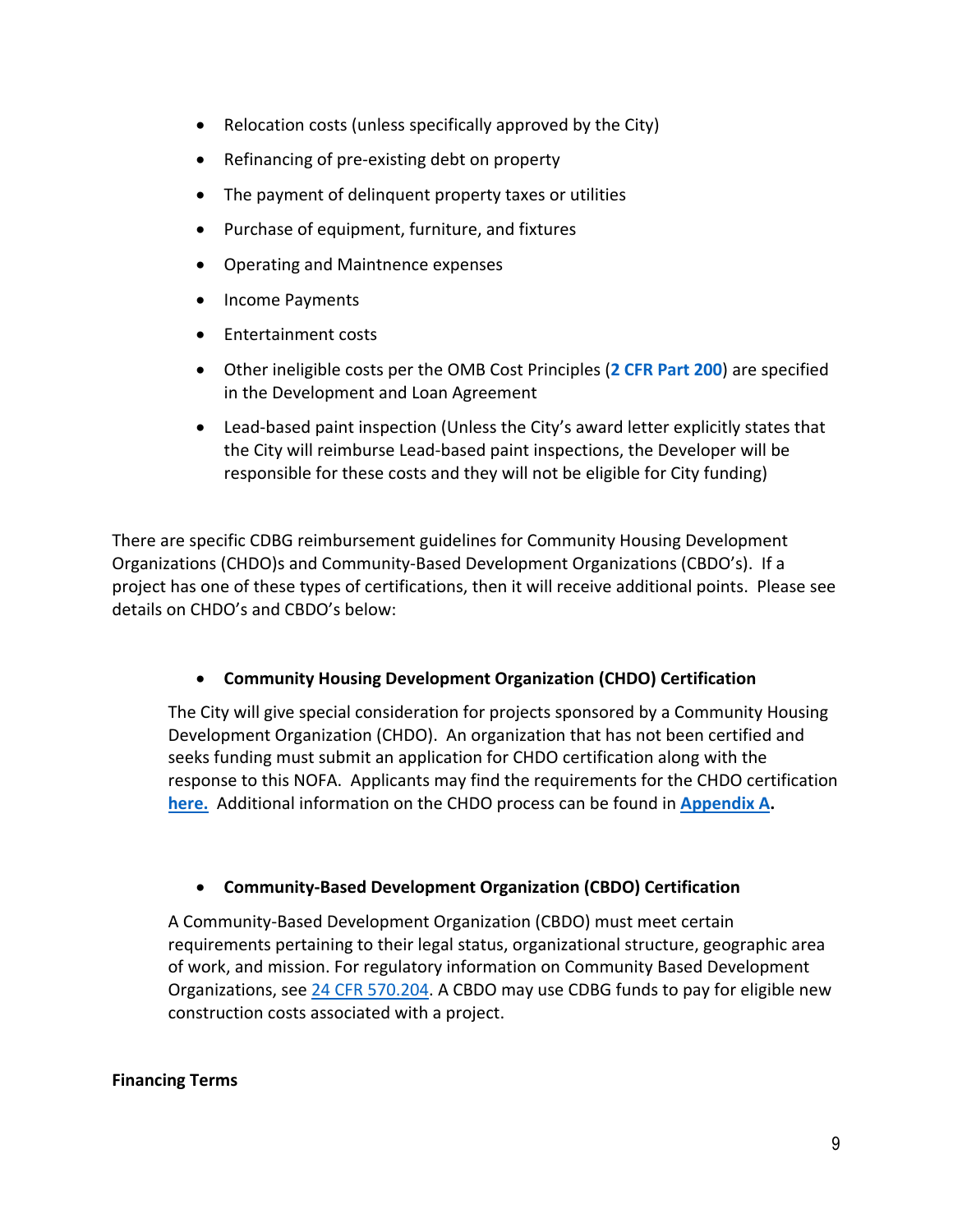City funding may be offered in the form of development grants to successful applicants of this NOFA. A grant agreement shall be signed at closing outlining all applicable compliance requirements. Flexible development loan agreements are also available as needed and will be determined on a project-by-project basis.

Although this is not an affordable housing program, mixed-use developments may need to comply with certain affordable housing restrictions as described in the [Inclusionary Housing](https://detroitmi.gov/sites/detroitmi.localhost/files/2019-04/2019-04-05%20Inclusionary%20Housing%20Update%20April%202019.pdf)  [Ordinance.](https://detroitmi.gov/sites/detroitmi.localhost/files/2019-04/2019-04-05%20Inclusionary%20Housing%20Update%20April%202019.pdf)

## <span id="page-9-0"></span>**PROGRAM REQUIREMENTS**

#### **Household Income and Rent Restrictions for Mixed-Use Development**

Please note that for Affordable Housing projects with a mixed-use component, please see the [Affordable Housing Notice of Funding Availability](https://detroitmi.gov/sites/detroitmi.localhost/files/2020-09/HRD%20NOFA%209-21-2020%20updated.pdf) for Household Income and Rent Restriction details.

#### **Environmental Review Requirements**

All projects which receive funding through this NOFA are subject to the HUD environmental review requirements and all properties acquired with CDBG funds must be environmentally cleared by the City prior to acquisition. The HUD environmental review requirements are found in **[24 CFR 58](https://www.hudexchange.info/resources/documents/ERProcedures_24CFR58.pdf)**. The project must satisfy the HUD environmental review requirements before the City may commit funds to the project. The City shall interpret "commit" as execution of the development and the loan agreements for the project. Upon application for assistance through this NOFA, the Developer and all project participants (i.e. public or private non-profit or forprofit entities, or any of their contractors) agree to the following stipulations: (1) that the provision of any funds to a project is subject to the findings of the environmental review, and (2) **that neither the Developer nor any project participant shall undertake any "choice limiting actions" until the environmental review process is complete, all parties have executed the development and loan agreements for the project, and the City has issued a notice to proceed. Neither the Developer nor any project participant may undertake any "choice limiting action" between the date of application and the date of the notice to proceed from the City***.* Please see [Appendix B: Environmental Review](#page-14-0) for a full description and additional requirements.

For projects with affordable housing, if a rehabilitated unit in this program was originally placed into service prior to January 1, 1978, rehabilitation must also comply with HUD lead-based paint rules [\(24 CFR Part 35 and 24 CFR Section 570.608\)](https://www.gpo.gov/fdsys/pkg/CFR-1998-title24-vol3/pdf/CFR-1998-title24-vol3-sec570-608.pdf). A lead-based paint inspection and leadbased paint risk assessment for lead-based paint hazards shall be conducted, and rehabilitation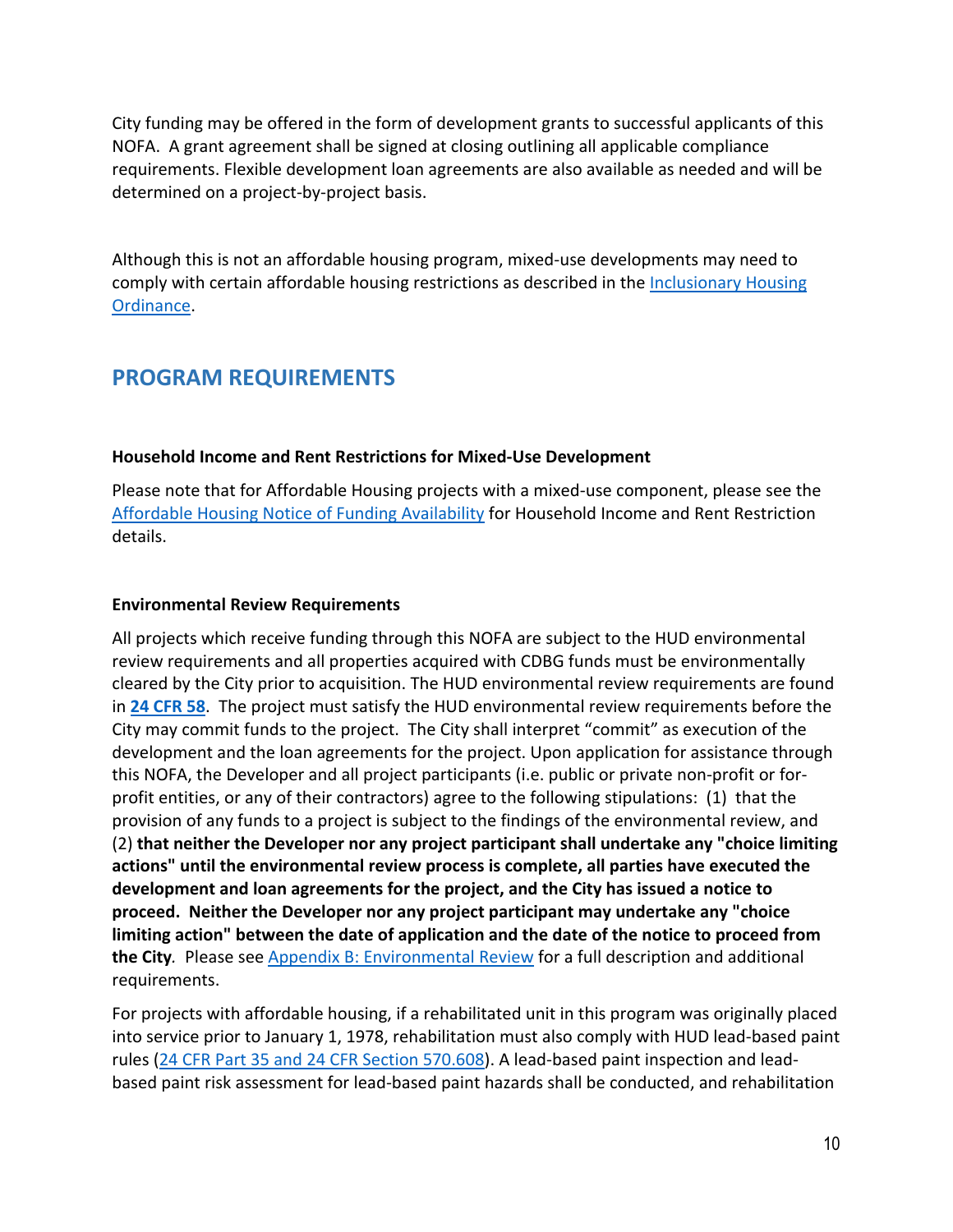work must be done by contractors meeting the requirements of the HUD lead-based paint rule and the EPA Renovation, Repair, and Painting rule.

### **Davis Bacon and Related Acts (DBRA) Requirements**

All properties will be subject to Federal Labor Standards review.

The Davis-Bacon Act [\(40 USC, Chapter 3, Section 276a-276a-5; and 29 CFR Parts 1, 3, 5, 6 and 7\)](https://www.hud.gov/sites/documents/13441AII-4SECH.PDF) is triggered when construction work over \$2,000 is financed in whole or in part with CDBG funds. It requires that workers receive no less than the prevailing wages being paid for similar work in the same area. Davis-Bacon does not apply to the rehabilitation of residential structures containing less than eight units or force account labor (construction carried out by employees of the grantee).

### **Section 3 Requirements**

In order to meet the Section 3 requirements, the applicant agrees to comply with HUD's regulation, 24 CFR Part 75 and Housing and Revitalization Department (HRD) Section 3 policy and guidelines. The applicant must submit a completed and signed (1) Section 3 Intent to Comply and (2) Section 3 Plan.

If the applicant has Section 3 experience, a detailed explanation of *past verifiable strategies* used for hiring and training low- and very low-income individuals and contracting with Section 3 businesses and if the strategies were successful or not.

Please see Appendix [C: Section 3](#page-15-0) for more information.

### **Construction and Rehabilitation Requirements**

In all work under this NOFA, Developers must adhere to all applicable state and local laws, building codes, zoning, and other requirements relating to construction, rehabilitation, and housing safety, quality, and habitability.

Developers must meet the Housing & Revitalization Department's Contractor's Performance Standards November 2017 ("HRD Performance Standards"). Projects will also be subject to accessibility requirements under [Section 504 of the Rehabilitation Act of 1973.](https://www.dol.gov/agencies/oasam/centers-offices/civil-rights-center/statutes/section-504-rehabilitation-act-of-1973)

### **Energy Standard Requirements**

HUD's energy codes can be found here. All new or substantial rehabilitation in buildings above 3 stories receiving City funding must be designed to meet American Society of Heating, Refrigeration, and Air-Conditioning Engineer[s \(ASHRAE\) Standard 90.1-2004,](https://www.energycodes.gov/sites/default/files/becu/femp_session3_presentation.pdf) plus 20 percent. As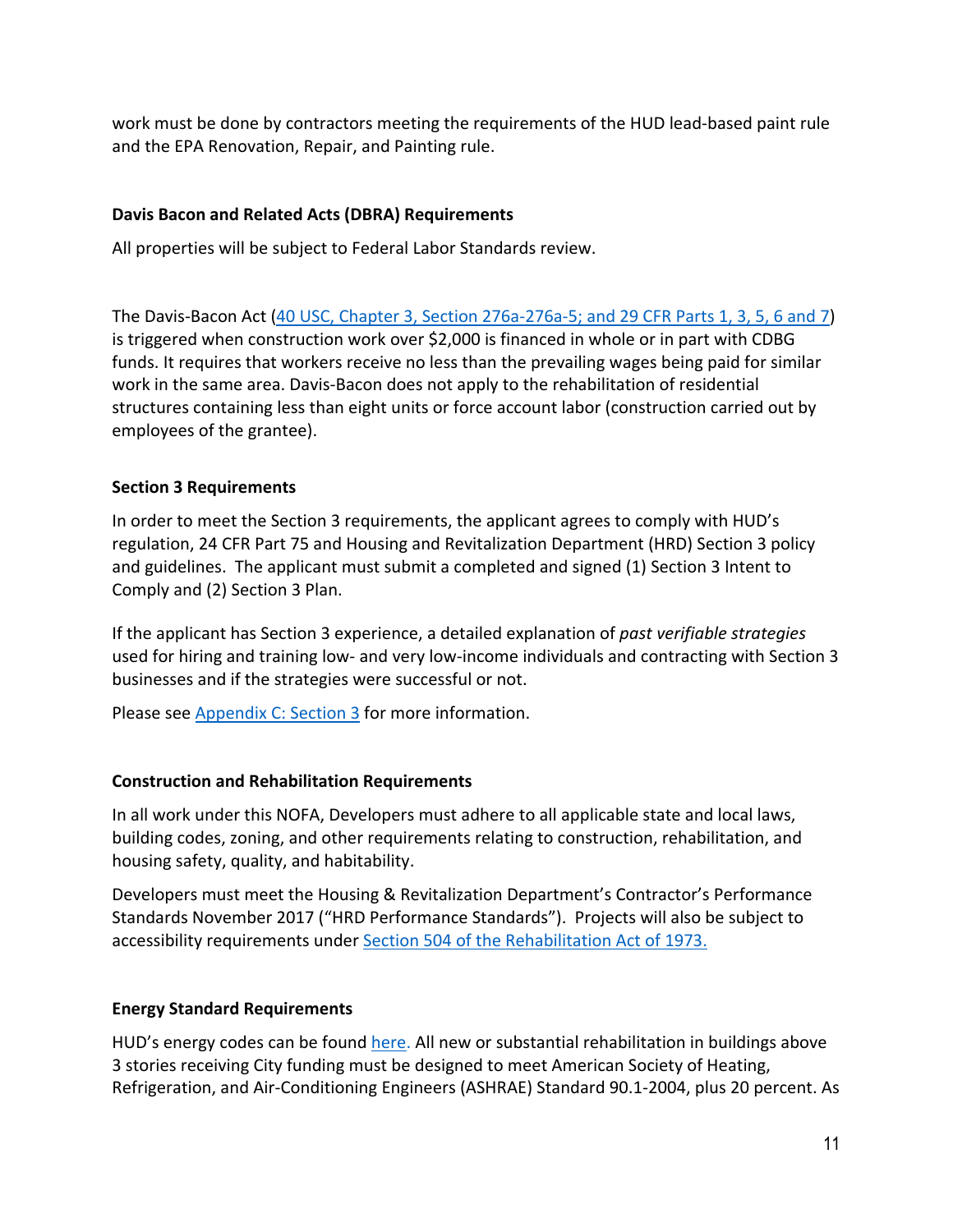developers are also encouraged to use City funds to incorporate modern, green building, and energy-efficiency elements, points will be awarded for projects that meet the standards outlined in the [ENERGY STAR Version 3](https://www.energystar.gov/sites/default/files/ES%20NPR%20v85%202018-05-16_clean.pdf) for new construction. Construction plans must detail governing design standard and certifications requirements.

### **Project/Construction Cost Requirements**

At the time of application, the Developer must submit a trade payment breakdown for the project from the general contractor. The application must also state whether the Developer has solicited or received any proposals (bids) from general contractors. The following contingency standards will need to be included in the hard cost projections: Five percent (5%) contingency for new construction projects; Twelve and a half percent (12.5%) contingency for rehabilitation projects; and Fifteen percent (15%) contingency for historic rehabilitation projects. The contractor's fee will be governed by the following maximum ratios: Contractor profit-6%, Overhead -2%, and General Conditions -6%. The City of Detroit may consider higher percentages for these fees if deemed appropriate and necesarry.

### **Pre-Closing Construction Requirements**

Before a project can start the closing process, the Developer must provide a third party cost estimate of the construction budget. As a condition of closing, the Developer must also attest and certify that no member or contracting entity or affiliate of the development team is presently debarred, suspended, proposed for debarment, declared ineligible, or voluntarily excluded from any entity from a federally funded transaction. Any contractor that remains on a debarred or suspended condition shall be prohibited from participation in the City's program as long as the contractor is classified in this manner. The Developer must register on the HUD SAMs website to allow for confirmation that neither the developer, selected contractor nor any subcontractors are on the Federal or other debarred lists. The contractor completing the rehabilitation/new construction work will also be required to secure a 100% Payment and Performance Bond on a rehabilitation/new construction project with an estimated rehabilitation/new construction cost of \$100,000 or more in the aggregate. The surety (the provider of the bond) must be authorized to do business in the State of Michigan.

### **Acquisition and Construction Schedule**

Developers that receive funds for acquisition must take title of 100% of the properties at the closing of the funds if is used to fund acquisition. If other financing sources are used for acquisition, the assisted project may be closed "in escrow". Construction is expected to begin within (6) months after the City's issuance of a commitment letter. The City must approve a project completion schedule that includes all milestones associated with the acquisition, major elements of the development implementation process, schedule of project construction completion by trades, and sale or lease-up of the units prior to loan closing. Due to strict Federal deadlines, projects that do not reach milestones in a timely manner may be subject to rescission of City funding. Construction must not have started prior to the approval of funding and the receipt of environmental review and clearance from HUD.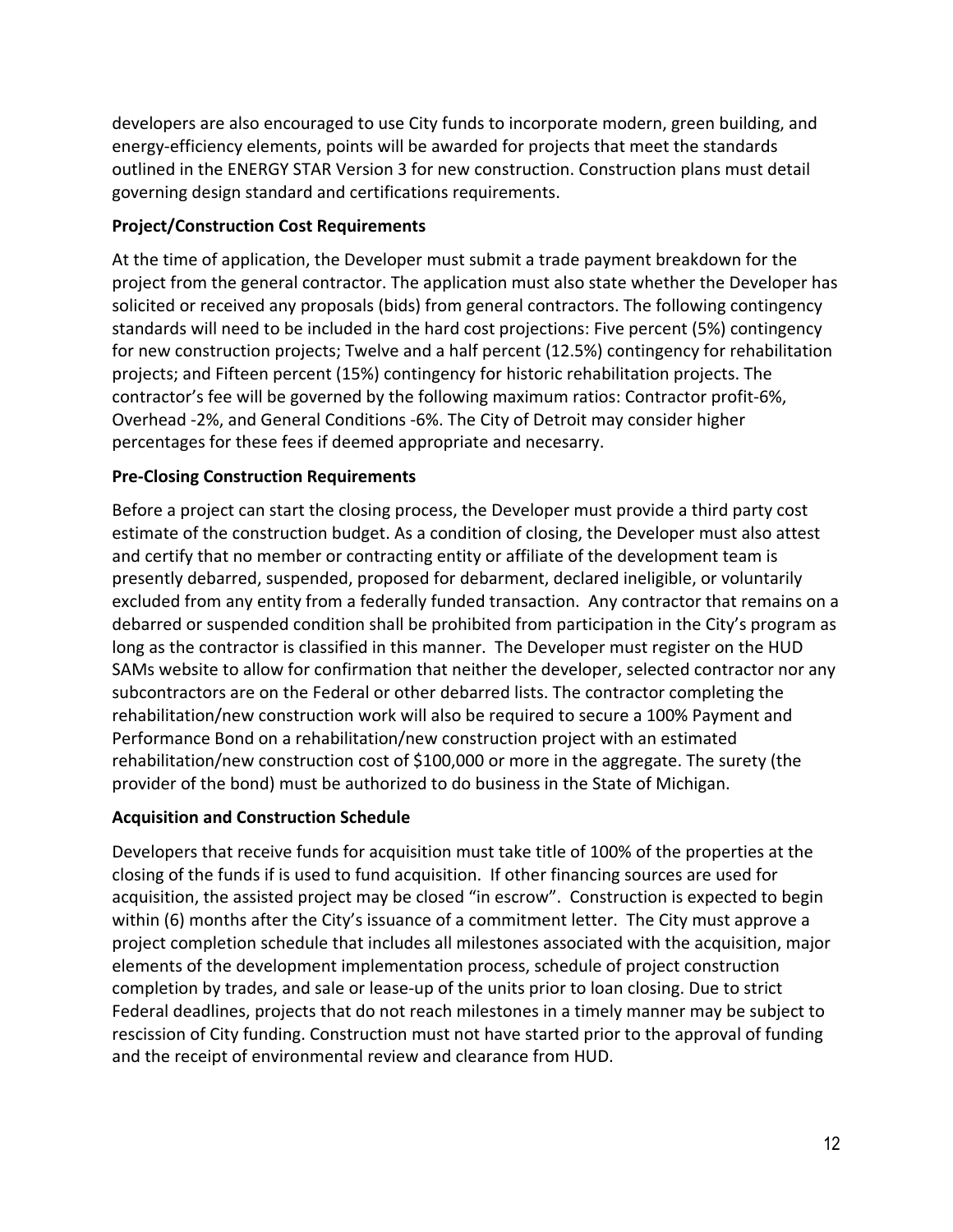### **Cost Certification Requirements**

A Certification Report must be prepared by the Developer at the time of completion and must list and certify all actual sources of funds that were used for the project. Additionally, the City reserves the right to require a Cost Certification report prepared by an independent public accountant, or to request a copy of reports required by other project funders.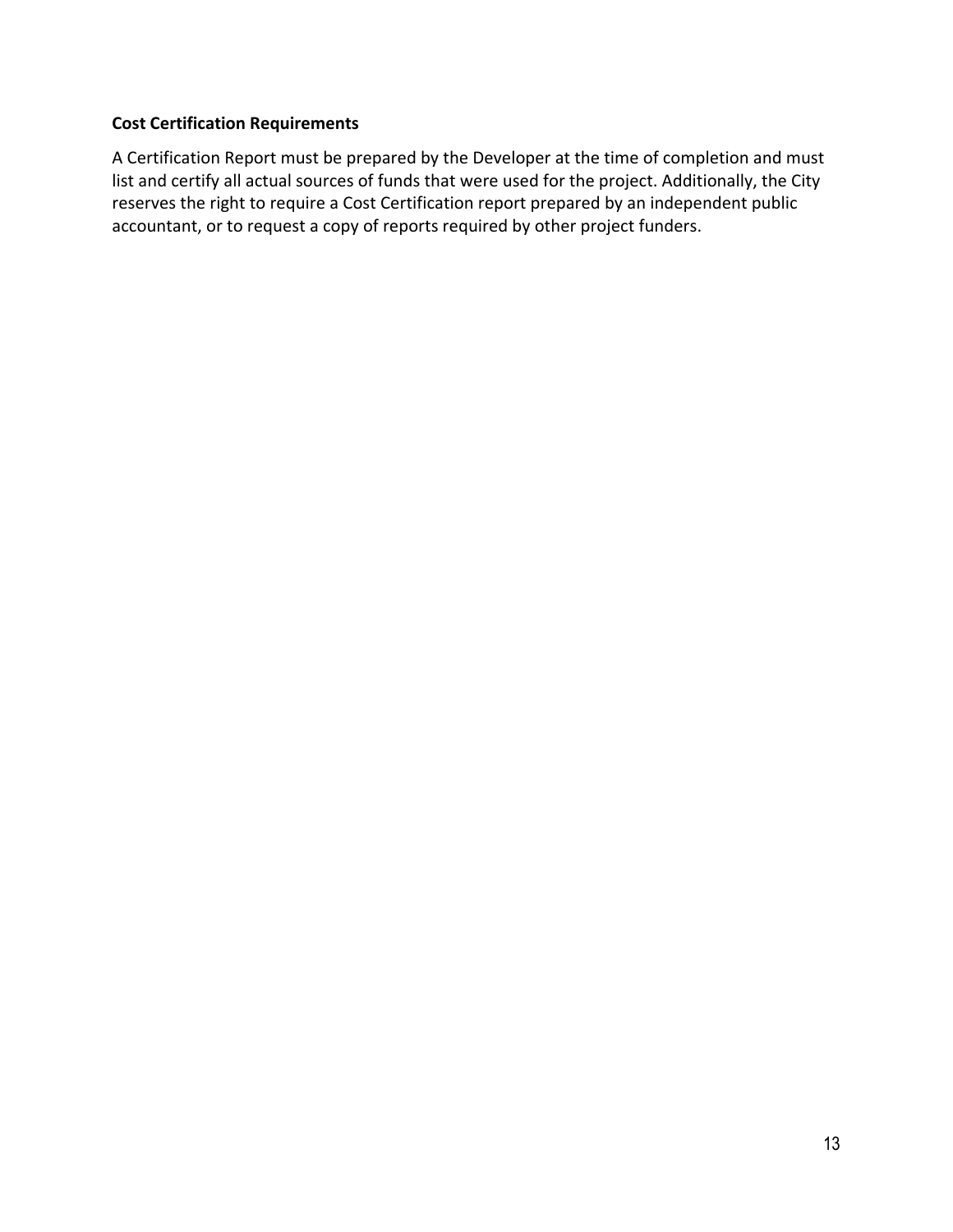## <span id="page-13-0"></span>**APPENDIX A: COMMUNITY HOUSING DEVELOPMENT ORGANIZATION QUALIFICATIONS AND CERTIFICATION PROCESS**

To pursue certification, the CHDO certification application must be completed and submitted with the project application. To qualify for Community Housing Development Organization (CHDO) certification, all of the following criteria must be met:

- 1. Must be a non-profit entity organized under State or local laws; has no part of its net earning inure to the benefit of any member, founder, contributor, or individual; has a tax exempt ruling under Section 501 (c)(3) or (4) of the Internal Revenue Code; and has among its purposes the provision of affordable housing to low- and moderate-income persons.
- 2. At least 1/3 of the entity's governing board membership is for residents of low-income neighborhoods, other low-income community residents, or elected representatives of low-income neighborhood organizations. No more than one-third of the governing board members may be public officials (including City employees) or appointed thereby, and government-appointed board members may not, in turn, appoint any of the remaining board members.
- 3. If the entity is sponsored or created by a for-profit entity, the for-profit entity may not appoint more than one-third of the membership of the CHDO's governing body, and the board members appointed by the for-profit entity may not, in turn, appoint the remaining two-thirds of the board members.
- 4. The entity is not controlled, nor receives directions from individuals, or entities seeking profit from the organization.
- 5. If the entity is sponsored or created by a for-profit entity, the for-profit entity's primary purpose does not include the development or management of housing, and the entity is free to contract for goods and services from vendor(s) of its own choosing.
- 6. The entity (or its parent) has a history of serving the community within which housing to be assisted with CDBG funds is to be located and provides a formal process for low-income program beneficiaries to advise the organization in affordable housing development decisions.
- 7. The entity conforms to the financial accountability standards of 24 CFR 84.21 "Standards for Financial Management Systems."
- 8. The entity has a demonstrated capacity for carrying out activities assisted with CDBG or HOME funds.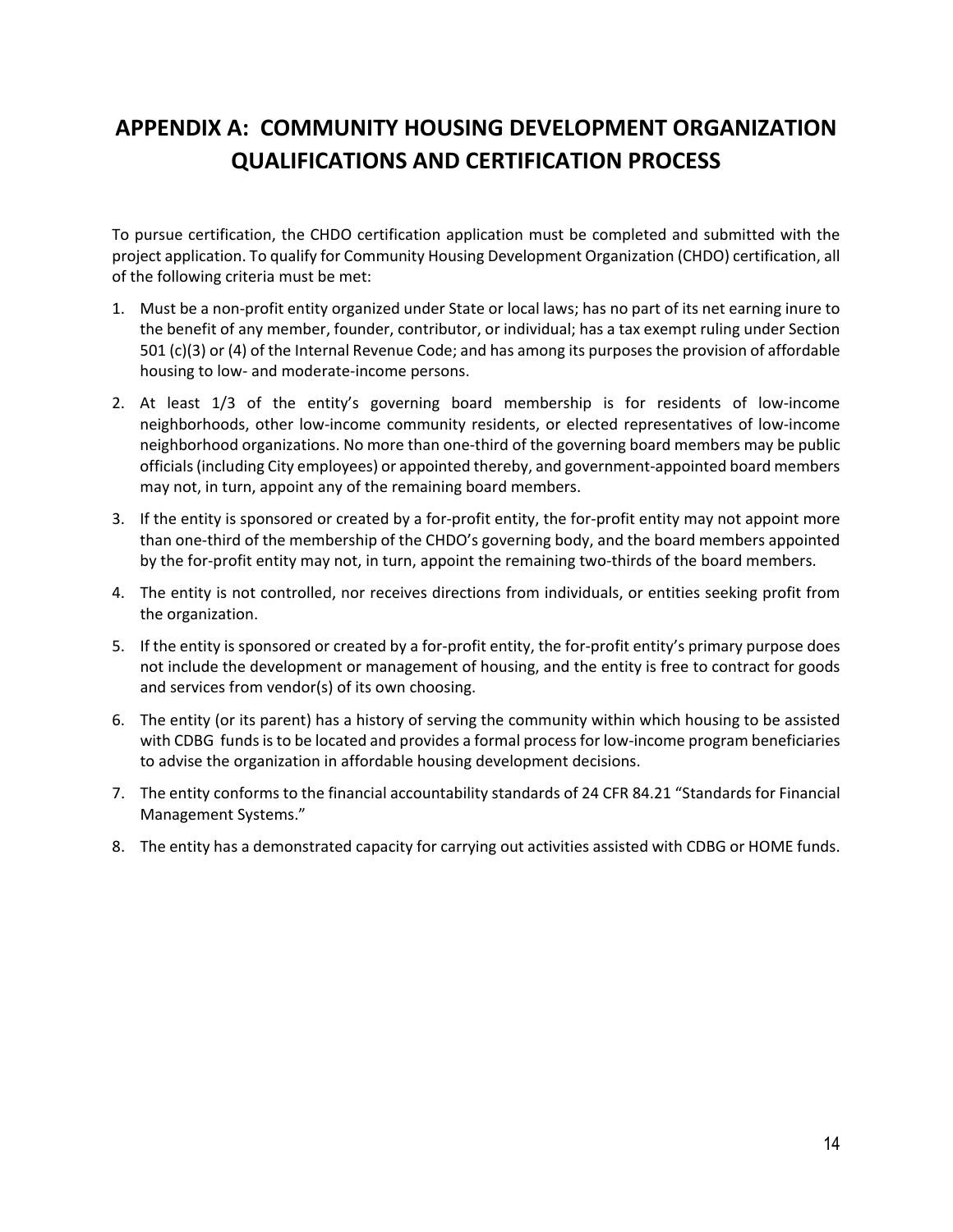### **APPENDIX B: ENVIRONMENTAL REVIEW**

<span id="page-14-0"></span>All projects which receive funding through this NOFA are subject to the HUD environmental review requirements. The HUD environmental review requirements are found in Title 24, Part 58, of the Code of Federal Regulations. The project must satisfy the HUD environmental review requirements before the City may commit funds to the project. The City shall interpret "commit" as execution of the development and the loan agreements for the project.

Upon application for assistance through this NOFA, the Developer and all project participants (i.e. public or private non-profit or for-profit entities, or any of their contractors) agree to the following stipulations: (1) that the provision of any funds to a project is subject to the findings of the environmental review, and (2) that **neither the Developer nor any project participant shall undertake any "choice limiting actions" until the environmental review process is complete**, all parties have executed the development and loan agreements for the project, and the City has issued a notice to proceed. Neither the Developer nor any project participant may undertake any "choice limiting action" between the date of issuance of this NOFA and the date of the notice to proceed from the City.

The findings of the environmental review may identify environmental concerns that necessitate an alteration, a change, or a modification to the proposed project. The City may require alterations, changes, or modifications to the project based upon the findings of the environmental review, and the Developer and all project participants must implement any alterations, changes, or modifications required by the City as a condition of funding.

The City shall define "choice limiting actions" as any of the following: (1) acquisition of any real property associated with the project, (2) any improvements to the property or properties associated with a project, (3) any rehabilitation of an existing structure located on property associated with the project, (4) any construction of a new structure located on property associated with the project, or (5) demolition of any existing structure located on property associated with the project. **Neither the Developer nor any project participant may undertake any "choice limiting action" between the date of issuance of this NOFA and the date of the notice to proceed from the City**. If the City discovers that the Developer or any project participant committed a "choice limiting action" during this time period, then the City may deny funding to an entire project or may disqualify for reimbursement any cost associated with the particular "choice limiting action."

The City shall NOT define "choice limiting actions" as either of the following: (1) an option agreement for the acquisition of real property, or (2) a non-binding purchase agreement. An option agreement is an exclusive right to purchase a property at a specific price within a specified time period without an obligation to purchase. A non-binding agreement establishes that there is no legal obligation on the part of the buyer to purchase the property; that acquisition will proceed only if there is compliance with the HUD environmental requirements.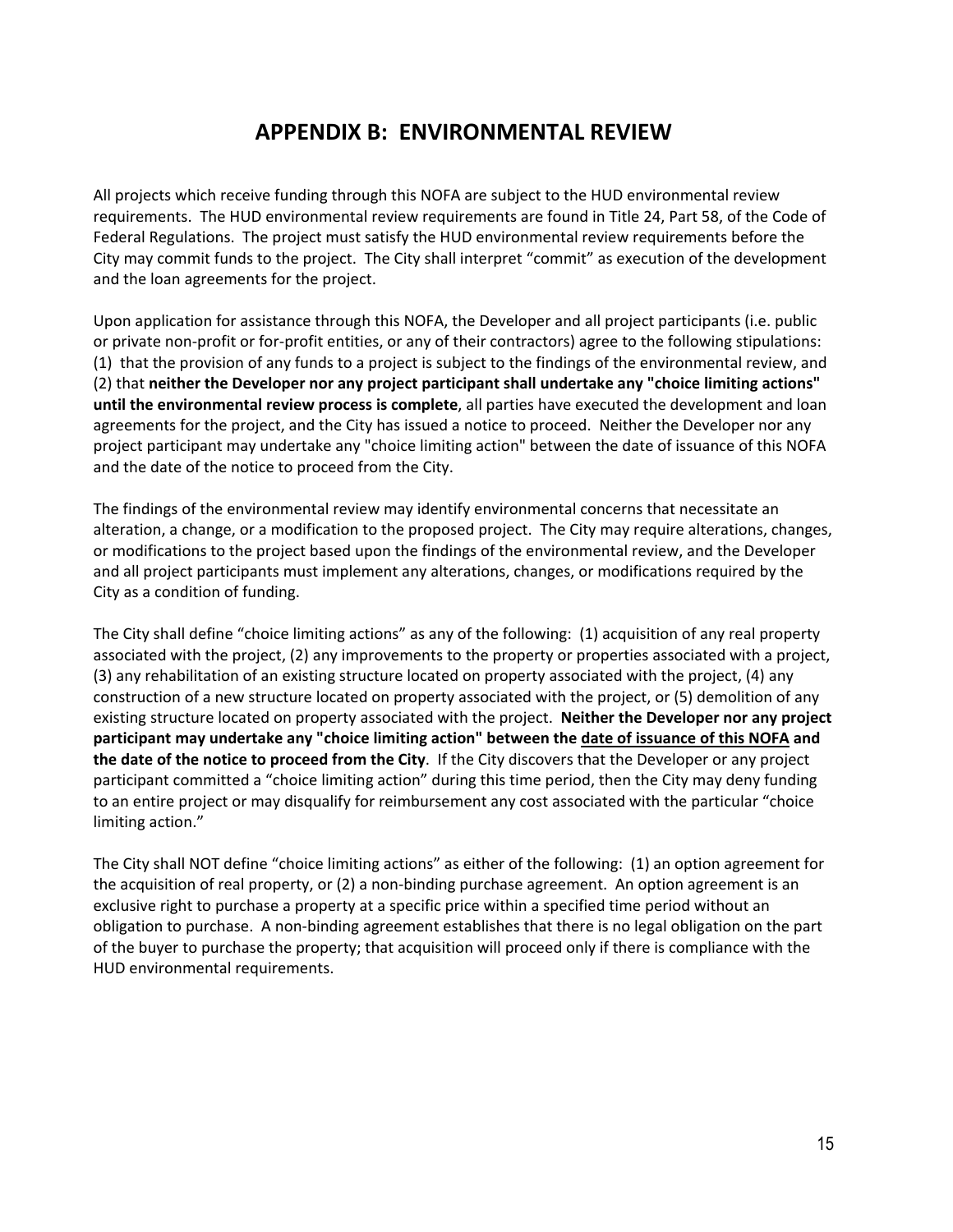## **APPENDIX C: SECTION 3 INFORMATION**

#### **(HUD 24 CFR Part 75)**

#### <span id="page-15-0"></span>**Applicability**

Section 3 is a provision of the Housing and Urban Development (HUD) Act of 1968, federal regulation formerly 24 CFR Part 135. HUD released a final rule in the fall of 2020 changing the regulation to 24 CFR Part 75. The final rule moved from tracking the number of qualified new hires (Section 3 residents) in Section 3 projects to tracking the total labor hours worked (by Section 3 workers and Targeted Section 3 workers). In connection with the final rule, 24 CFR Part 75, HUD published a document citation via the federal register, 85 FR 60907, Section 3 Benchmarks for Creating Economic Opportunities for Low- and Very Low-Income Persons and Eligible Businesses. The citation includes benchmark numbers and the methodology for determining the benchmarks.

The new Section 3 regulation, 24 CFR Part 75 still aiming to ensure that economic opportunities, most importantly employment, generated by certain HUD financial assistance shall be directed to low- and very low-income persons, particularly those who are residents of the community in which the federal assistance is spent. Requiring recipients of certain HUD housing and community development financial assistance, to the greatest extent feasible, to provide employment and job training for low- and very low-income persons and contracting opportunities to business concerns which provides economic opportunities to low- and very low-income persons in connection with projects and activities in their neighborhoods. HUD believes the final rule makes Section 3 goals and reporting more meaningful and more aligned with statutory requirements.

Successful compliance with HUD Section 3, federal regulation 24 CFR Part 75, by the subrecipient, developer, general contractor, and subcontractor will be a factor in determining future awards of Section 3 covered assistance.

#### **Documentation**

Two documents must be completed and submitted with your NOFA package – (1) Section 3 Intent to Comply and (2) Section 3 Plan. If awarded HUD funds for a covered Section 3 project, your Section 3 Plan is your baseline for meeting at least the minimum Section 3 requirements. All parties associated with your project must maintain documentation for a time period required for record retention or in the absence of applicable program regulations in accordance with 2 CFR Part 200.

For your future reference, the following are Section 3 documents required throughout the life of the project: *(the list of documents may change as needed)*

- Intent to Comply *(including the required Section 3 language for all contracts)*
- Section 3 Plan *(including the required Section 3 language for all contracts)*
- $\square$  Section 3 Worker and Targeted Section 3 Worker Certification
- $\square$  Section 3 Business Concern Certification
- List of All businesses on Project (Contractor and Subcontractor Activity, HUD form 2516)
- $\Box$  Project Workforce Lists (list of employees working on the project from each company)
- Weekly Certified Payrolls
- $\Box$  Monthly Labor Hours Summary Report (modified HUD 60002, same as final summary report)
- Final Project Total Labor Hours 3 Summary Report (modified HUD 60002, same as monthly summary report)

#### **For more information and ALL documents**

Housing and Revitalization Department (HRD) Section 3 Information, Documents, and Forms [https://detroitmi.gov/departments/housing-and-revitalization-department/hud-programs-and-information/section-](https://detroitmi.gov/departments/housing-and-revitalization-department/hud-programs-and-information/section-3-program)[3-program](https://detroitmi.gov/departments/housing-and-revitalization-department/hud-programs-and-information/section-3-program)

Housing and Urban Development (HUD) Section 3 Regulation <https://ecfr.federalregister.gov/current/title-24/subtitle-A/part-75#section-75>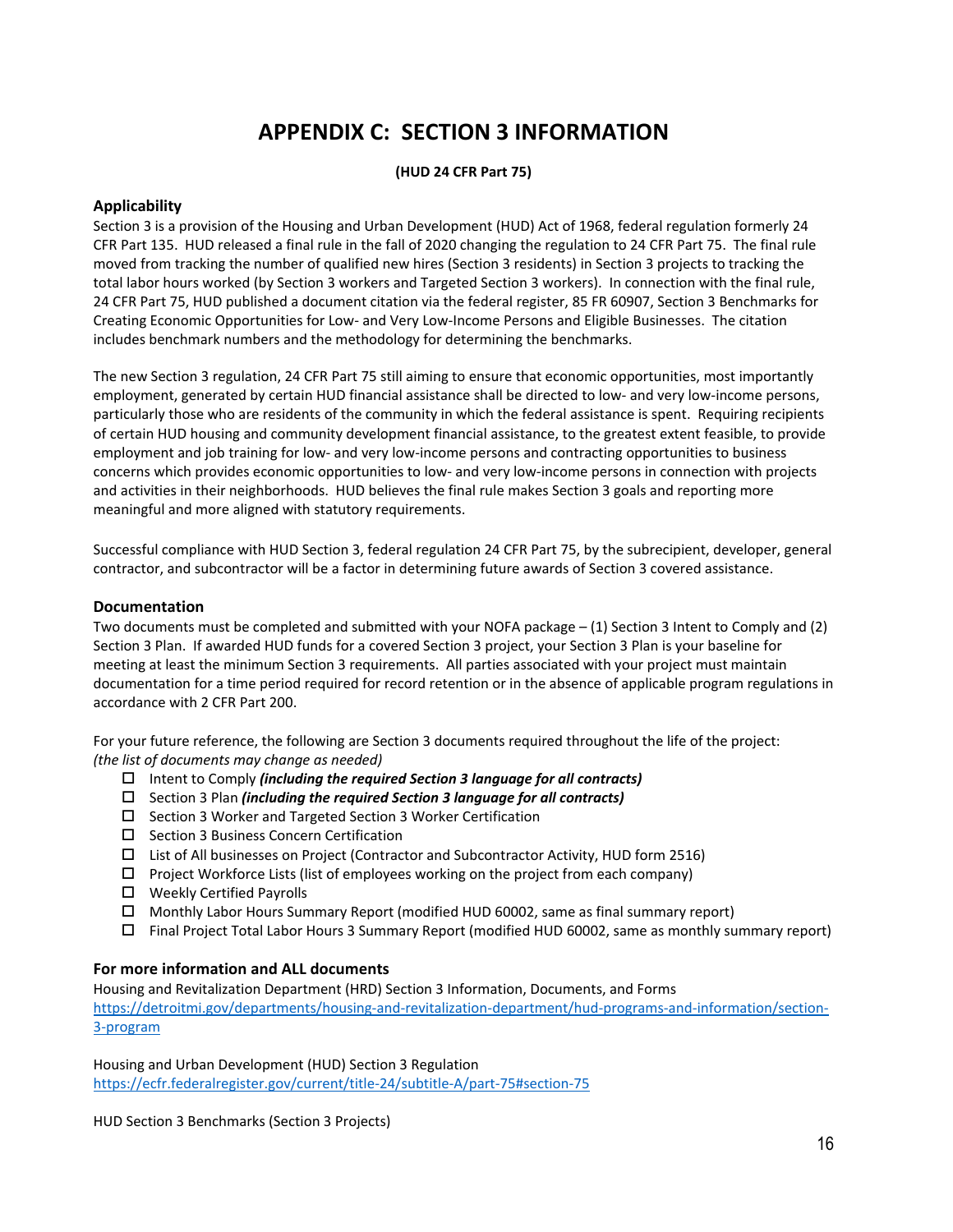[https://www.federalregister.gov/documents/2020/09/29/2020-19183/section-3-benchmarks-for-creating](https://www.federalregister.gov/documents/2020/09/29/2020-19183/section-3-benchmarks-for-creating-economic-opportunities-for-low--and-very-low-income-persons-and#h-13)[economic-opportunities-for-low--and-very-low-income-persons-and#h-13](https://www.federalregister.gov/documents/2020/09/29/2020-19183/section-3-benchmarks-for-creating-economic-opportunities-for-low--and-very-low-income-persons-and#h-13)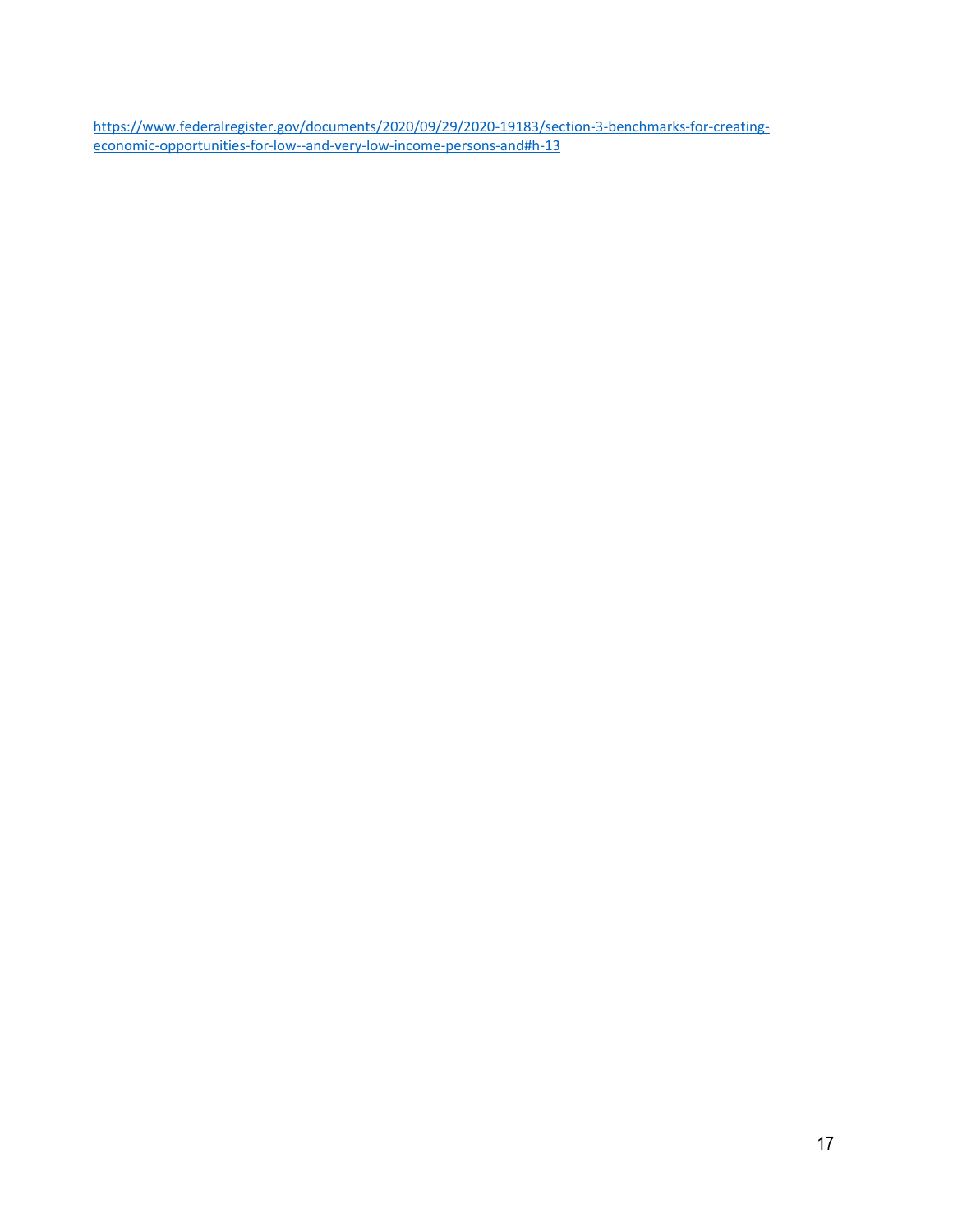# **APPENDIX D: SECTION 3 CLAUSE**

(This clause must be included in all contracts.)

<span id="page-17-0"></span>THIS APPENDIX SECTION WAS INTENTIONALLY LEFT BLANK.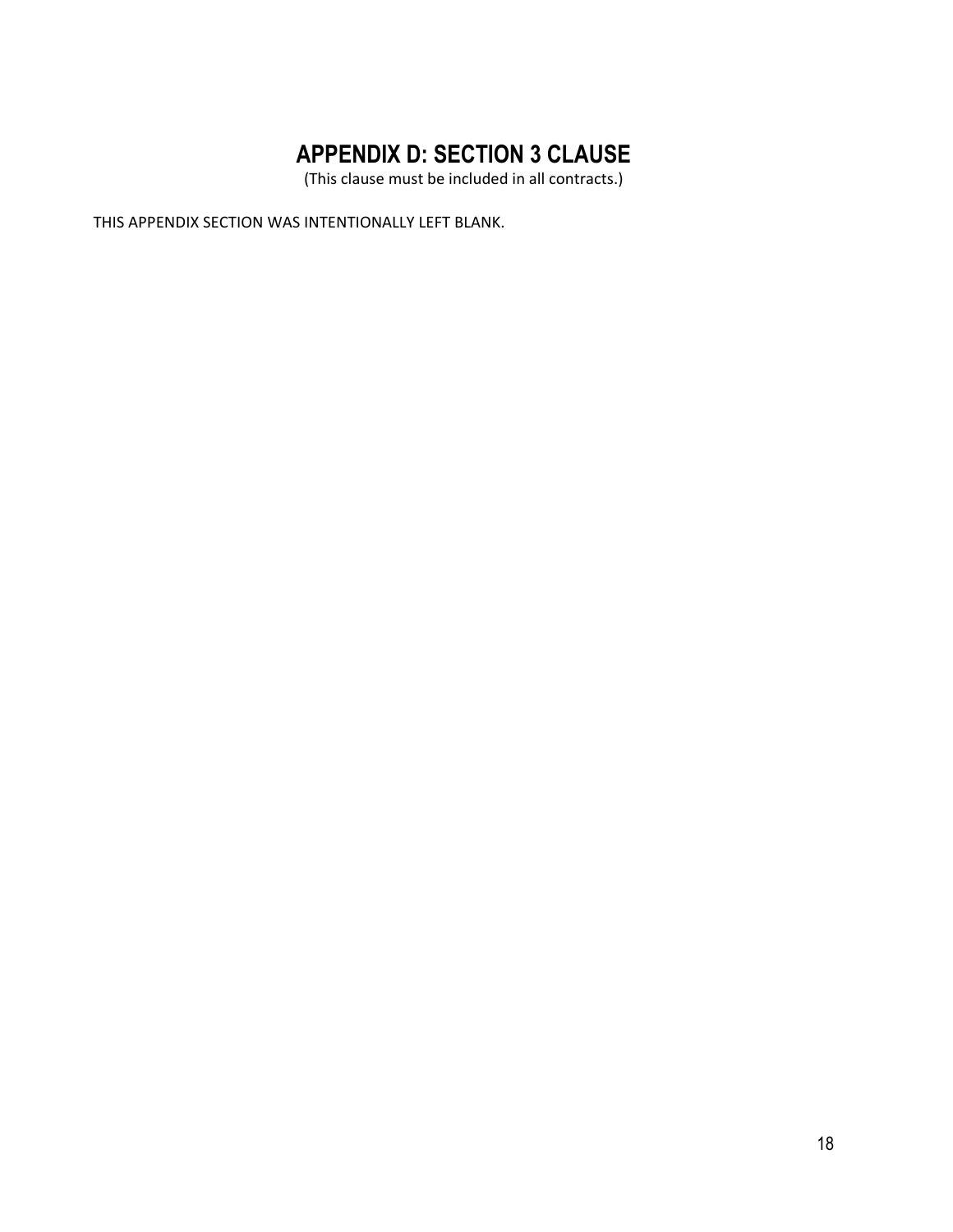### **APPENDIX E: EXECUTIVE ORDER NO. 2016-1**

### **EXECUTIVE ORDER2016-1**

<span id="page-18-0"></span>**TO: ALLBOARDS, COMMISSIONS, DEPARTMENT DIRECTORS, CITY COUNCIL MEMBERS, CITYCLERK, DEVELOPERS, CONTRACTORS, AND DETROIT ECONOMIC GROWTH CORPORATION (DEGC).**

#### **FROM: MICHAEL E.DUGGAN, MAYOR**

#### **SUBJECT: UTILIZATION OFDETROIT RESIDENTSONPUBLICLY-FUNDED CONSTRUCTION PROJECTS**

#### **DATE: December 16,2016**

**WHEREAS,** it is the policy of this Administration to encourage and maximize the utilization of Detroit residents on all City contracts and all projects benefited by City subsidies. An important component of the economic revitalization of Detroit is the employment of Detroit residents. Accordingly, this Executive Order directs any entity entering into a publicly-funded construction project to implement specific residency targets for its workforce, as follows:

1.A "publicly-funded construction project, "for purposes of this Executive Order, means (a) any construction contract for more than \$3,000,000.00 (Three Million Dollars) made by the City with any person or entity; and (b) any construction project for which the City, affiliated public or quasi-public entities of the City, or any of their agents or contractors provides funds or financial assistance via any of the following methods, where total assistance from the City or its affiliated entities is over \$3,000,000.00 (Three Million Dollars):

- (1) The sale or transfer of land below its appraised value;
- (2) Direct monetary support;
- (3) Public contributions originated by the State of Michigan or its agencies, the United States government or its agencies, or any other non-City government entity, and for which City approval is required and obtained; or
- (4) Tax increment financing. For purposes of calculating the total assistance directly provided through tax increment financing, tax revenue that would have accrued to all government entities shall be counted.

Other persons or entities doing business with the City, but not covered by this section, may voluntarily agree to be bound by some or all of the substantive requirements of this Executive Order.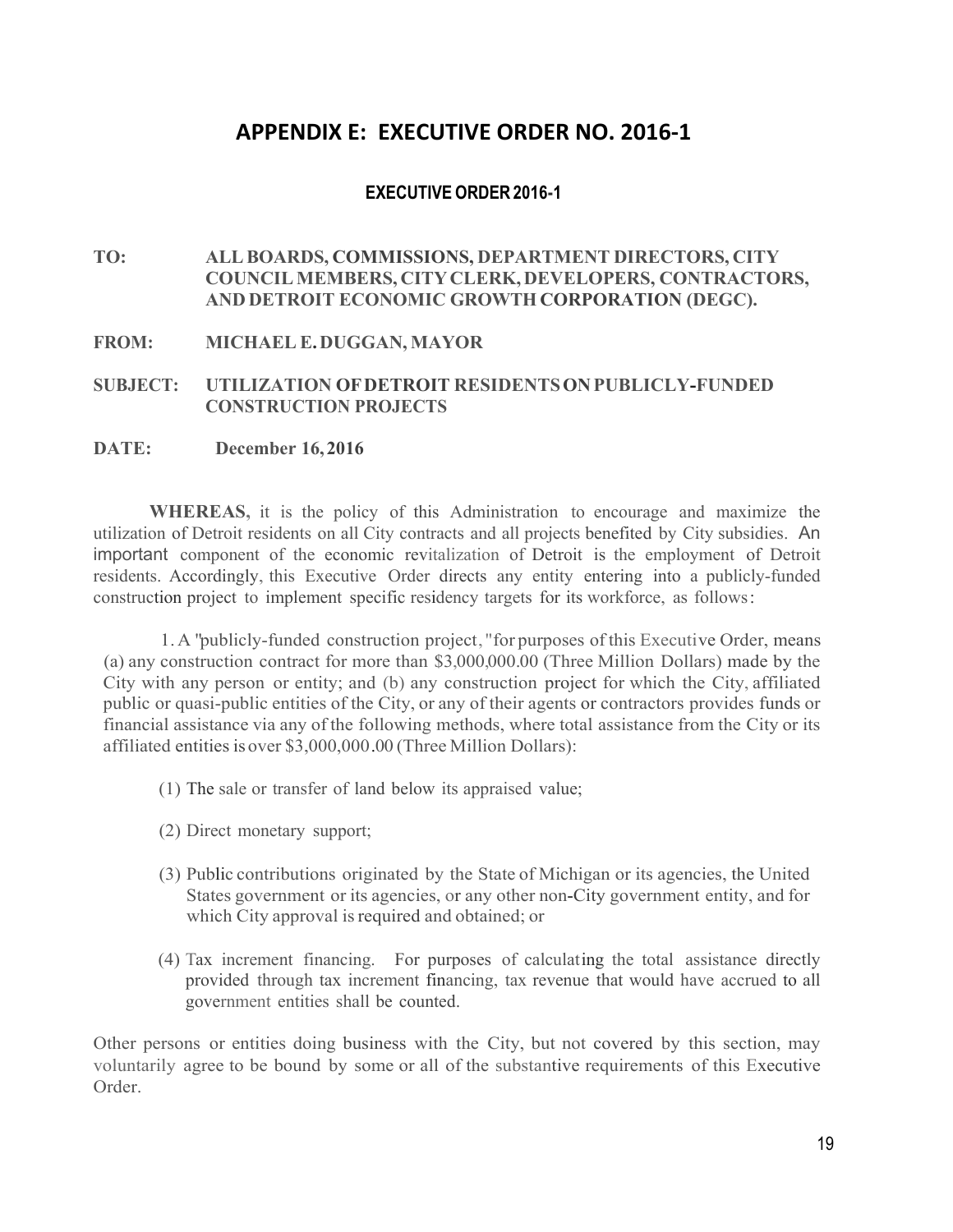2. A "bona-fide Detroit resident," for purposes of this Executive order, means an individual who can demonstrate residency in the City of Detroit as of a date at least thirty (30) days prior to the date the person seeks to be employed for work on a publicly-funded construction project. Residency shall be established by the address listed on (a) any one of the following: State of Michigan identification card, State of Michigan driver's license, or Detroit municipal ID; plus (b) any one of the following: Voter Registration Card, Motor Vehicle Registration, most recent federal, state, or City of Detroit tax returns, Lease/Rental agreement, the most recent utility bill (or utility affidavit signed by a landlord with respect to a leased residence) , or most recent municipal water bill. Other forms of proof-of-residence may be accepted under certain circumstances.

3. All publicly-funded construction contracts shall include a provision providing that at least 51% of the workforce on the publicly-funded construction project shall be bona-fide Detroit residents. This requirement shall be referred to as the "Workforce Target." The Workforce Target shall be measured by the hours worked by bona-fide Detroit residents on the publicly- funded construction project.

4. Developers, general contractors, prime contractors and subcontractors are all required to comply with the terms of this Executive Order. Collectively, these entities are hereinafter referred to as "contractors." It is, however, the sole responsibility of the person or entity contracting with the City of Detroit to require all of its subcontractors either to (a) meet the Workforce Target; or (b) make the required contribution to the City's Workforce Training Fund, as provided in Paragraph 6 of this Executive Order. Contractors may utilize local unions, Detroit Employment Solutions Corporation, or other entities to help meet the Workforce Target. Failure to satisfy the requirements of this Executive Order shall constitute a breach of contract and may result in the immediate termination of the contract.

5. Upon execution of a publicly-funded construction contract, the City of Detroit's Civil Rights, Inclusion and Opportunity Department (''CRIO") shall determine whether the Workforce Target in the contract shall be measured periodically either (a) monthly or (b) quarterly. This period shall be referred to as the "measurement period." Thereafter, for the duration of the construction project, the contractor shall, at the end of each measurement period, submit to CRIO a report indicating:

- (1) The total hours worked on the project during the preceding measurement period (''total work-hours");
- (2) The total hours worked on the project by bona-fide Detroit residents during the preceding measurement period; and
- (3) If applicable, the amount by which the contractor fell short of meeting the Workforce Target. A contractor falling short of the Workforce Target shall report both (a) the raw number of total work-hours by which the contractor fell short of the Workforce Target; and (b) the percentage of total work-hours by which the contractor fell short of the Workforce Target.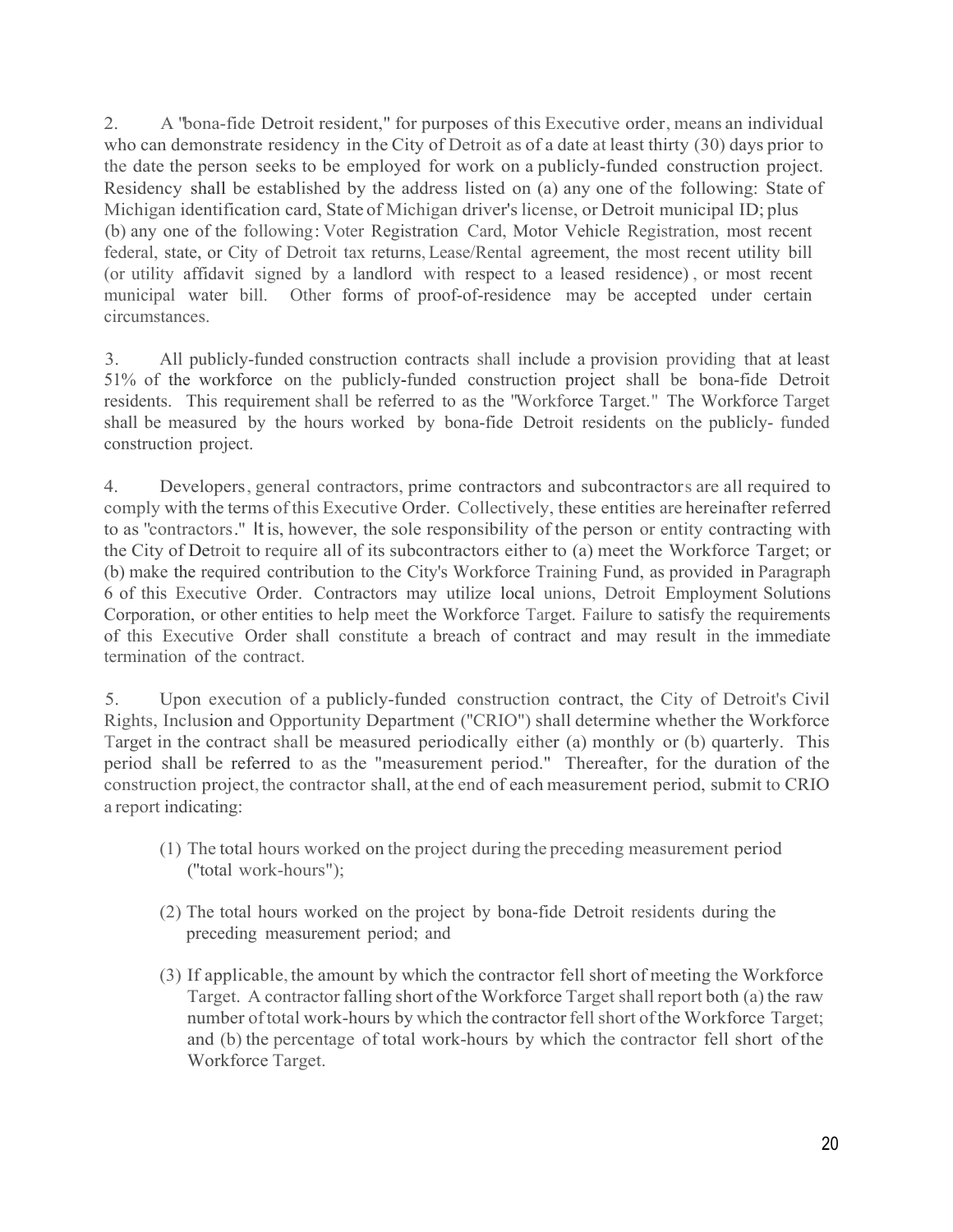6. A contractor who does not meet the Workforce Target in any measurement period shall help strengthen Detroit's workforce by making a monetary contribution to the City's CRIOadministered Workforce Training Fund, thereby supporting the skill development of Detroit residents. The required contribution for any contractor who does not meet the Workforce Target shall be the sum of the following:

- (1) For each work-hour comprising the first 0-10% of total work-hours by which the contractor fell short of the Workforce Target, 5% of the average hourly wage paid by the contractor on the publicly-funded construction project during the preceding measurement period.
- (2) For each work-hour comprising the second 0-10% of total work-hours by which the contractor fell short of the Workforce Target (if applicable), 10% of the average hourly wage paid by the contractor on the publicly-funded construction project during the preceding measurement period.
- (3) For each work-hour comprising the remaining 0-31% of total work-hours by which the contractor fell short of the Workforce Target (if applicable), 15% of the average hourly wage paid by the contractor on the publicly-funded construction project during the preceding measurement period.<sup>1</sup>

7. If a contractor contracts for labor through a union which is meeting the goals set for it under the Detroit Skilled Trades Employment Program, that contractor will be deemed to have met the Workforce Target with respect to the employees for which it contracted through such a union.

Specifically: CRIO will make a periodic determination whether a union participating in the Detroit Skilled Trades Employment Program is meeting its established goals under that Program. For purposes of calculating a contractor's compliance with the Workforce Target, a union which, as of the date a contractor executes its publicly-funded construction contract or subcontract, is meeting its goals under the Program shall be deemed to have no less than 51% of the hours worked by its members on the publicly-funded construction project worked by bona-fide Detroit residents. Ifbona-fide Detroit residents actually account for more than 51% of the hours worked by union members on a publiclyfunded construction project, that actual percentage may be used for purposes of calculating compliance with the Workforce Target.

8. If CRIO determines a contractor is in non-compliance with the requirements ofthis Order, CRIO will notify the contractor, in writing, of the contractor's non-compliance.

If a contractorwishestochallengeafindingofnon-compliance,thecontractormay,within fifteen (15)daysofthe noticeof non-compliance, filewithCRIOawritten notice challenging the finding of non-compliance, and detailing the reasons for that challenge. The challenge will then be

<sup>&</sup>lt;sup>1</sup> Thus, for example, if 25% of the total work-hours performed on a publicly-funded construction project were performed by bona-fide Detroit residents, the contractor will have fallen short of the Workforce Target by 26% of the total work-hours. That contractor's minimum required contribution would be the sum of  $(I)$  5% of the average hourly wage for 10% of the total work-hours; (2) 10% of the average hourly wage for 10% of the total work-hours; and (3) 15%of the average hourly wage for 6% of the total work-hours.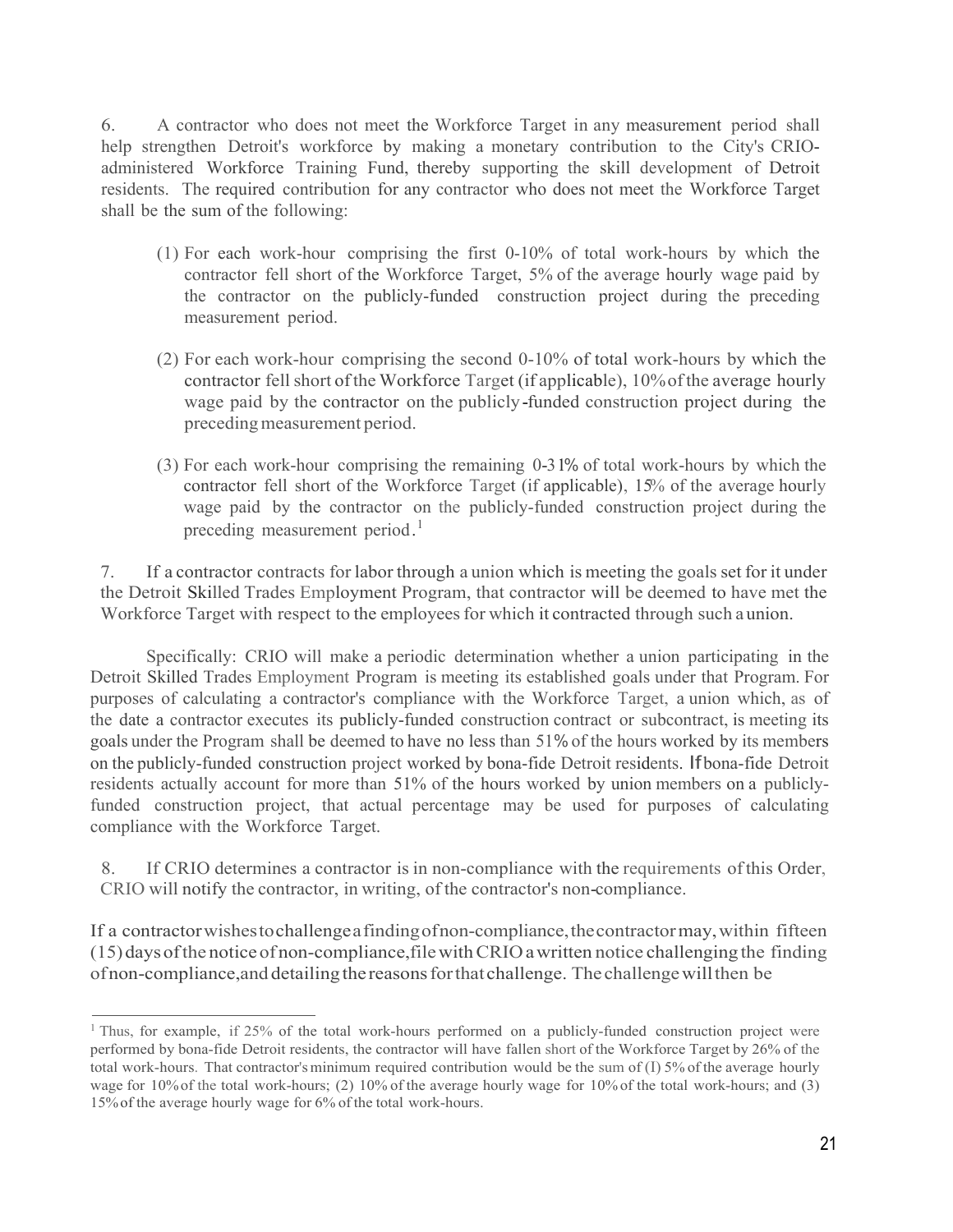forwarded to a panel comprising of  $(1)$  the City's Corporation Counsel or his or her designee; (2) the head of the Department of Administrative Hearings or his or her designee; and (3) the Director of the Buildings, Safety, Engineering, and Environment Department, or his or her designee. The panel shall adjudicate the challenge and issue a written decision. The panel may, but need not, schedule an oral hearing on the challenge.

If following written notice of non-compliance and the adjudication of any challenge, the contractor fails orrefuses to take corrective actions within thirty (30) days, the City of Detroit may do any of the following:

- (1) withhold from the contractor all future payments under the construction contract until it is determined that the contractor is in compliance;
- (2) refuse all future bids on city projects or applications for financial assistance in any form from the city or any of its departments, until such time as the contractor demonstrates that it has cured its previous non-compliance;
- (3) debar the contractor from doing business with the City of Detroit for a period of up to one year.

In addition, the City of Detroit reserves the right to re-bid the contract, in whole or in part, or hire its own workforce to complete the work.

9. All applicable construction contracts, construction contract amendments, change orders and extensions shall include the terms of this Executive Order. CRIO shall have the responsibility for preparing administrative guidelines related to this Executive Order, and for monitoring and enforcing the provisions of this Executive Order.

\* \* \*

Pursuant to the powers vested in me by the 1963 Michigan Constitution and by the 2012 Detroit City Charter, I, Michael E.Duggan, Mayor ofthe City of Detroit, issue this Executive Order. This Executive Order is effective upon its execution and filing with the City Clerk and supersedes Executive Order No. 2014-4 issued by me on August 22, 2014. Provided, however, that this Executive Order shall not supersede the operation of any prior Executive Order with respect to any publicly-funded construction project on which construction activities have commenced as of the date of this Executive Order.

> Michael E. Duggan Mayor, City of Detroit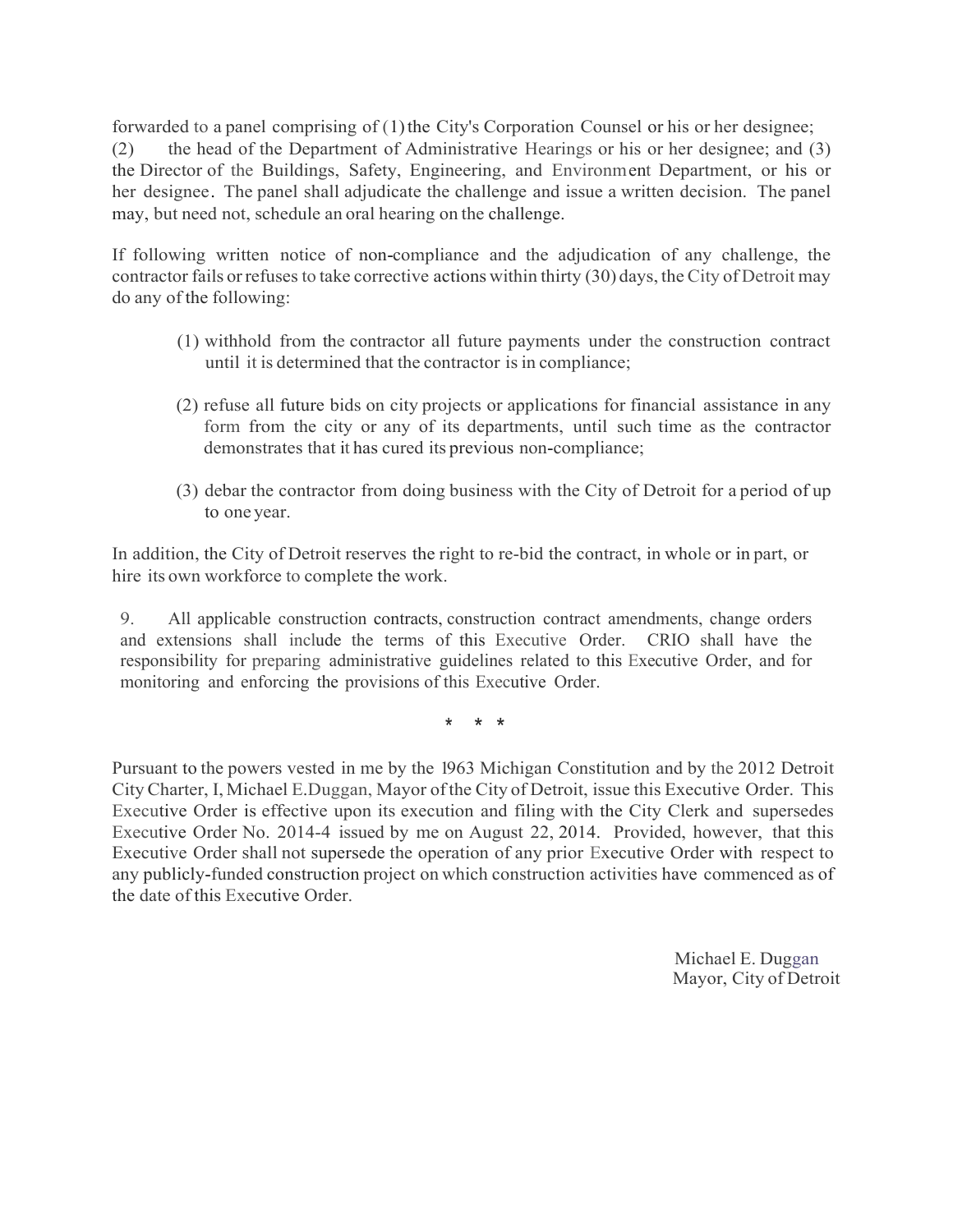### **APPENDIX F: [TARGETED INVESTMENT](https://detroitmi.gov/portals/0/docs/HousingAndRev/2016_Targeted_Multifamily_Planning_Areas_1.pdf) AREA**

<span id="page-22-0"></span>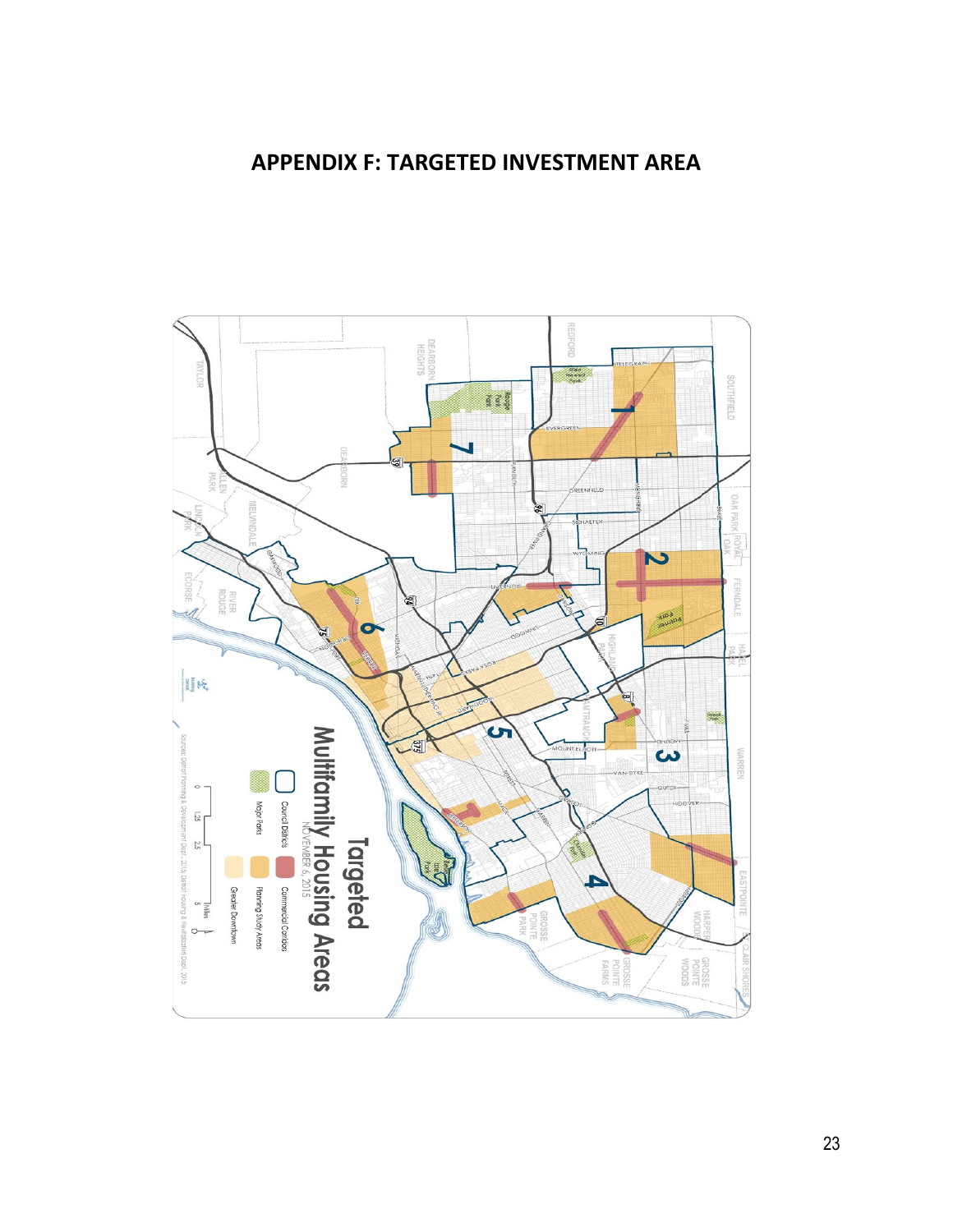## **APPENDIX G: RELEVANT LINKS**

- <span id="page-23-0"></span>• [NOFA Application](https://detroitmigov.box.com/s/39vof7fxluj55l8reunh363ucojtr4so) – This is the PDF of the application that should be submitted with Part I of the application.
- [NOFA Self Score](https://detroitmigov.box.com/s/6jvmzt8wwmejrbahum1txfo0po1b2k4h) Matrix This is the PDF of the application that should be submitted with Part I of the application.
- [Detroit Property Map](https://detroitmi.gov/webapp/detroit-development-opportunities) Use this map to determine if the your project is within the 2016 Targeted Multifamily Housing Area. Navigate to the Map Data Layers and select the Targeted Multifamily Housing Area layer.



- Targeted [Investment Area](https://detroitmi.gov/portals/0/docs/HousingAndRev/2016_Targeted_Multifamily_Planning_Areas_1.pdf) Map Use this PDF map to determine if your project is within a City Priority Area.
- [Census Tract PDF–](https://www2.census.gov/data/api-documentation/Address%20Search%20-%20Geocoder%20and%20TIGERweb/How%20to%20Find%20Geo%20Info%20from%20Address.pdf) Use this PDF tool to determine the Census Tract of your project
- [File Upload](https://detroitmigov.app.box.com/f/673093098b4f44e1af2af8d92384b09b) Use this link to upload completed Applications. Please use a Zip Folder to consolidate these files, use the filing naming nomenclature as specified in the NOFA and label your zip folder with your project name.
- [MEDC MCRP Proforma](https://www.miplace.org/redevelopment-ready-sites/pro-forma-101/) The Michigan Economic Development Corporation (MEDC) Michigan Community Revitalization Program (MCRP), is the required proforma for commercial projects applying for this NOFA.
- [MSHDA Proforma](https://www.michigan.gov/documents/mshda/mshda_li_ca_39_tab_dd_direct_lending_proforma_format_402595_7.xlsm) The Michigan State Housing Development Authority (MSHDA) Proforma is one of two proformas accepted for this NOFA, for mixed-use projects ONLY.
- [HRD Proforma](https://detroitmi.gov/sites/detroitmi.localhost/files/2020-01/2020-01-08%20HRD%20proforma%20v%201.xlsx) The City of Detroit Housing and Revitalization Department (HRD) Proforma is one of two proformas accepted for this NOFA, for mixed-use projects ONLY.
- Section 3 Intent to [Comply](https://detroitmi.gov/Portals/0/docs/HousingAndRev/2018/HUD%20Section%203%20Compliance%20and%20Intent%20to%20Comply.pdf?ver=2018-08-17-092426-937) Complete this form for the NOFA.
- Section 3 Plan [Application](https://detroitmi.gov/Portals/0/docs/humanrights/Section%203/Sec%203%20Plan%20SubContractor%20100K%20or%20More.pdf) Complete this form for the NOFA.
- [City of Detroit Application for Minority/Woman Owned Business Enterprise](https://app.smartsheet.com/b/form/a5eaaca10fae4080bdf18a449c5ccdad) The Civil Rights and Inclusion Office (CRIO) leads the process for Minority/Women owned business certificates
- [City of Detroit Community Housing Development Organization \(CHDO\) Application](https://detroitmi.gov/Portals/0/docs/Planning/PDF/CHDO%20Certifications-Applications.pdf) Complete this application to register as a CHDO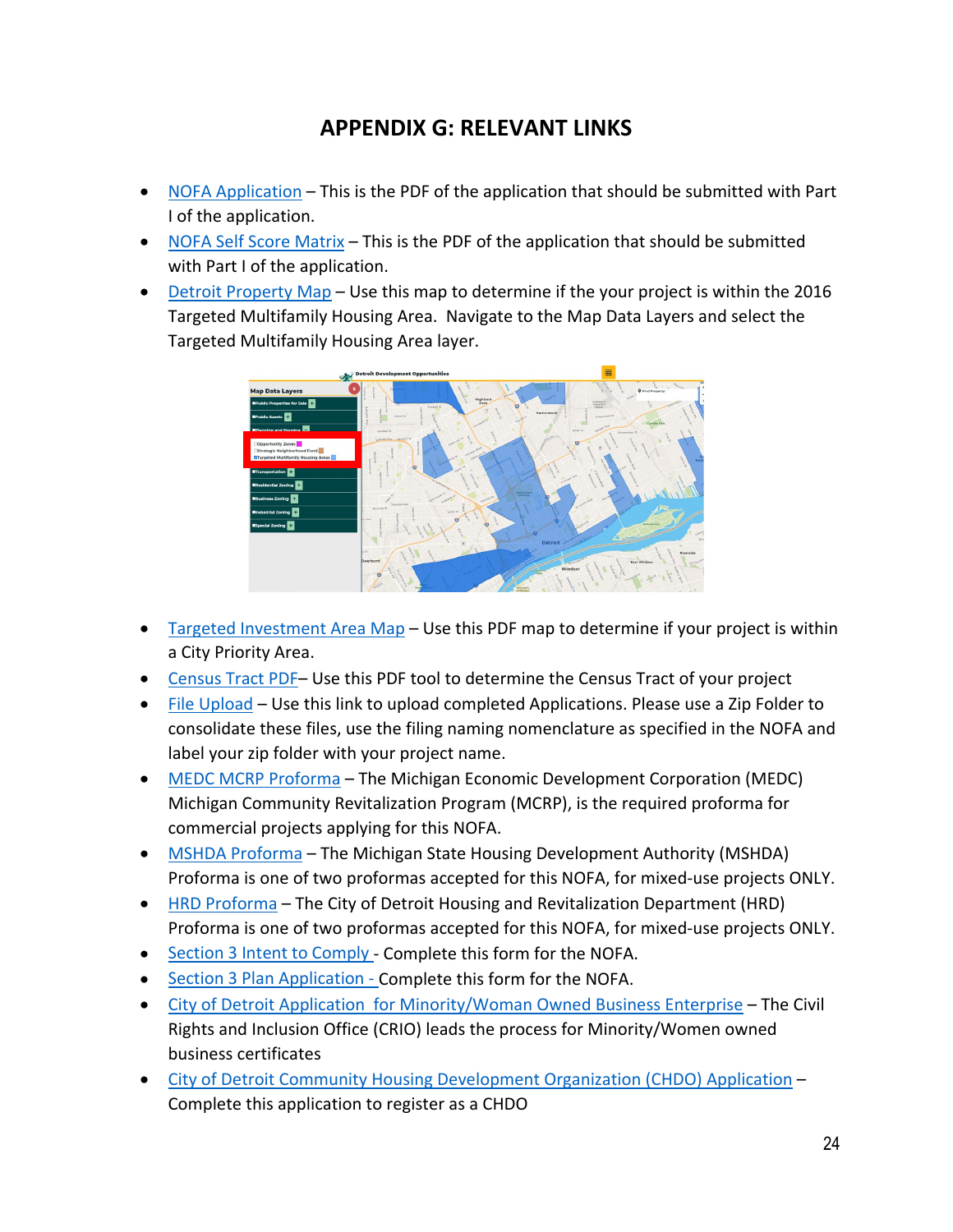• [City of Detroit Planning and Development Department](https://detroitmi.gov/departments/planning-and-development-department) – Explore the Planning and Development Department (PDD) to learn more about the City of Detroit's planning initiatives and strategies.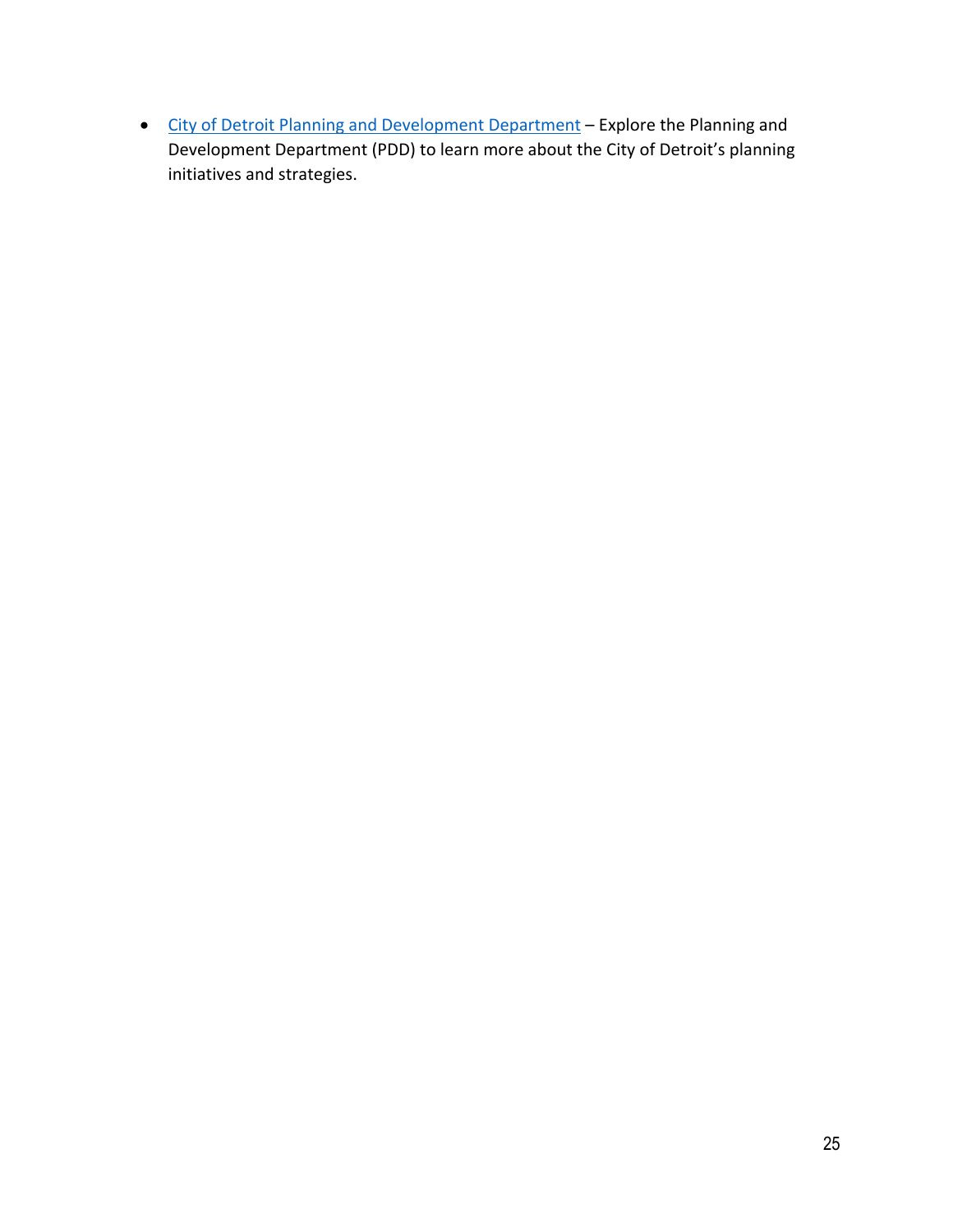## <span id="page-25-0"></span>**APPENDIX H : SPECIAL PROJECTS PROGRAM SELF SCORE CRITERIA**

Developers should use the **linked Excel sheet** to provide a self-score of the project. Below is the criteria for each score.

| <b>DESCRIPTION</b>                                                                                                                                                                                                                                                                                                                                                                                                                                                                                                                                                                                                                              | <b>TOTAL#</b> |
|-------------------------------------------------------------------------------------------------------------------------------------------------------------------------------------------------------------------------------------------------------------------------------------------------------------------------------------------------------------------------------------------------------------------------------------------------------------------------------------------------------------------------------------------------------------------------------------------------------------------------------------------------|---------------|
|                                                                                                                                                                                                                                                                                                                                                                                                                                                                                                                                                                                                                                                 | OF POINTS     |
| <b>DEVELOPER CAPACITY (25 POINTS TOTAL)</b>                                                                                                                                                                                                                                                                                                                                                                                                                                                                                                                                                                                                     |               |
| Developer Capacity: Developer must demonstrate it can meet its debt<br>obligations, has sufficient working capital to meet its operating needs, has<br>adequate financing available to maintain the property over the length of the<br>affordability period. The Developer must provide a completion guaranty<br>acceptable to the City in which the Developer shall guarantee payment of<br>liabilities, shortfalls, and cost over runs of up to 10% of the construction<br>contract. The Developer will provide reassurance to the City that the project will<br>be completed on time and on budget. Bank references will also be considered. | 10            |
| The developer must also demonstrate that it has a recent history of<br>development and/or redevelopment that was delivered on-schedule and on<br>budget. The developer must also demonstrate that previous experience is<br>similar in type, scale, and complexity to proposed project. The Developer should<br>also have a reasonable amount of current development projects to ensure that<br>the organization is not overextended in either staffing or financial capacity.                                                                                                                                                                  |               |
| General Contractor Experience: Projects can earn up to 10 points if the general<br>contractor has demonstrated recent and successful experience in projects that<br>are similar in type, scale, and complexity to proposed project.                                                                                                                                                                                                                                                                                                                                                                                                             | 10            |
| <b>Public Subsidy Experience:</b> Development Team has experience with Federal<br>financing tools (i.e CDBG, HOME, HUD 221 Part d etc.)                                                                                                                                                                                                                                                                                                                                                                                                                                                                                                         | 5             |
| PROJECT FINANCING (10 POINTS TOTAL)                                                                                                                                                                                                                                                                                                                                                                                                                                                                                                                                                                                                             |               |
| Firmly Committed Financial Commitments: Projects can earn up to 10 points if<br>the additional necessary project financing/leveraged funds are identified and<br>secured to complete project(s) with letters of commitment from recognized<br>community development lenders and funders, or reasonable dates are provided<br>by the Developer.                                                                                                                                                                                                                                                                                                  | 10            |
| <b>READINESS TO PROCEED (30 POINTS TOTAL)</b>                                                                                                                                                                                                                                                                                                                                                                                                                                                                                                                                                                                                   |               |
| City Approvals and Permits: Projects can receive up to 5 points if they<br>inherently require fewer City approvals through being zoned properly or not<br>requiring variances. Additionally, projects can also receive points if they have already                                                                                                                                                                                                                                                                                                                                                                                              | 5             |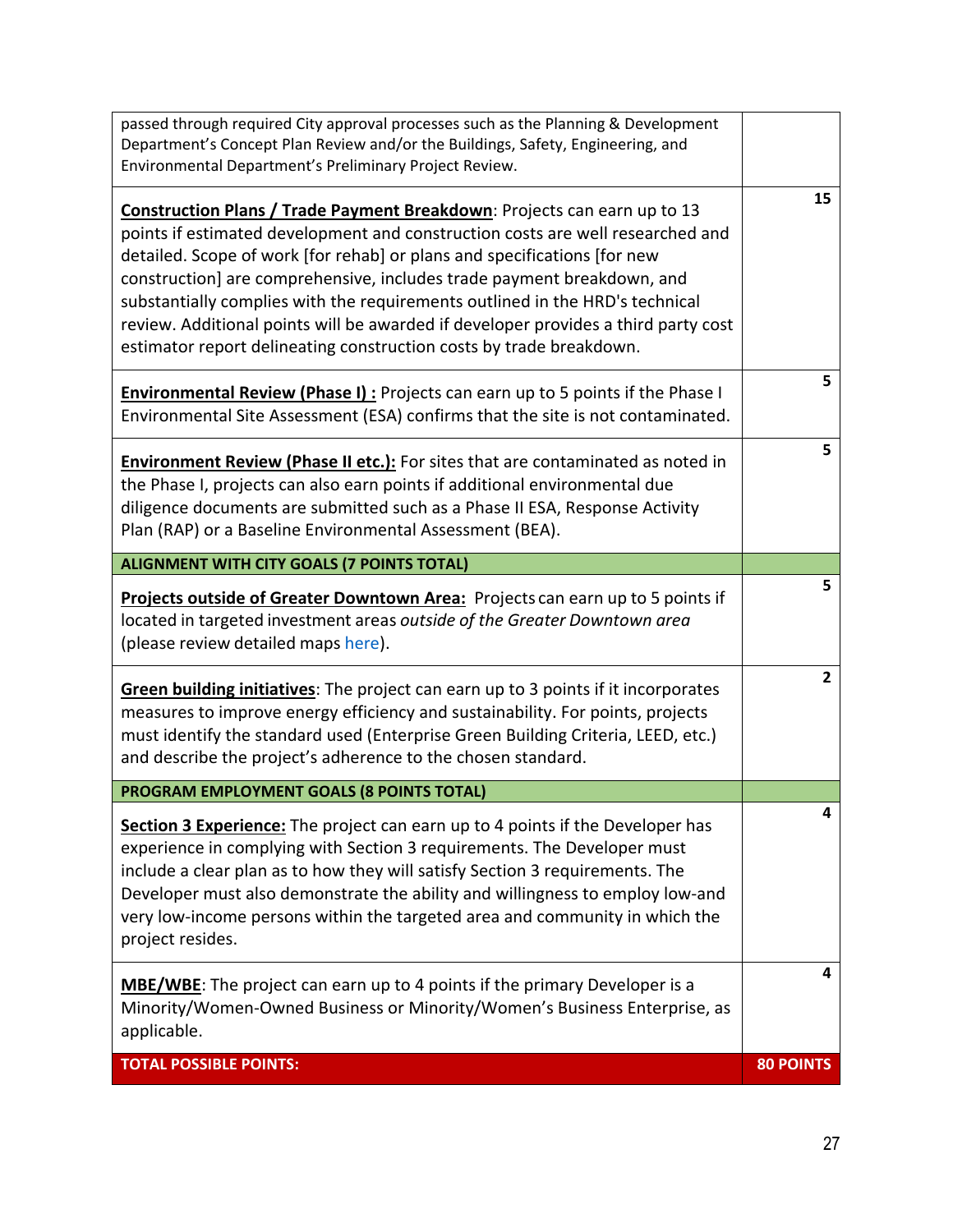## <span id="page-27-0"></span>**APPLICATION SUBMISSION INSTRUCTIONS**

HRD will accept completed electronically submitted applications uploaded to this [link.](https://detroitmigov.app.box.com/f/673093098b4f44e1af2af8d92384b09b) The PDF for the application portion can be found in [Appendix G.](#page-23-0)

The following items are required for the Intake Application:

- [Primary application form](#page-28-0) (PDF Version is available in [Appendix G\)](#page-23-0)
- [ATTACHMENT 1: HUD ENTITLEMENT PROGRAMS MANDATORY ACKNOWLEDGEMENT](#page-31-0)
- ATTACHMENT 2: FEDERAL FUNDING [PROGRAM MANDATORY ACKNOWLEDGEMENT](#page-32-0)
- [ATTACHMENT 3: NO CHOICE-LIMITING ACTION ACKNOWLEDGEMENT](#page-34-0)
- ATTACHMENT 4 [SPECIAL PROJECTS NOFA PROGRAM INTAKE APPLICATION \(PART I\)](#page-35-0)

ATTACHMENT 5: [SPECIAL PROJECTS NOFA PROGRAM \(PART II\) –](#page-39-0) By Invitation Only is not due at the time of the initial application submission and are only required to be submitted for applications that receive a Letter of Interest from the City after a review of the applications is completed.

#### **File Name Format Requirements**

For each document that correlates to an Attachment, please use the following naming system:

Project Name\_Attachment #\_Item Name\_2021

(**Example:** Orange Grove\_Attachment 5\_Executive Summary\_2021)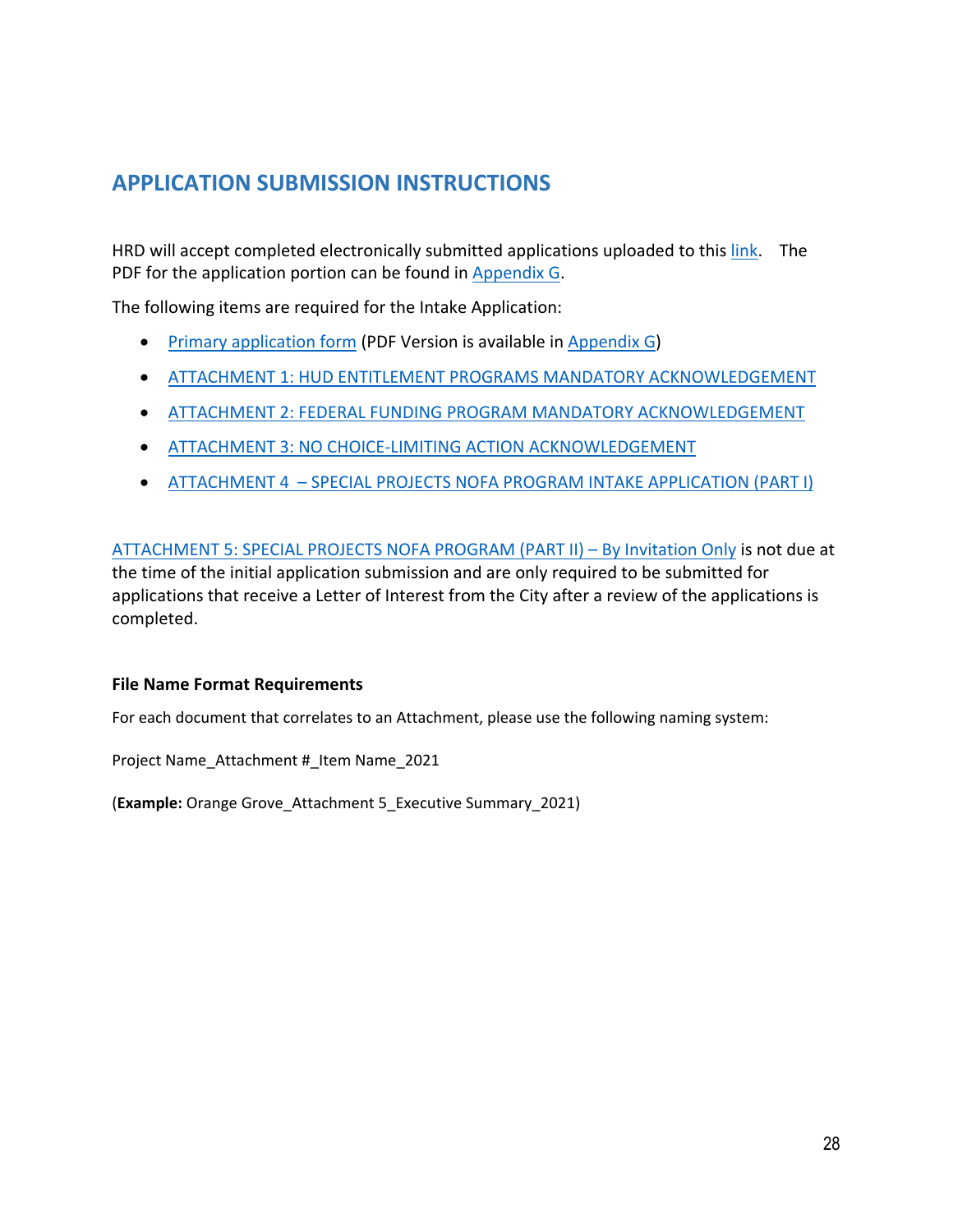## **CITY OF DETROIT SPECIAL PROJECTS APPLICATION**

<span id="page-28-0"></span>

| 1. Application Date:                                                                                                                                                                                                                                             |                                                |  |                                            |                                  |
|------------------------------------------------------------------------------------------------------------------------------------------------------------------------------------------------------------------------------------------------------------------|------------------------------------------------|--|--------------------------------------------|----------------------------------|
| 2. Name of Project:                                                                                                                                                                                                                                              |                                                |  |                                            |                                  |
| 3. Enter the Full Legal Name of Your Organization:                                                                                                                                                                                                               |                                                |  |                                            |                                  |
| 4. Federal Tax Identification Number:                                                                                                                                                                                                                            | 5. Organization's DUNS number (if applicable): |  |                                            |                                  |
| 6. Name of Organization Lead Contact:                                                                                                                                                                                                                            |                                                |  |                                            |                                  |
| 7. Phone Number and Email Address:                                                                                                                                                                                                                               |                                                |  |                                            |                                  |
| 8. Mailing Address of the Organization:                                                                                                                                                                                                                          |                                                |  |                                            |                                  |
| 9. City:                                                                                                                                                                                                                                                         | 10. State:                                     |  |                                            | 11. Zip:                         |
| 12. Street Address of the Organization, if Different from Above:                                                                                                                                                                                                 |                                                |  |                                            |                                  |
| 13. Is the project within a 2016 Targeted Multifamily Housing<br>14. Census Tract Number:<br>Area (TMFHA)? See <b>Appendix G</b> for link to map.<br>No <sub>1</sub><br>Yes                                                                                      |                                                |  |                                            |                                  |
| 15a. Is the project either listed in or eligible to be listed in the<br>National Register of Historic Places individually or as part of a<br>historic district. This can also include buildings that are<br>designated by the City as a Local Historic District. |                                                |  | Yes                                        | No                               |
| 15b. If so, please identify the Historic District name.                                                                                                                                                                                                          |                                                |  |                                            |                                  |
| 16. Project Boundary Streets/Physical Address of the Project:                                                                                                                                                                                                    |                                                |  |                                            |                                  |
| 17. What is the legal structure of the Applicant?                                                                                                                                                                                                                |                                                |  | 18. Is the Applicant any of the following? |                                  |
|                                                                                                                                                                                                                                                                  | Individual (Not a Partnership or Corporation)  |  |                                            | 51% Minority Ownership           |
| Partnership                                                                                                                                                                                                                                                      |                                                |  |                                            | 51% Female Ownership             |
| For-Profit Corporation                                                                                                                                                                                                                                           |                                                |  |                                            | 51% Minority Business Enterprise |
| Non-Profit Corporation                                                                                                                                                                                                                                           |                                                |  | % Veteran Owned                            |                                  |
| 19a. Is the borrower a designated Community Housing Development Org. (CHDO) per CDBG regulations?<br>No<br>Yes                                                                                                                                                   |                                                |  |                                            |                                  |
| 19b. If yes, what is the date of your most recent City of Detroit<br>CHDO certification? Please provide a copy of the most recent<br>certification. Otherwise please submit an application for CHDO<br>certification or recertification.<br>Date:                |                                                |  |                                            |                                  |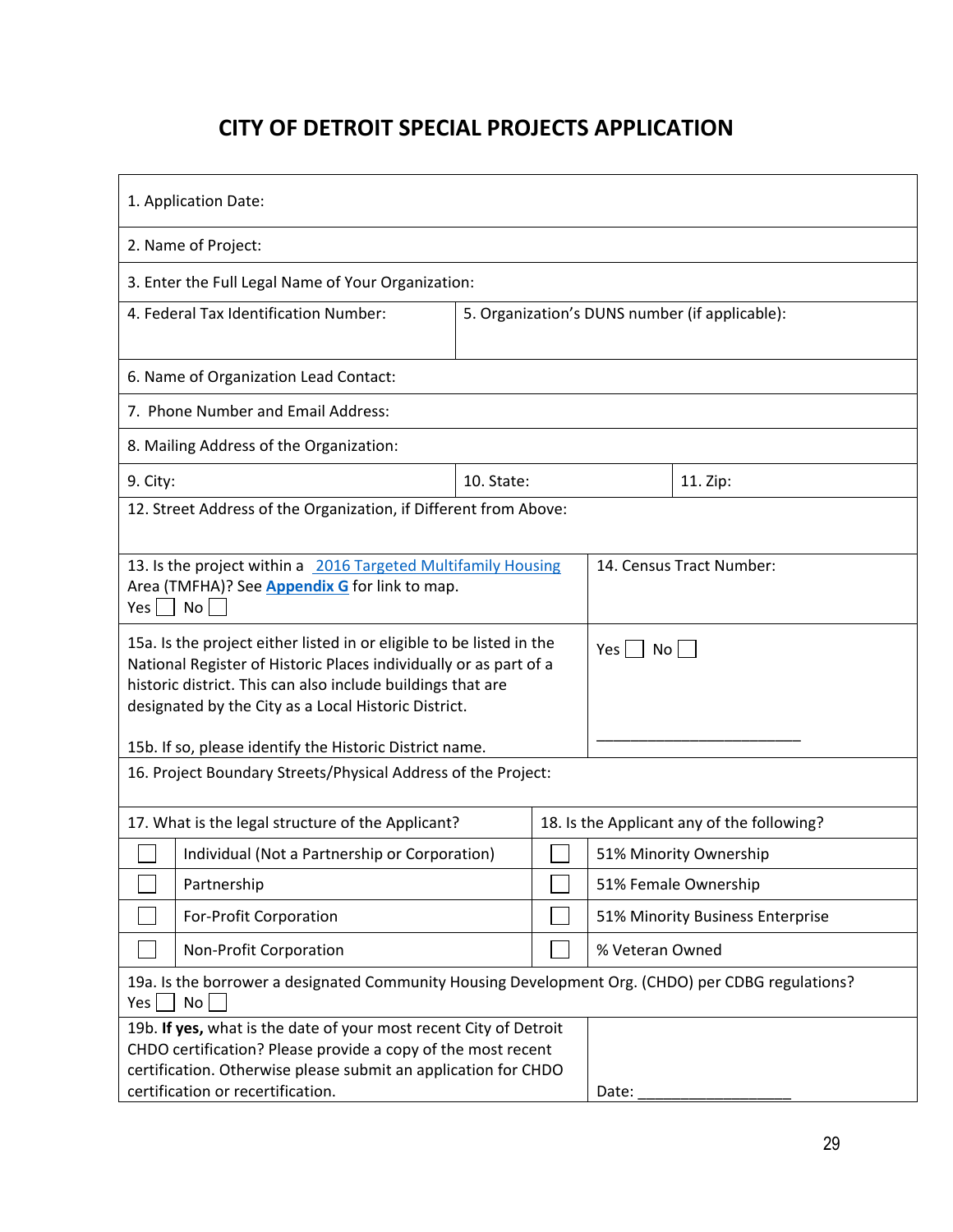| 21. Evidence of Site Control:                                                                                                                                                                                                                                                   |  | Deed                         |                                               |  |  |
|---------------------------------------------------------------------------------------------------------------------------------------------------------------------------------------------------------------------------------------------------------------------------------|--|------------------------------|-----------------------------------------------|--|--|
|                                                                                                                                                                                                                                                                                 |  |                              | Purchase/Development Agreement                |  |  |
|                                                                                                                                                                                                                                                                                 |  |                              | Lease Agreement                               |  |  |
|                                                                                                                                                                                                                                                                                 |  |                              | Option to Purchase                            |  |  |
|                                                                                                                                                                                                                                                                                 |  | Other:                       |                                               |  |  |
|                                                                                                                                                                                                                                                                                 |  |                              | New construction                              |  |  |
| 22. What type of development is being<br>proposed by your organization with                                                                                                                                                                                                     |  | Rehabilitation               |                                               |  |  |
| proposed program funding? (Check all<br>applicable boxes)                                                                                                                                                                                                                       |  | Mixed-Use                    |                                               |  |  |
|                                                                                                                                                                                                                                                                                 |  | <b>Community Space</b>       |                                               |  |  |
|                                                                                                                                                                                                                                                                                 |  |                              | Adaptive Reuse/ Historic Preservation         |  |  |
|                                                                                                                                                                                                                                                                                 |  |                              | Commercial (i.e retail, grocery, office etc.) |  |  |
| 23. TOTAL Development Budget for Project:                                                                                                                                                                                                                                       |  |                              | \$                                            |  |  |
| \$<br>24. AMOUNT of CDBG<br>Funding Requested:                                                                                                                                                                                                                                  |  |                              |                                               |  |  |
|                                                                                                                                                                                                                                                                                 |  | LIHTC 4%                     |                                               |  |  |
|                                                                                                                                                                                                                                                                                 |  | LIHTC 9%                     |                                               |  |  |
|                                                                                                                                                                                                                                                                                 |  | AHP                          |                                               |  |  |
|                                                                                                                                                                                                                                                                                 |  |                              | Historic Tax Credits (HTC)                    |  |  |
|                                                                                                                                                                                                                                                                                 |  | <b>Sponsor Equity</b>        |                                               |  |  |
| 25. Other Funding Sources (Check all                                                                                                                                                                                                                                            |  | Sponsor Loan                 |                                               |  |  |
| applicable boxes):                                                                                                                                                                                                                                                              |  |                              | HUD/MSHDA Mortgage                            |  |  |
|                                                                                                                                                                                                                                                                                 |  | <b>Conventional Mortgage</b> |                                               |  |  |
|                                                                                                                                                                                                                                                                                 |  | Income from Operations       |                                               |  |  |
|                                                                                                                                                                                                                                                                                 |  | <b>Tax Abatement</b>         |                                               |  |  |
|                                                                                                                                                                                                                                                                                 |  | Other Grant:                 |                                               |  |  |
|                                                                                                                                                                                                                                                                                 |  |                              | Other Source:                                 |  |  |
| 26a. Does the present zoning allow the proposed development?<br>No<br>Yes  <br>26b. Is the proposed use considered a conditional use, a regulated use or a controlled use?<br>Yes $\Box$ No<br>26c. What is the present use of the property? __________________________________ |  |                              |                                               |  |  |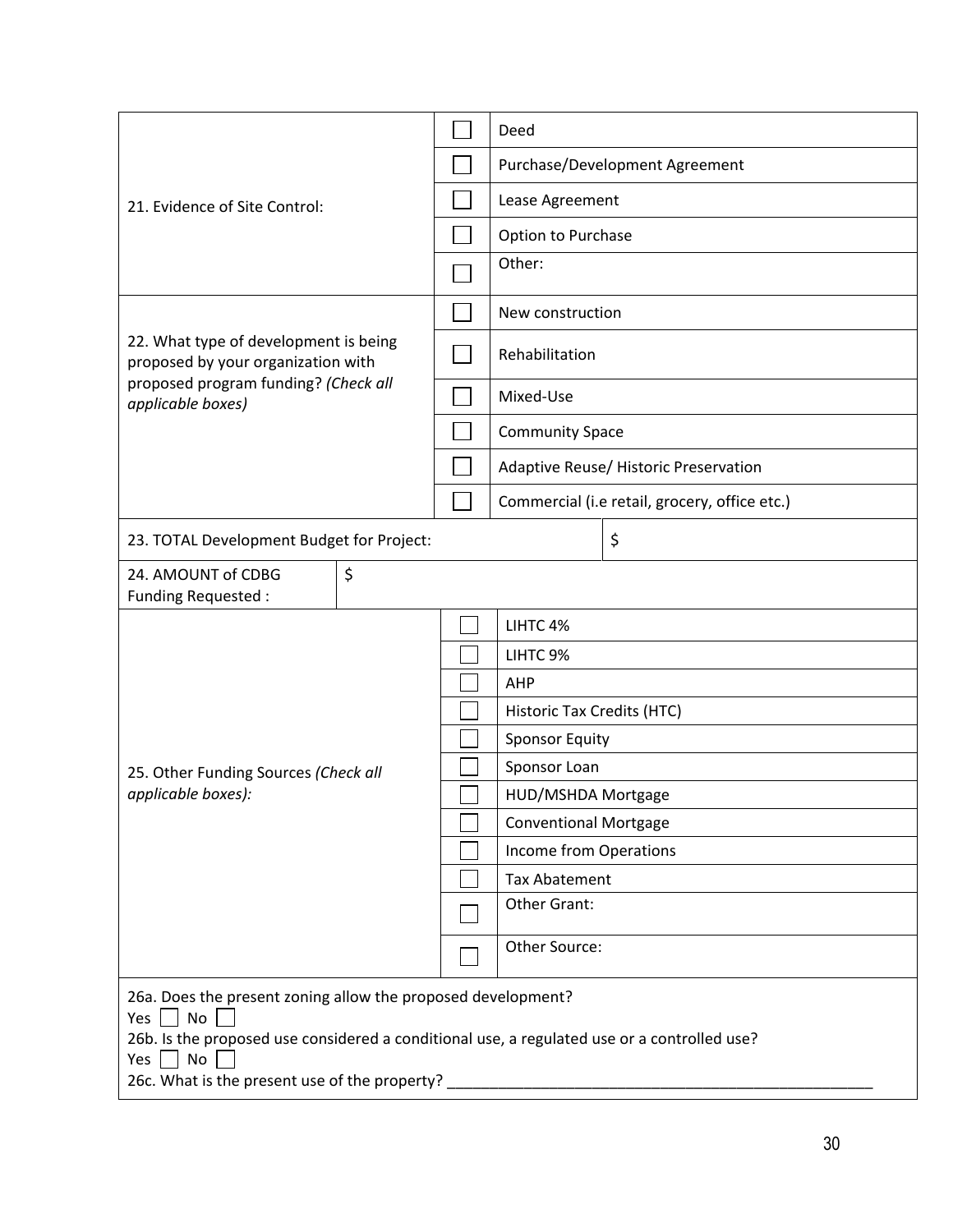| 27. Are all necessary utilities available on the site?                                                                                                                                                                                                        | No<br>Yes                                                                                                                                                                                                                                                                                                                                                                                                                                                                                                                                                            |
|---------------------------------------------------------------------------------------------------------------------------------------------------------------------------------------------------------------------------------------------------------------|----------------------------------------------------------------------------------------------------------------------------------------------------------------------------------------------------------------------------------------------------------------------------------------------------------------------------------------------------------------------------------------------------------------------------------------------------------------------------------------------------------------------------------------------------------------------|
| 28. Is Davis Bacon Applicable to this project? Yes [                                                                                                                                                                                                          | No                                                                                                                                                                                                                                                                                                                                                                                                                                                                                                                                                                   |
| $Yes \mid No \mid$                                                                                                                                                                                                                                            | 29. Are any persons employed or contracting with your organization debarred by HUD or the State of Michigan?                                                                                                                                                                                                                                                                                                                                                                                                                                                         |
| any federal or state agency or with the City of Detroit?<br>$Yes \nightharpoonup No \nightharpoonup$                                                                                                                                                          | 30. Are there any other contracting restrictions on the Applicant or Contractor for your development team with                                                                                                                                                                                                                                                                                                                                                                                                                                                       |
| No<br>Yes                                                                                                                                                                                                                                                     | 31. Has your organization or one of its principals filed for bankruptcy within the past 10 years?                                                                                                                                                                                                                                                                                                                                                                                                                                                                    |
| 32. HRD Special Projects Self-Score: ___________                                                                                                                                                                                                              |                                                                                                                                                                                                                                                                                                                                                                                                                                                                                                                                                                      |
| income eligible households.<br>Initial: and the state of the state of the state of the state of the state of the state of the state of the state of the state of the state of the state of the state of the state of the state of the state of the state of t | 33. To the best of my (our) knowledge and belief, all information in this Application is true and correct. The<br>governing body of the Applicant has duly authorized this document and the Applicant will comply with all<br>applicable CDBG Program requirements, if funding is awarded according to funding source. Applicant agrees to<br>adhere to all contracting and hiring requirements of the Federal, State, and City government. Applicant<br>understands and agrees that all units redeveloped with funding under this program must be sold or rented to |
| Developer Applicant for the purpose of securing financial information.<br>Initial:                                                                                                                                                                            | 33. The undersigned authorizes Housing and Revitalization Department's staff to conduct investigations<br>necessary to establish project feasibility including but not limited to such verifications as employment, credit,<br>construction experience, property ownership and financial condition. It is further authorized that the<br>Department may send requests to receive such information from a lender or lenders so designated by the                                                                                                                      |
| Initial:                                                                                                                                                                                                                                                      | 34. Any person, who knowingly makes a false statement or misrepresentation in this Application or causes such<br>a false statement or misrepresentation to be made, shall be subject to a fine of not more than \$5,000 and/or<br>imprisonment for not more than two years, under provisions of the United States Criminal Code.                                                                                                                                                                                                                                     |

(Signature)

(Please Print Name and Title)

\_\_\_\_\_\_\_\_\_\_\_\_\_\_\_\_\_\_\_\_\_\_\_\_\_\_\_\_\_\_\_\_\_\_\_

\_\_\_\_\_\_\_\_\_\_\_\_\_\_\_\_\_\_\_\_\_\_\_\_\_\_\_\_\_\_\_\_\_\_\_\_\_\_\_\_\_\_\_\_\_\_\_\_\_\_\_\_\_\_\_\_

(Date)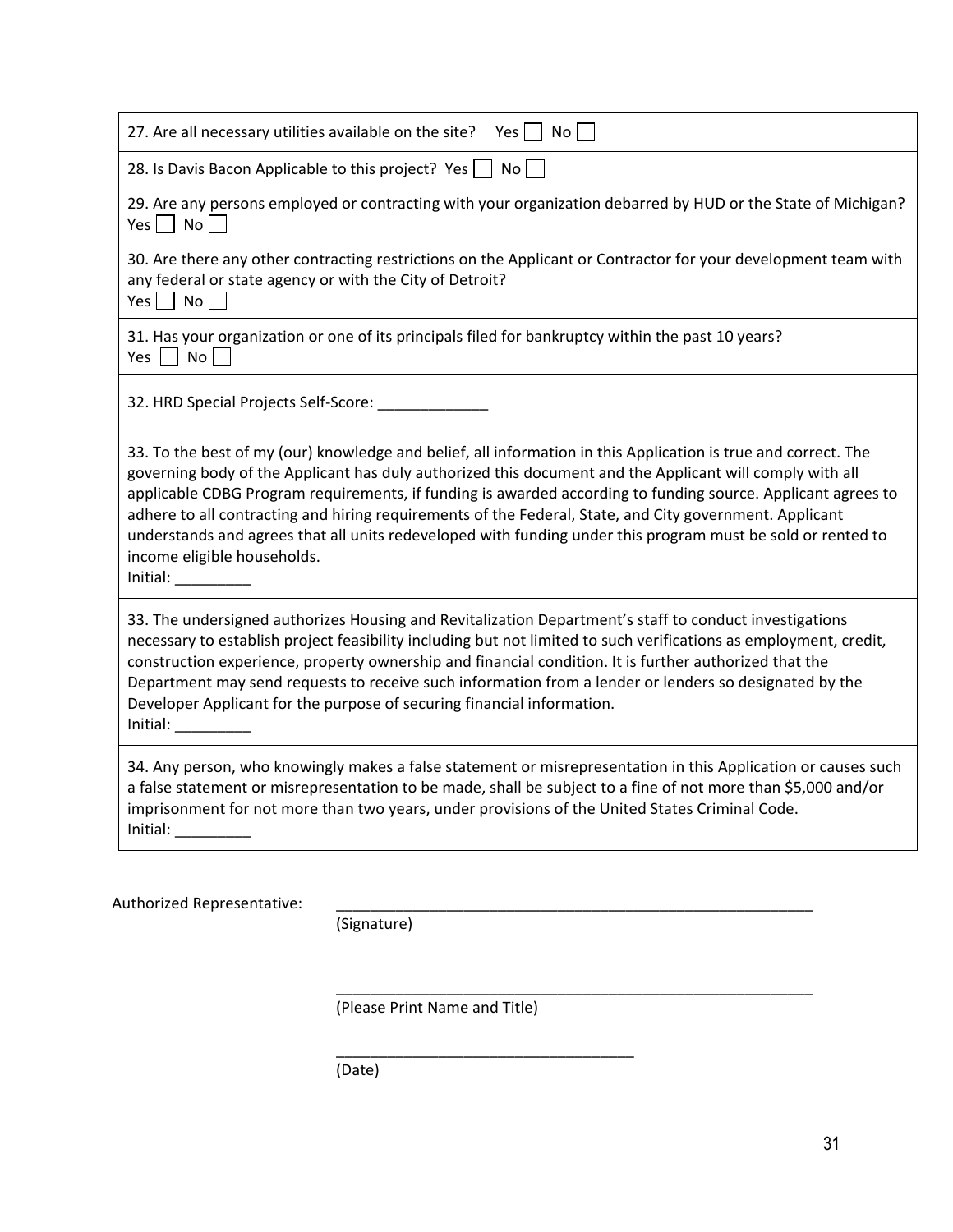## <span id="page-31-0"></span>**ATTACHMENT 1: HUD ENTITLEMENT PROGRAMS MANDATORY ACKNOWLEDGEMENT**

#### **"LOBBYING CERTIFICATION"**

#### *Certification for Contracts, Grants, Loans, and Cooperative Agreements*

The undersigned certifies that to the best of his or her knowledge and belief.

(1) No Federal appropriated funds have been paid or will be paid by or on behalf of the undersigned, to any person for influencing or attempting to influence an officer or employee of any agency, a Member of Congress, an office or employee of Congress, or an employee of a Member of Congress in connection with the awarding of any Federal contract, the making of any Federal grant, the making of any Federal loan, the entering into of any cooperative agreement, and the extension, continuation, renewal, amendment, or modification of any Federal contract, grant, loan, or cooperative agreement. Initial: \_\_\_\_\_\_\_\_\_

(2) If any funds other than Federal appropriated funds have been paid or will be paid to any person for influencing or attempting to influence an officer or employee of any agency, a Member of Congress, an officer or employee of Congress, or an employee of a Member of Congress in connection with this Federal contract, grant, loan, or cooperative agreement, the undersigned shall complete and submit Standard Form-LLL, "Disclosure Form to Report Lobbying," in accordance with its instructions. Initial:  $\_\_$ 

(3) The undersigned shall require that the language of this certification be included in the award documents for all sub awards at all tiers (including subcontracts, sub grants, and contracts under grants, loans, and cooperative agreements) and that all sub recipients shall certify and disclose accordingly. Initial: \_\_\_\_\_\_\_\_\_

This certification is a material representation of fact upon which reliance was placed when this transaction was made or entered into. Submission of this certification is a prerequisite for making or entering into this transaction imposed by Division 1352, title 31, U.S. Code. Any person who fails to file the required certification shall be subject to a civil penalty of not less than \$10,000 and not more than \$1,000,000 for each such failure.

| Witnesses: | Developer/Owner:                                                                                                      |
|------------|-----------------------------------------------------------------------------------------------------------------------|
| 1          | Bv:                                                                                                                   |
|            | <u> 1980 - Johann John Stoff, deutscher Stoffen und der Stoffen und der Stoffen und der Stoffen und der Stoffen u</u> |
| 2.         | lts:                                                                                                                  |
|            |                                                                                                                       |
|            | Date:                                                                                                                 |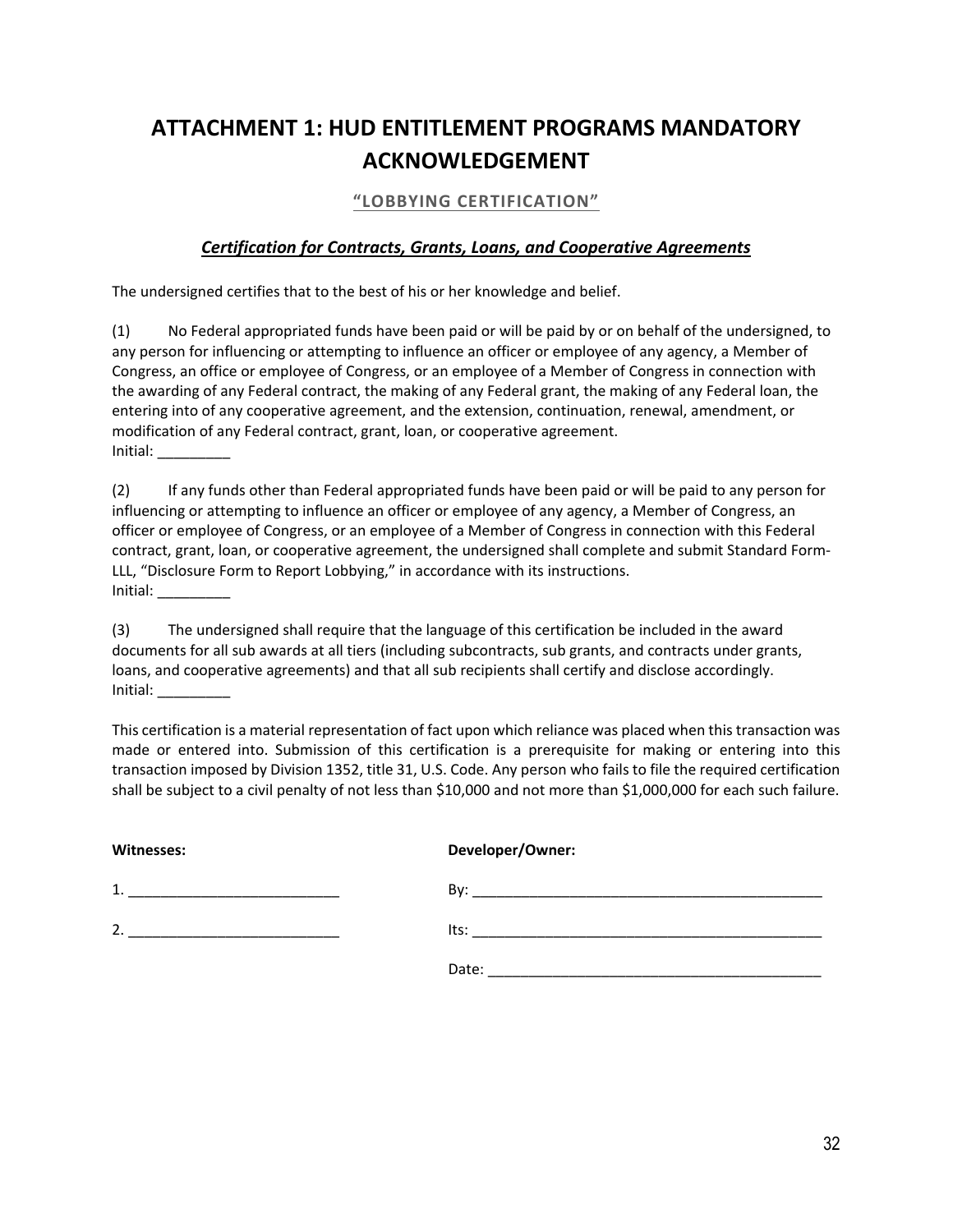## <span id="page-32-0"></span>**ATTACHMENT 2: FEDERAL FUNDING PROGRAM MANDATORY ACKNOWLEDGEMENT**

#### **"CONFLICT OF INTEREST"**

The City of Detroit, Housing & Revitalization Department is now required by HUD to include a new Conflict of Interest clause to all contracts. Please be aware that these requirements will apply if you are awarded a contract with the City of Detroit.

The Contractor warrants that its participation in this contract will conform to the requirements of all applicable Federal Funding regulations including Sections 84.42, 85.36 and 570.611 of Title 24 of the Code of Federal Regulations, and further warrants that such participation will not result in any organizational conflict of interest. Organizational Conflict of Interest is defined as a situation in which the nature of work under this contract and the Contractor's organizational, financial, contractual or other interests are such that:

- a.Award of the contract may result in an unfair competitive advantage; or The Contractor's objectivity in performing the contract work may be impaired. Initial:
- b.In the event the Contractor has an organizational conflict of interest as defined herein, the Contractor shall disclose such conflict of interest fully in the submission of the proposal and/or during the life of the contract. Initial: \_\_\_\_\_\_\_\_\_
- c. The Contractor agrees that if after award he or she discovers an organizational conflict of interest with respect to this contract, he or she shall make an immediate and full disclosure in writing to the Director and Executive Manager, which shall include a description of the action which the Contractor has taken or intends to take to eliminate or neutralize the conflict. The Housing & Revitalization Department may, however, terminate the contract if it is in best interest of the City. Initial:
- d.In the event the Contractor was aware of an organizational conflict of interest before the award of this contract and intentionally did not disclose the conflict to the Housing & Revitalization Department, the Department may terminate the contract for default. Initial: \_\_\_\_\_\_\_\_\_
- e.The provisions of this clause shall be included in all subcontracts and consulting agreements. Initial:

 $\overline{\phantom{a}}$  . The contract of the contract of the contract of the contract of the contract of the contract of the contract of the contract of the contract of the contract of the contract of the contract of the contract of

f. No Federal, state or local elected official, nor any member of the City of Detroit Planning Commission or employee of the Housing & Revitalization Department, nor any corporation owned or controlled by such person, shall be allowed to participate in any share or part of this contract or to realize any benefit from it. This provision shall be construed to extend to this contract if made with a corporation for its general benefit. Initial:

g.No member, officer, or employee of the City of Detroit Housing & Revitalization Department, no member of the governing body of the City of Detroit or any other local government and no other public official of such locality or localities who exercises any functions or responsibilities with respect to the project, shall, during his or her tenure, or for one year thereafter, have any interest, direct or indirect, in this contract or the proceeds thereof. Initial: \_\_\_\_\_\_\_\_\_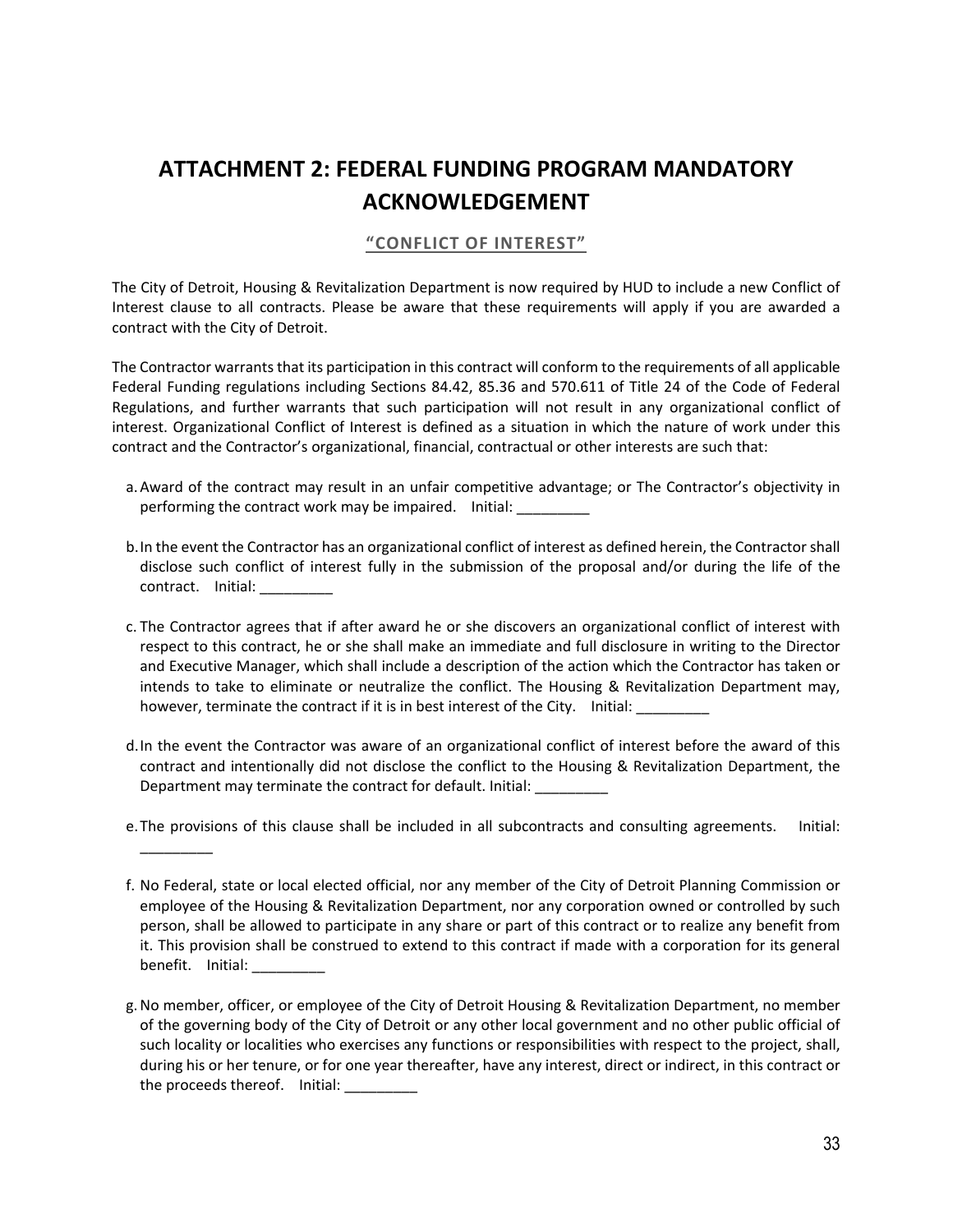h.The Housing & Revitalization Department reserves discretion to determine the proper treatment of any conflict of interest disclosed under this provision. Initial: \_\_\_\_\_\_\_\_\_\_\_

| <b>Witnesses:</b> | Developer/Owner: |
|-------------------|------------------|
| 1                 | Bv:              |
| 2.                | lts:             |
|                   | Date:            |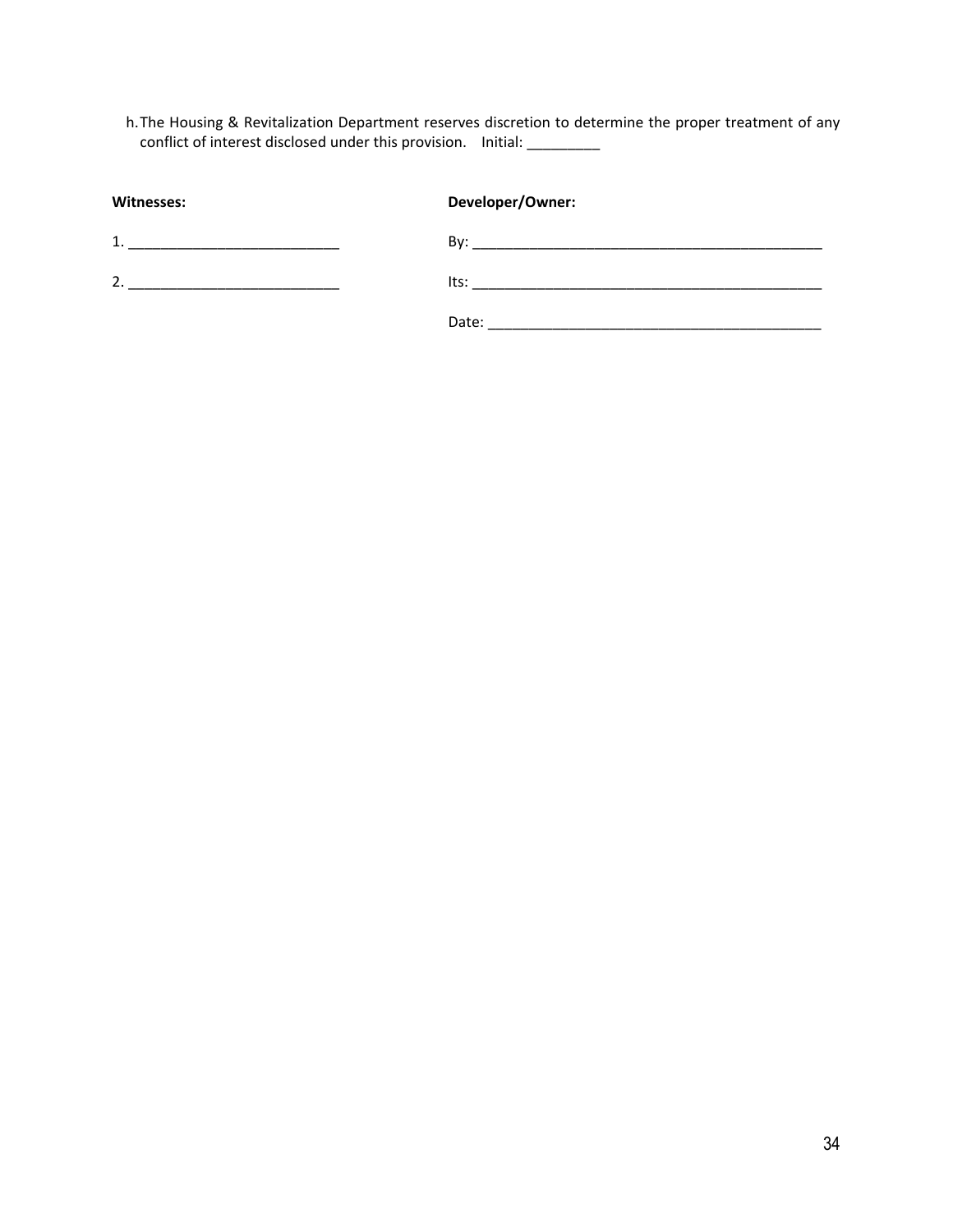## <span id="page-34-0"></span>**ATTACHMENT 3: NO CHOICE-LIMITING ACTION ACKNOWLEDGEMENT**

The undersigned acknowledges, understands, and agrees to the following:

- 1.A "choice limiting action" shall include any of the following: (1) acquisition of any real property associated with the project, (2) entering into a binding purchase agreement for any real property associated with the project, (3) any improvements to the property or properties associated with a project, (4) any rehabilitation of an existing structure located on property associated with the project, (5) any construction of a new structure located on property associated with the project, or (6) demolition of any existing structure located on property associated with the project. Initial: \_\_\_\_\_\_\_\_\_
- 2.Upon application for assistance through this NOFA, the Developer and all project participants (i.e. public or private non-profit or for-profit entities, or any of their contractors) agree that neither the Developer nor any project participant shall undertake any "choice limiting action" until the environmental review process is complete, all parties have executed the development and loan agreements for the project, and the City has issued a notice to proceed. Initial: \_\_\_\_\_\_\_\_\_
- 3.Neither the Developer nor any project participant may undertake any "choice limiting action" between the date of issuance of this NOFA and the date of the notice to proceed from the City. If the City discovers that the Developer or any project participant committed a "choice limiting action" during this time period, then the City may deny funding to an entire project or may disqualify for reimbursement any cost associated with the particular "choice limiting action" and the project may not qualify to apply to any future NOFA or receive support from the City from a federal funding source. Initial: \_\_\_\_\_\_\_\_\_
- 4.A "choice limiting action" shall NOT include either of the following: (1) an option agreement for the acquisition of real property, or (2) a non-binding purchase agreement. An option agreement is an exclusive right to purchase a property at a specific price within a specified time period without an obligation to purchase. A non-binding agreement establishes that there is no legal obligation on the part of the buyer to purchase the property; that acquisition will proceed only if there is compliance with the HUD environmental requirements.  $Initial:$

**Witnesses: Developer/Owner:** 1. \_\_\_\_\_\_\_\_\_\_\_\_\_\_\_\_\_\_\_\_\_\_\_\_\_\_ By: \_\_\_\_\_\_\_\_\_\_\_\_\_\_\_\_\_\_\_\_\_\_\_\_\_\_\_\_\_\_\_\_\_\_\_\_\_\_\_\_\_\_\_ 2. \_\_\_\_\_\_\_\_\_\_\_\_\_\_\_\_\_\_\_\_\_\_\_\_\_\_ Its: \_\_\_\_\_\_\_\_\_\_\_\_\_\_\_\_\_\_\_\_\_\_\_\_\_\_\_\_\_\_\_\_\_\_\_\_\_\_\_\_\_\_\_ Date: \_\_\_\_\_\_\_\_\_\_\_\_\_\_\_\_\_\_\_\_\_\_\_\_\_\_\_\_\_\_\_\_\_\_\_\_\_\_\_\_\_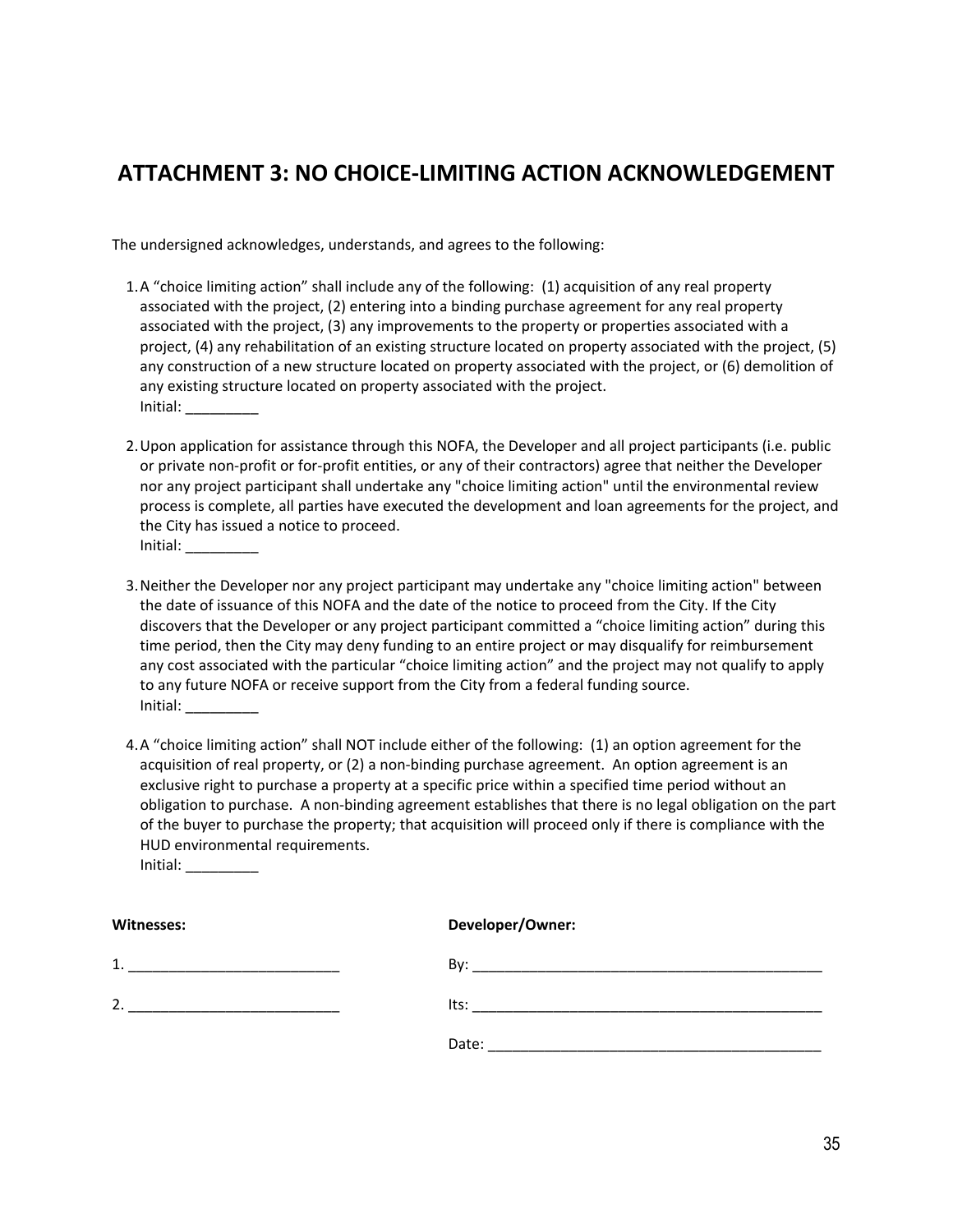# <span id="page-35-0"></span>**ATTACHMENT 4 – SPECIAL PROJECTS NOFA PROGRAM INTAKE APPLICATION (PART I)**

|        | <b>ITEM</b>                          | <b>DESCRIPTION</b>                                                                                                                                                                                                                                                                                                                                                                                                                               |  |  |  |
|--------|--------------------------------------|--------------------------------------------------------------------------------------------------------------------------------------------------------------------------------------------------------------------------------------------------------------------------------------------------------------------------------------------------------------------------------------------------------------------------------------------------|--|--|--|
|        | DEVELOPER TEAM AND PROJECT NARRATIVE |                                                                                                                                                                                                                                                                                                                                                                                                                                                  |  |  |  |
| $\Box$ | <b>Executive Summary</b>             | Provide a one-page executive summary stating the reasons for pursuing this<br>NOFA and the reason the City should seriously consider this<br>project/organization for funding. Include a development narrative and a concise<br>summary of the acquisition, design and construction timeline including<br>projected lease-up and/or sales dates.                                                                                                 |  |  |  |
| $\Box$ | Developer Experience<br>Narrative    | Please provide a narrative that includes the following:<br>Developer organizational overview - Provide an overview of the developer's<br>organization and if the organization has any presence within Detroit including<br>the nature of any work in Detroit. (2 paragraph max.)                                                                                                                                                                 |  |  |  |
|        |                                      | Developer project staff - Provide a brief list of internal staff who will be directly<br>involved in the project with their title and role for the proposed project and<br>their relevant experience, and capacity to take on such a role. (1 paragraph<br>max per internal staff member)                                                                                                                                                        |  |  |  |
|        |                                      | Current scope of work - Provide a list of all of the Developer's current<br>development projects including each project's name, location, number of units,<br>projected completion dates, sources of financing and total development<br>budgets. If the Developer is currently managing development projects, please<br>describe how the Developer will manage the proposed project in addition to its<br>current obligations (1 paragraph max.) |  |  |  |
|        |                                      | Project experience - Provide a list of all of the comparable rental housing<br>projects the Developer has completed in the last 5 years including the projects'<br>name, location, completion date, number of units, sources of financing, high-<br>level timelines, and total development budget. Please highlight any<br>development projects that were financed by Neighborhood Stabilization<br>Program 1 or 3, CDBG or HOME funds.          |  |  |  |
|        |                                      | If the Developer has not completed a rental housing development in the last 5<br>years, please describe the most relevant activities the organization has<br>completed and how exactly these activities have prepared the Developer for<br>the proposed project. (1 paragraph max.)                                                                                                                                                              |  |  |  |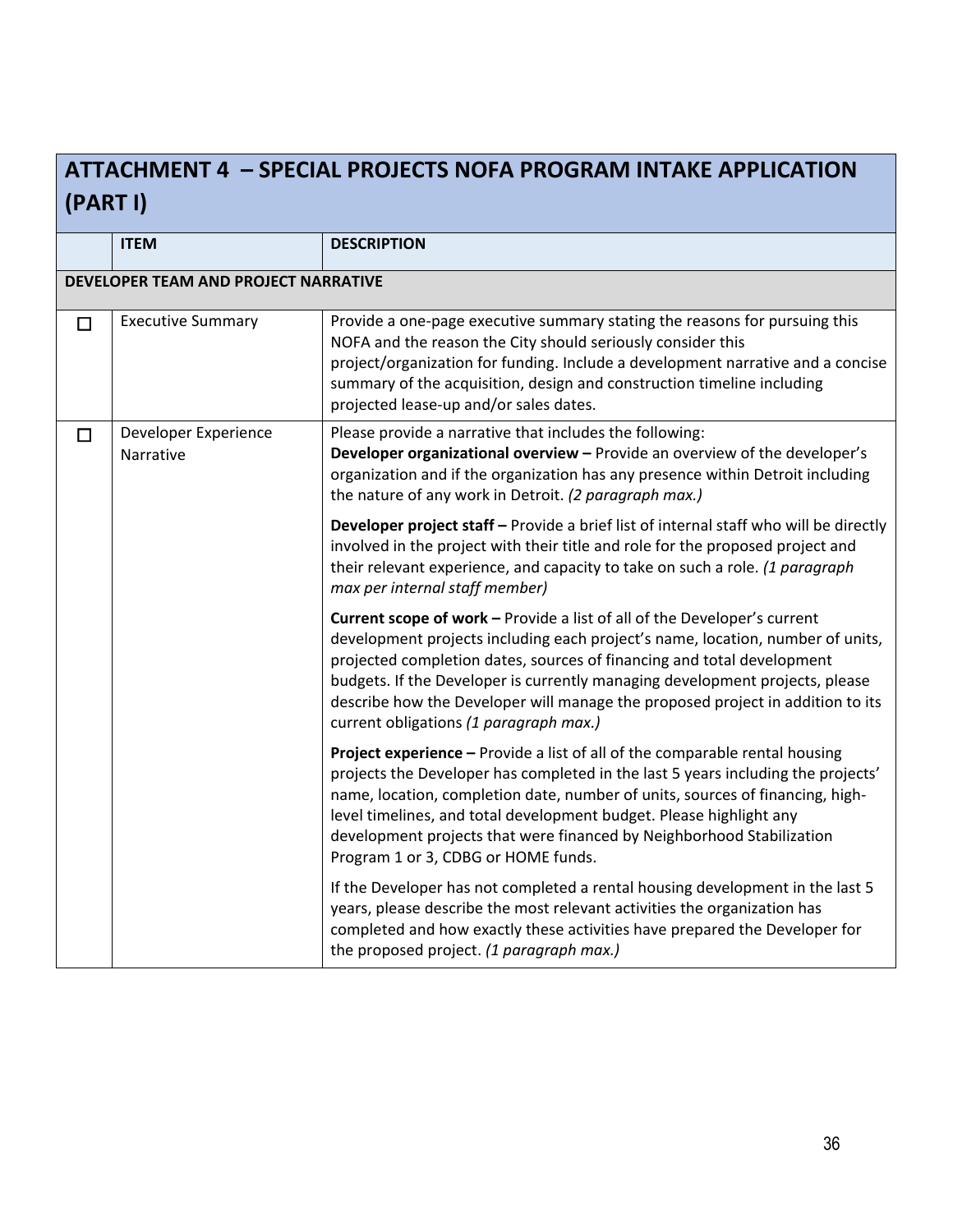| $\Box$ | Development Team<br><b>Experience Narrative</b>   | The Development Team includes but is not limited to the Co-Developer,<br>General Contractor, Owner's Rep, Architect, Engineer(s), Development<br>Consultant, Property Management Company, and Borrower's Attorney (if<br>applicable).<br>For each entity secured, please provide the following:<br>Organizational overview - Provide an overview of the organization and if the                                                                                                                                                                                                                                                                 |
|--------|---------------------------------------------------|-------------------------------------------------------------------------------------------------------------------------------------------------------------------------------------------------------------------------------------------------------------------------------------------------------------------------------------------------------------------------------------------------------------------------------------------------------------------------------------------------------------------------------------------------------------------------------------------------------------------------------------------------|
|        |                                                   | organization has any presence within Detroit including the nature of any work<br>in Detroit. (2 paragraph max.) Provide contact information and a resume for<br>the individuals of the organization that will be responsible for the work to be<br>performed on the project.                                                                                                                                                                                                                                                                                                                                                                    |
|        |                                                   | <b>Project experience:</b><br>Provide a list of all of the comparable rental housing projects the entity has<br>completed in the last 3 years including the projects' name, location, completion<br>date, and number of units. Please highlight any development projects that<br>were financed by Neighborhood Stabilization Program 1 or 3, CDBG or HOME<br>funds. Please indicate whether or not a management agent has been secured<br>for the proposed project. If a management agent has been secured, please<br>provide a brief description on the agent's experience in managing restricted<br>units and maintaining ongoing compliance. |
| □      | Program Scope and<br><b>Feasibility Narrative</b> | Program Scope - Provide an overall description of the project including the<br>number of floors, common space, and/or commercial space as well as the<br>overall rental composition including the number of units, bedroom types,<br>amenities, rents, and anticipated income restrictions. If this is a project that is<br>part of a larger initiative (by building, block, or neighborhood), please describe<br>the larger initiative in detail.                                                                                                                                                                                              |
|        |                                                   |                                                                                                                                                                                                                                                                                                                                                                                                                                                                                                                                                                                                                                                 |
|        |                                                   | List of Funding Sources - provide a list of all other sources of financing. For<br>each additional source of financing, please include funding amounts, key<br>business terms, and conditions that must be satisfied before each funder is<br>willing to close.                                                                                                                                                                                                                                                                                                                                                                                 |
|        |                                                   | Methods to Ensure Cost Effectiveness - Provide a brief overview as to how the<br>developer uses a creative approach to financing or cost containment. (1<br>paragraph max)                                                                                                                                                                                                                                                                                                                                                                                                                                                                      |
|        |                                                   | Explanation of projected rents - Provide a brief synopsis of the market study (if<br>available) and how it relates to the projected rents within the proposal. If the<br>market study has not been completed, describe how the proposed rents have<br>been determined. (1 paragraph max)                                                                                                                                                                                                                                                                                                                                                        |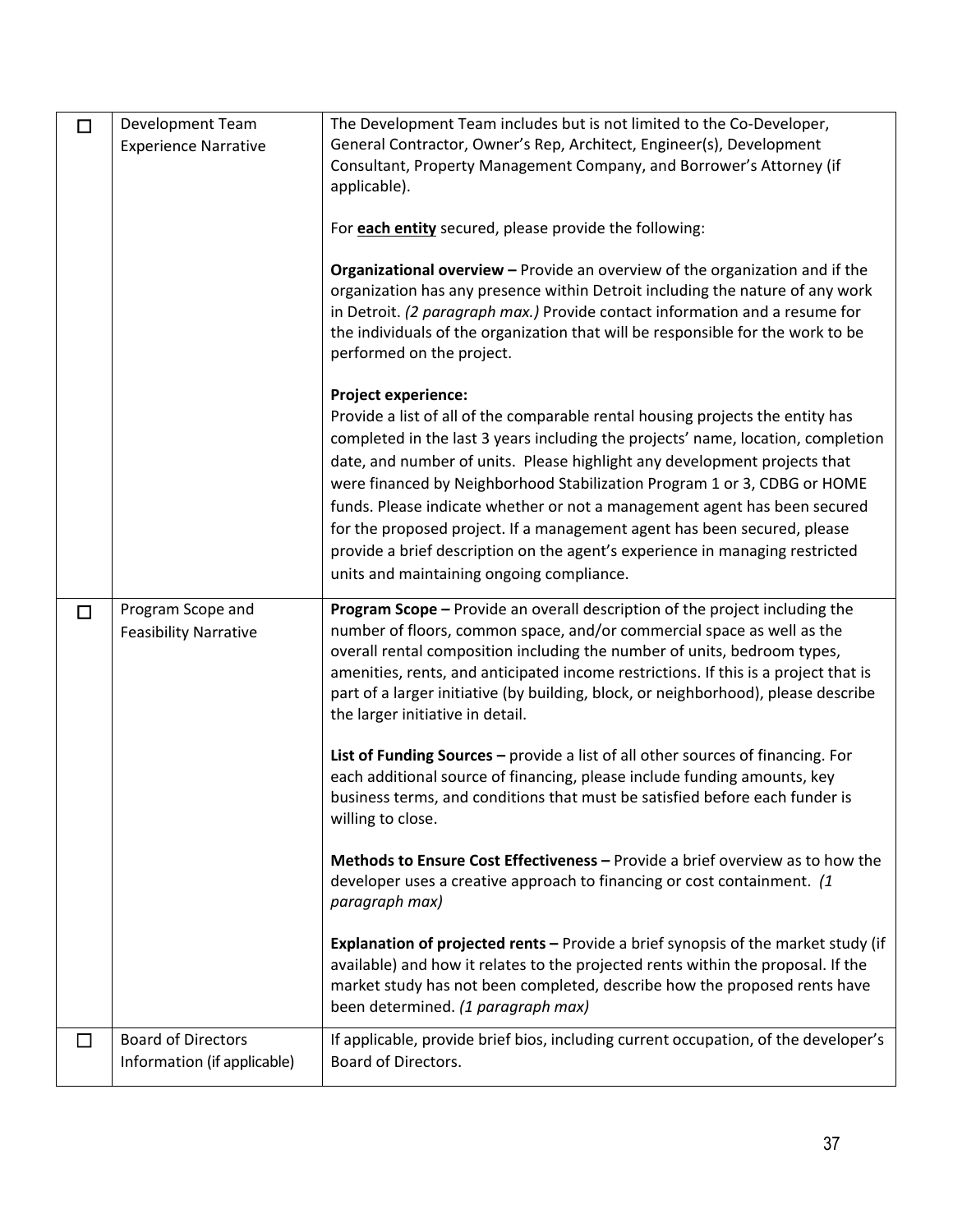| $\Box$ | <b>HRD Special Projects NOFA</b>                                                                                                | Provide self-score Excel document. Self-Score is in Appendix                                                                                                                                                                                                                                                                                                                                                 |
|--------|---------------------------------------------------------------------------------------------------------------------------------|--------------------------------------------------------------------------------------------------------------------------------------------------------------------------------------------------------------------------------------------------------------------------------------------------------------------------------------------------------------------------------------------------------------|
|        | Self-Score                                                                                                                      |                                                                                                                                                                                                                                                                                                                                                                                                              |
|        | <b>READINESS TO PROCEEED</b>                                                                                                    |                                                                                                                                                                                                                                                                                                                                                                                                              |
| $\Box$ | <b>Project Timeline</b>                                                                                                         | Must include the projected dates of acquisition, construction start, certificate of<br>occupancy, 100% occupancy of City assisted units, stabilized occupancy.                                                                                                                                                                                                                                               |
| $\Box$ | <b>Evidence of Site Control</b>                                                                                                 | Site control must be demonstrated for every parcel of land proposed within the<br>project definition.                                                                                                                                                                                                                                                                                                        |
| $\Box$ | Site Plan Approval (For<br>New Construction Only)                                                                               | If available, provide evidence of the Planning & Development Department's<br>Concept Plan Review approval.                                                                                                                                                                                                                                                                                                   |
| □      | <b>Evidence of Historic</b><br>Designation                                                                                      | If applicable, provide evidence of the historic designation of the property.                                                                                                                                                                                                                                                                                                                                 |
| $\Box$ | <b>Preliminary Plan Review</b>                                                                                                  | Evidence that a Preliminary Plan Review is scheduled or attach the next steps<br>from the meeting                                                                                                                                                                                                                                                                                                            |
| $\Box$ | <b>Zoning Documents</b>                                                                                                         | Provide evidence of proper zoning or application for rezoning to confirm that<br>variances will not be required.                                                                                                                                                                                                                                                                                             |
|        | <b>FINANCIAL DOCUMENTATION</b>                                                                                                  |                                                                                                                                                                                                                                                                                                                                                                                                              |
| $\Box$ | Development Proforma                                                                                                            | Developers are strongly encouraged to use the MEDC CRP application proforma<br>template. Links to templates for the proformas are provided in Appendix G of<br>the NOFA. The proforma will only be accepted in excel format with formulas.<br>The Development Proforma Instructions included at the end this application<br>provide additional guidance on how to prepare a proforma for the<br>development. |
| $\Box$ | Letters of Intent From All<br><b>Equity Funding Sources and</b><br><b>Grant Award Notifications</b><br>Included In the Proforma | Provide Letters of Intent from all equity funding sources and grant award<br>notifications for grant funding included in the proforma.                                                                                                                                                                                                                                                                       |
| $\Box$ | <b>Evidence of Application for</b><br>All Sources of Financing                                                                  | Lender Letters of Intent and/or term sheets are preferable for all sources of<br>financing included in the proforma.                                                                                                                                                                                                                                                                                         |
|        | <b>CONSTRUCTION &amp; ENVIRONMENTAL DOCUMENTATION</b>                                                                           |                                                                                                                                                                                                                                                                                                                                                                                                              |
| $\Box$ | Trade Payment Breakdown<br>(TPB)                                                                                                | Provide a draft Trade Payment Breakdown (TPB) that has been completed by the<br>general contractor                                                                                                                                                                                                                                                                                                           |
| □      | <b>Building/Site Images</b>                                                                                                     | Provide high-quality photos of building/site's exterior and interior (rehab or<br>preservation) OR high-quality renderings (new construction)                                                                                                                                                                                                                                                                |
| □      | <b>Tentative Construction</b><br>Schedule                                                                                       | Provide a draft tentative construction schedule that has been completed by the<br>general contractor                                                                                                                                                                                                                                                                                                         |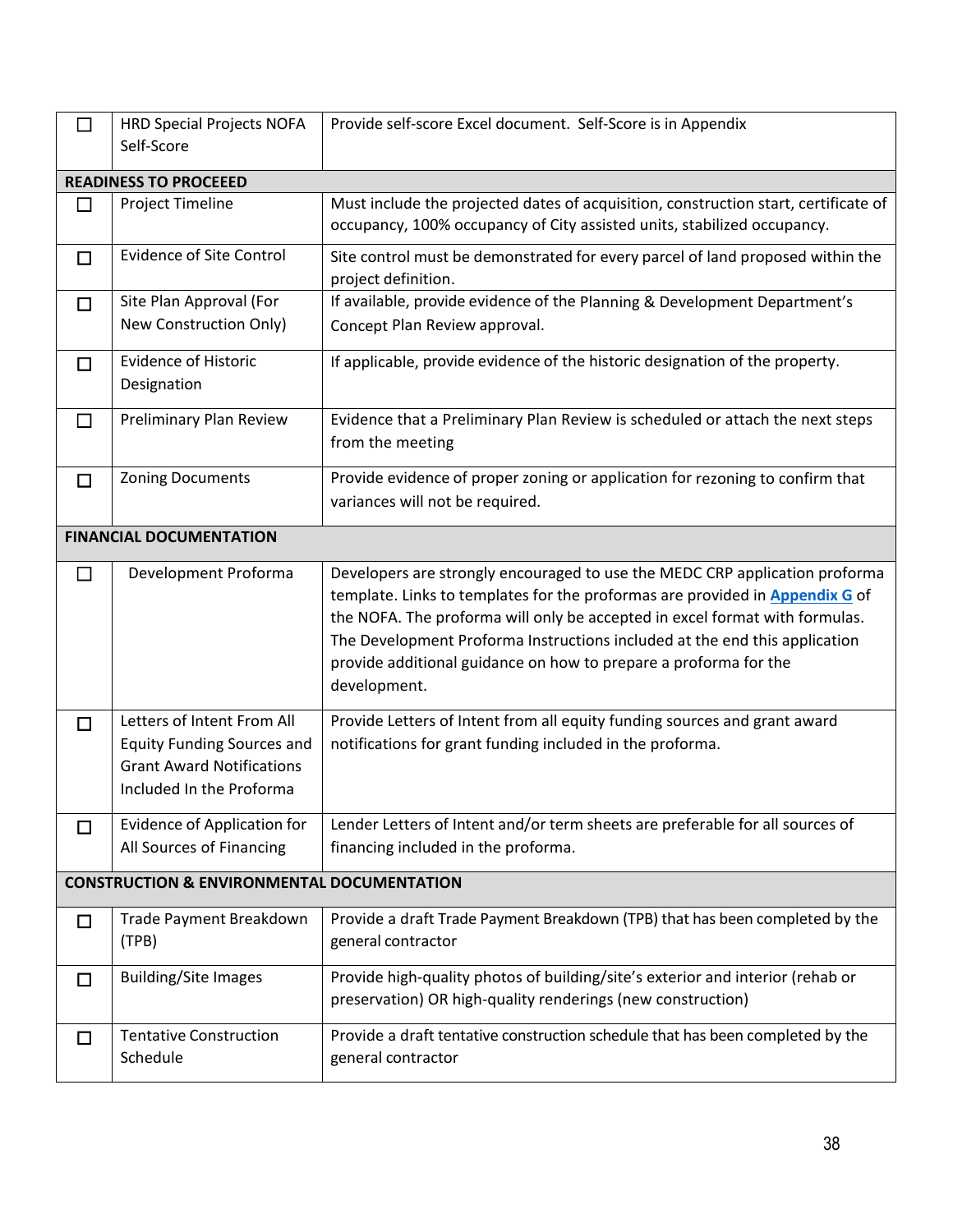| ASTM Phase I -<br><b>Environmental Site</b><br>Assessment (ESA) | Phase I ESA does not need to be printed.                                 |
|-----------------------------------------------------------------|--------------------------------------------------------------------------|
| Additional environmental<br>due diligence documents             | If available - Including Phase II ESA, BEA, Response Activity Plan, etc. |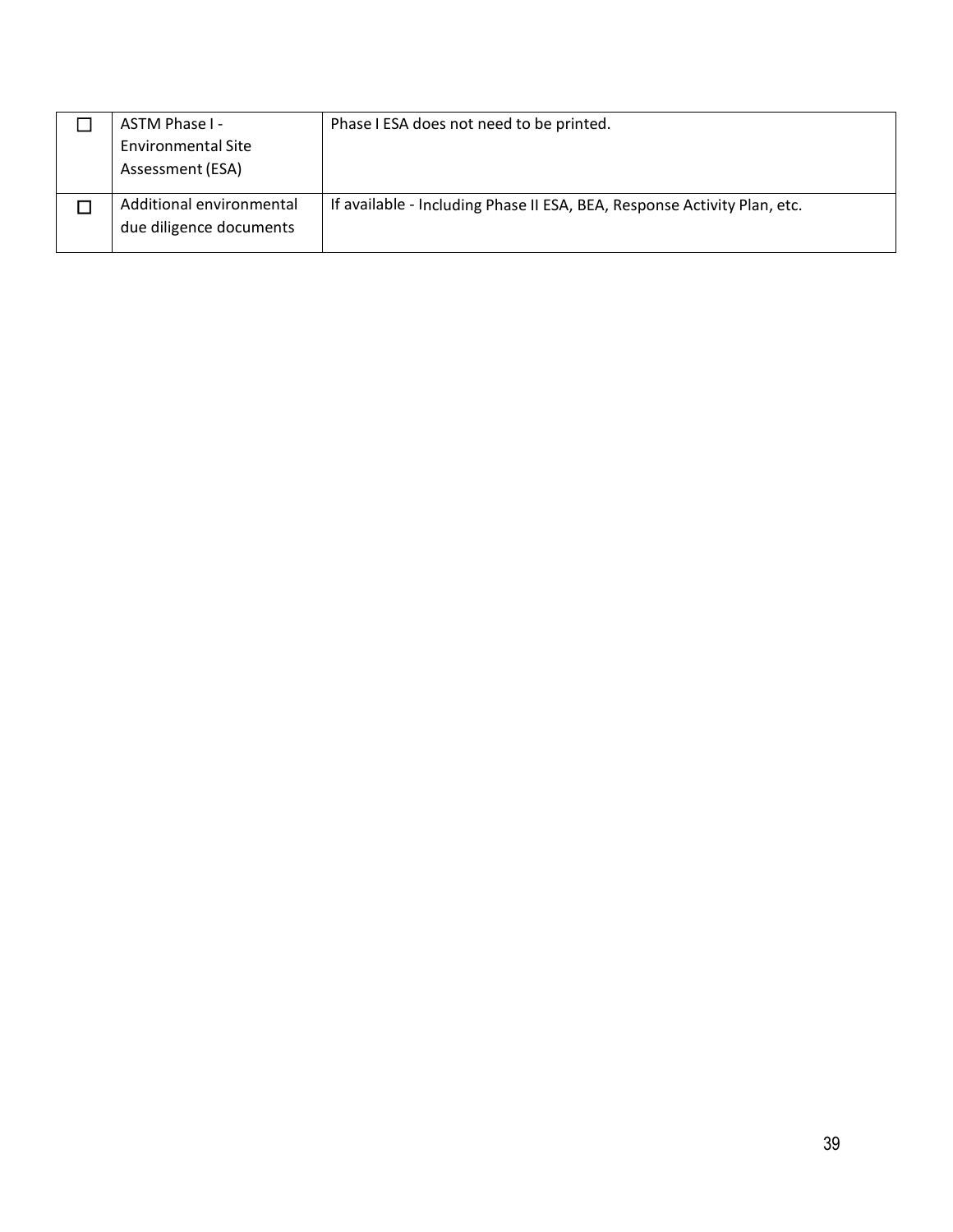<span id="page-39-0"></span>

| ATTACHMENT 5: SPECIAL PROJECTS NOFA PROGRAM (PART II) - By Invitation |                                                                         |                                                                                                                                                                                                                                                                                                                                                                                                                                             |  |  |  |
|-----------------------------------------------------------------------|-------------------------------------------------------------------------|---------------------------------------------------------------------------------------------------------------------------------------------------------------------------------------------------------------------------------------------------------------------------------------------------------------------------------------------------------------------------------------------------------------------------------------------|--|--|--|
| Only                                                                  |                                                                         |                                                                                                                                                                                                                                                                                                                                                                                                                                             |  |  |  |
|                                                                       | <b>ITEM</b>                                                             | <b>DESCRIPTION</b>                                                                                                                                                                                                                                                                                                                                                                                                                          |  |  |  |
| <b>FINANCIAL DOCUMENTATION</b>                                        |                                                                         |                                                                                                                                                                                                                                                                                                                                                                                                                                             |  |  |  |
|                                                                       | <b>Financial Statements of</b><br>Sponsor/Guarantor<br>(For Profit)     | Provide audited, unconsolidated financial statements that present<br>the "parent-only" (i.e., borrower) financial position for the past 3<br>years; Include consolidating schedule. Financials that are at least 90<br>days within application date including statement of financial<br>position; statement of activities; statement of cash flows. Board<br>approved budget for current fiscal year. Cash flow projections for 2<br>years. |  |  |  |
| $\Box$                                                                | <b>Financial Statements of</b><br>Sponsor/Guarantor<br>(Nonprofit)      | Provide tax returns for the last 3 years (990s or personal tax returns<br>for each party with 20% or greater ownership).<br>Signed, current PFS statement for each party with 20% or greater<br>ownership.<br>Required for personal guarantees and allows pulling of credit report                                                                                                                                                          |  |  |  |
| $\Box$                                                                | Real Estate Owned (REO)<br>Schedule                                     | Schedule of real estate owned by the developer including value (and<br>how it is determined), real estate debt, borrower's share of equity,<br>NOI, debt service, cash flow, borrower's share of cash flow and<br>current occupancy levels.<br>NOTE: Email HRDNOFA@detroitmi.gov if you would like a template<br>to use.                                                                                                                    |  |  |  |
| l I                                                                   | <b>Evidence of Anchor</b><br><b>Tenant Leases</b>                       | Provide any Letters of intent or leases for commercial tenants.                                                                                                                                                                                                                                                                                                                                                                             |  |  |  |
|                                                                       | Rent Roll (Currently<br><b>Occupied and Operating</b><br>Projects Only) | The rent roll must include affordability restriction, lease terms and<br>tenant annual income by unit. Please remove any sensitive<br>information such as tenants' social security numbers, etc.                                                                                                                                                                                                                                            |  |  |  |
| $\Box$                                                                | Development Financial<br>Statements                                     | For currently occupied and operating projects only, provide<br>operating financial statements for the most recent 3 years.                                                                                                                                                                                                                                                                                                                  |  |  |  |
| $\Box$                                                                | Market Study                                                            | The market study should be both site and project specific, and no<br>less than one year old.                                                                                                                                                                                                                                                                                                                                                |  |  |  |
| PROGRAM GOALS DOCUMENTATION                                           |                                                                         |                                                                                                                                                                                                                                                                                                                                                                                                                                             |  |  |  |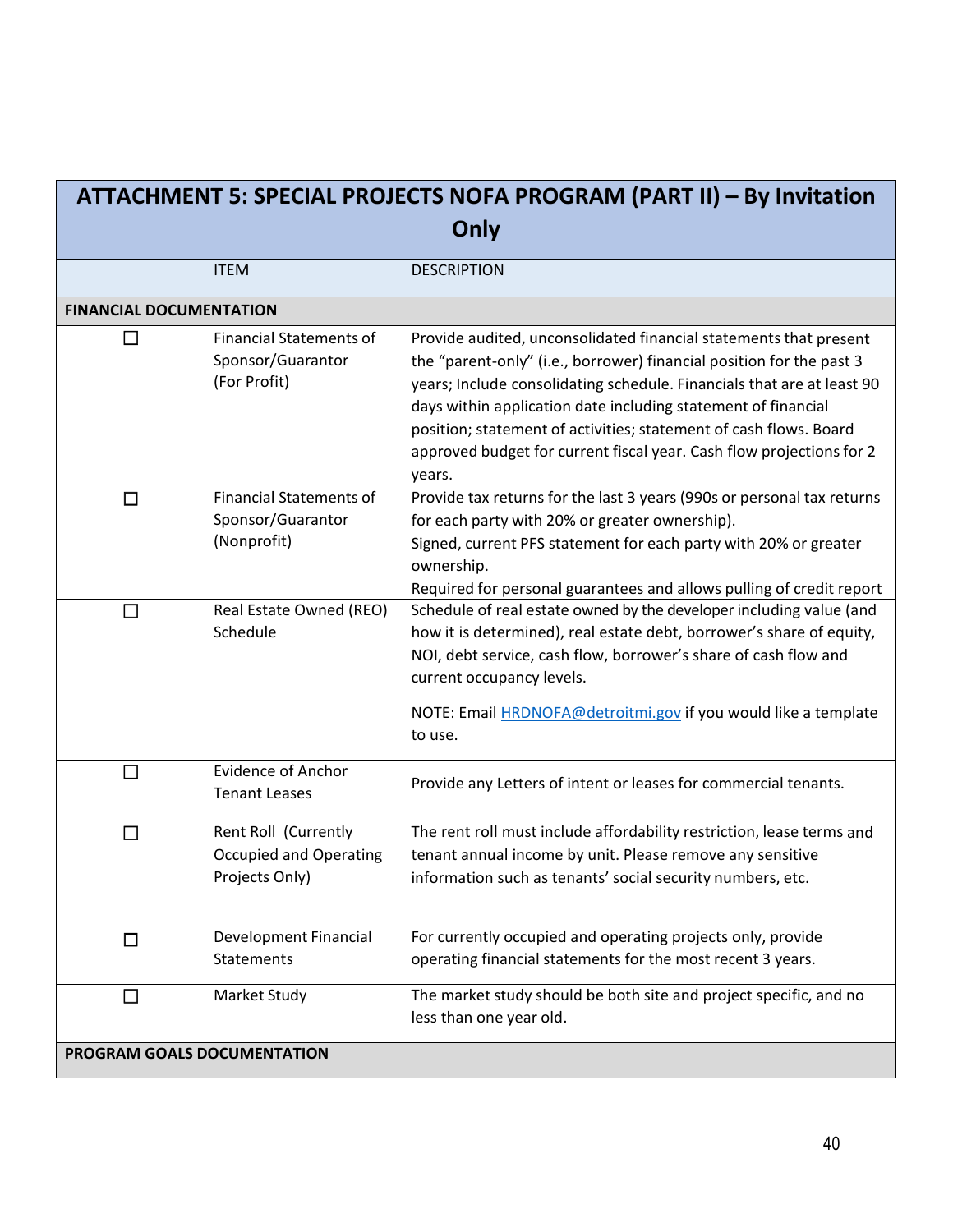| $\mathcal{L}_{\mathcal{A}}$ | Section 3 Experience                                                                     | If the developer has had experience in complying with Section 3<br>requirements, please provide a list of each project and their<br>respective address, number of units, total development costs, and<br>the overall ways in which they complied.                                                                                                                                                                                                           |
|-----------------------------|------------------------------------------------------------------------------------------|-------------------------------------------------------------------------------------------------------------------------------------------------------------------------------------------------------------------------------------------------------------------------------------------------------------------------------------------------------------------------------------------------------------------------------------------------------------|
| $\Box$                      | Section 3 Plan                                                                           | If available, a detailed description as to how the proposed project<br>will comply with Section 3 requirements. (1 paragraph max)                                                                                                                                                                                                                                                                                                                           |
| $\Box$                      | Section 3 Intent to<br>Comply                                                            | Attach the Section 3 Intent to Comply document. A link to this<br>document is included in the NOFA (Appendix G). Please see<br>Appendix C for additional information.                                                                                                                                                                                                                                                                                       |
| $\Box$                      | Section 3 Plan Application                                                               | Attach the Section 3 Plan Application, if available. A link to this<br>document is included in the NOFA (Appendix G). Please see<br>Appendix C for additional information.                                                                                                                                                                                                                                                                                  |
| $\Box$                      | Proof of certificate as a<br>Minority/Women<br><b>Owned Business</b><br>Enterprise       | If applicable, provide documentation showing the developer is<br>certified as a Minority/Woman Owned Business Enterprise.                                                                                                                                                                                                                                                                                                                                   |
| $\Box$                      | City of Detroit approval as<br>a Community Housing<br>Development<br>Organization (CHDO) | If applicable, provide documentation showing the developer has<br>received City of Detroit approval as a Community Housing<br>Development Organization (CHDO). See <b>Appendix G</b> for link.                                                                                                                                                                                                                                                              |
| $\Box$                      | Community-Based<br>Development<br>Organization (CBDO)<br>Certification                   | If applicable, provide documentation showing the developer has<br>received City of Detroit approval as a Community-Based<br>Development Organization (CBDO). Please email<br>HRDNOFA@detroitmi.gov to learn more about the CDBO<br><b>Certification Process.</b>                                                                                                                                                                                            |
| $\Box$                      | Targeted Investment Area<br>(TI)                                                         | If this is a new construction and/or a rehab project, provide a<br>detailed map outlining the Multifamily Housing Area that the<br>project is located within                                                                                                                                                                                                                                                                                                |
| $\Box$                      | Alignment with City<br><b>Goals: Priority Projects</b>                                   | If applicable, provide information on how the project qualifies for<br>one of the City priority project categories.<br>For projects that are considered an initiative tied to a City planning<br>study, please provide a brief summary of the City planning study<br>and how the project is formally considered an initiative of said<br>study. Please provide any relevant and available hyperlinks to<br>further outline these details. (1 paragraph max) |
| □                           | <b>Green Building Initiatives</b>                                                        | For projects that meet either of the below green standards,<br>describe the project's adherence to the chosen standard and the<br>related potential long term cost savings.                                                                                                                                                                                                                                                                                 |